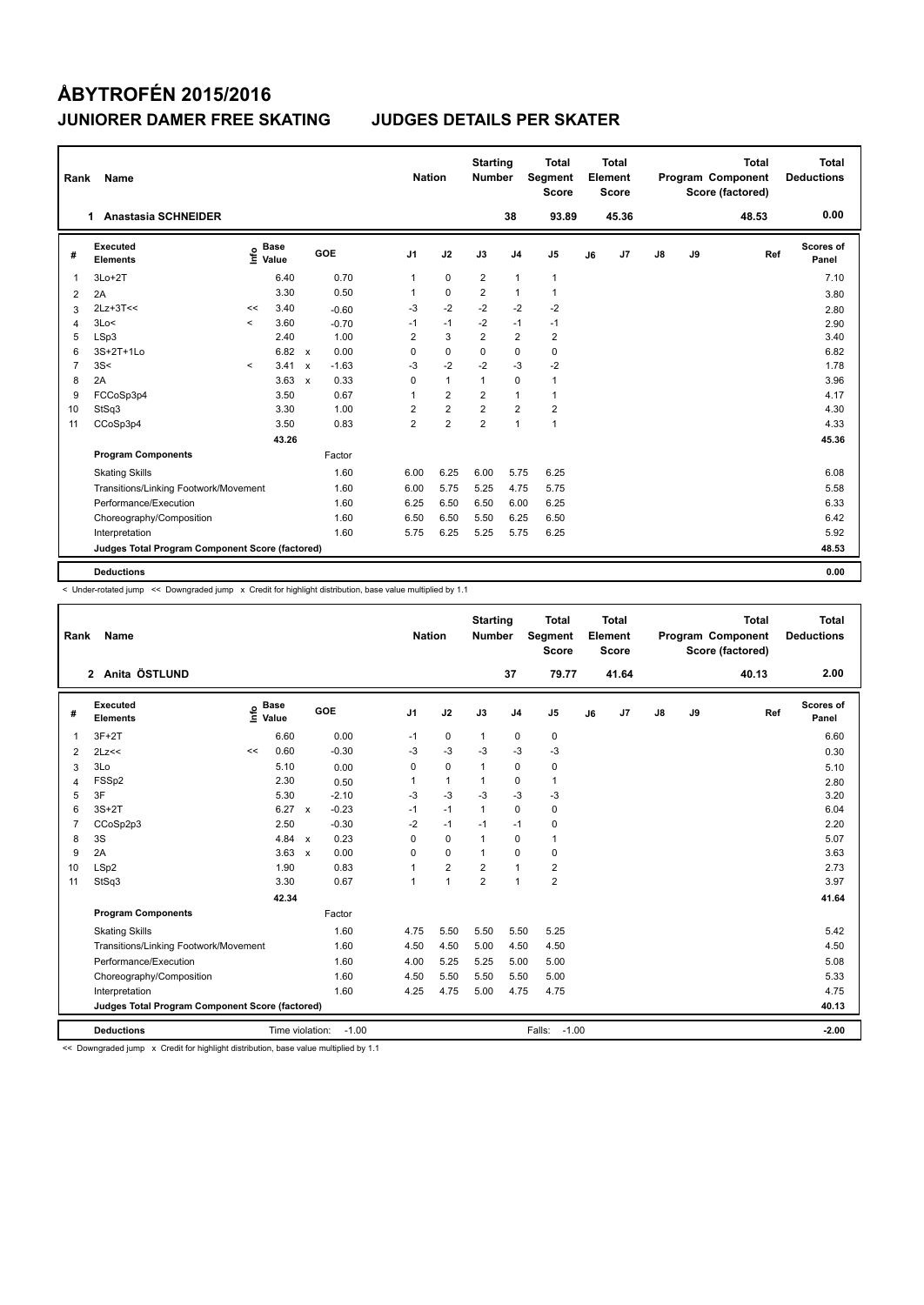| Rank           | Name                                            |      |                      |              |                   | <b>Nation</b>  |                | <b>Starting</b><br><b>Number</b> |                | <b>Total</b><br>Segment<br><b>Score</b> |    | Total<br>Element<br><b>Score</b> |               |    | <b>Total</b><br>Program Component<br>Score (factored) | Total<br><b>Deductions</b> |
|----------------|-------------------------------------------------|------|----------------------|--------------|-------------------|----------------|----------------|----------------------------------|----------------|-----------------------------------------|----|----------------------------------|---------------|----|-------------------------------------------------------|----------------------------|
|                | <b>Rebecca GORWAT</b><br>3                      |      |                      |              |                   |                |                |                                  | 33             | 64.67                                   |    | 31.67                            |               |    | 34.00                                                 | 1.00                       |
| #              | Executed<br><b>Elements</b>                     | ١nf٥ | <b>Base</b><br>Value |              | GOE               | J <sub>1</sub> | J2             | J3                               | J <sub>4</sub> | J <sub>5</sub>                          | J6 | J7                               | $\mathsf{J}8$ | J9 | Ref                                                   | Scores of<br>Panel         |
| 1              | 2Lz+2Lo+2Lo                                     |      | 5.70                 |              | 0.00              | 0              | $\mathbf 0$    | 0                                | 0              | 0                                       |    |                                  |               |    |                                                       | 5.70                       |
| 2              | 2A<<                                            | <<   | 1.10                 |              | $-0.60$           | -3             | $-3$           | $-3$                             | $-3$           | $-3$                                    |    |                                  |               |    |                                                       | 0.50                       |
| 3              | CCoSp3p4                                        |      | 3.50                 |              | 0.67              | 2              | $\overline{2}$ | $\mathbf{1}$                     | $\mathbf{1}$   | $\mathbf{1}$                            |    |                                  |               |    |                                                       | 4.17                       |
| 4              | StSq3                                           |      | 3.30                 |              | 0.67              | 1              | $\overline{2}$ | $\overline{2}$                   | $\mathbf{1}$   | $\mathbf{1}$                            |    |                                  |               |    |                                                       | 3.97                       |
| 5              | 2A<<                                            | <<   | 1.21                 | $\mathsf{x}$ | $-0.53$           | $-2$           | $-3$           | $-3$                             | $-3$           | $-2$                                    |    |                                  |               |    |                                                       | 0.68                       |
| 6              | 2S                                              |      | 1.43                 | $\mathbf{x}$ | 0.00              | 0              | $\Omega$       | $\Omega$                         | $\Omega$       | $\mathbf 0$                             |    |                                  |               |    |                                                       | 1.43                       |
| $\overline{7}$ | LSp2                                            |      | 1.90                 |              | 0.50              | 1              | $\mathbf{1}$   | $\Omega$                         | $\mathbf{1}$   | $\mathbf{1}$                            |    |                                  |               |    |                                                       | 2.40                       |
| 8              | $2F+2T$                                         |      | $3.52 \times$        |              | $-0.20$           | $-1$           | $-1$           | $\Omega$                         | $\mathbf 0$    | $-1$                                    |    |                                  |               |    |                                                       | 3.32                       |
| 9              | 2Lz                                             |      | 2.31                 | $\mathbf{x}$ | 0.00              | 0              | $\mathbf 0$    | $\Omega$                         | $\mathbf 0$    | 0                                       |    |                                  |               |    |                                                       | 2.31                       |
| 10             | $2F+2T$                                         |      | $3.52 \times$        |              | 0.00              | 0              | 0              | $\Omega$                         | $\Omega$       | 0                                       |    |                                  |               |    |                                                       | 3.52                       |
| 11             | FCCoSp3p4                                       |      | 3.50                 |              | 0.17              | 0              | $\mathbf 0$    | $\overline{1}$                   | $\mathbf 0$    | $\mathbf{1}$                            |    |                                  |               |    |                                                       | 3.67                       |
|                |                                                 |      | 30.99                |              |                   |                |                |                                  |                |                                         |    |                                  |               |    |                                                       | 31.67                      |
|                | <b>Program Components</b>                       |      |                      |              | Factor            |                |                |                                  |                |                                         |    |                                  |               |    |                                                       |                            |
|                | <b>Skating Skills</b>                           |      |                      |              | 1.60              | 4.25           | 4.75           | 4.25                             | 4.50           | 4.00                                    |    |                                  |               |    |                                                       | 4.33                       |
|                | Transitions/Linking Footwork/Movement           |      |                      |              | 1.60              | 4.25           | 4.50           | 4.00                             | 3.50           | 4.00                                    |    |                                  |               |    |                                                       | 4.08                       |
|                | Performance/Execution                           |      |                      |              | 1.60              | 4.25           | 4.75           | 4.00                             | 4.00           | 4.25                                    |    |                                  |               |    |                                                       | 4.17                       |
|                | Choreography/Composition                        |      |                      |              | 1.60              | 4.50           | 5.00           | 4.50                             | 4.50           | 4.25                                    |    |                                  |               |    |                                                       | 4.50                       |
|                | Interpretation                                  |      |                      |              | 1.60              | 4.00           | 4.75           | 4.50                             | 4.00           | 4.00                                    |    |                                  |               |    |                                                       | 4.17                       |
|                | Judges Total Program Component Score (factored) |      |                      |              |                   |                |                |                                  |                |                                         |    |                                  |               |    |                                                       | 34.00                      |
|                | <b>Deductions</b>                               |      |                      |              | $-1.00$<br>Falls: |                |                |                                  |                |                                         |    |                                  |               |    |                                                       | $-1.00$                    |

<< Downgraded jump x Credit for highlight distribution, base value multiplied by 1.1

| Rank           | Name                                            |    |                      |              |         |                | <b>Nation</b>  | <b>Starting</b><br><b>Number</b> |                | <b>Total</b><br>Segment<br><b>Score</b> |    | <b>Total</b><br>Element<br><b>Score</b> |               |    | <b>Total</b><br>Program Component<br>Score (factored) | <b>Total</b><br><b>Deductions</b> |
|----------------|-------------------------------------------------|----|----------------------|--------------|---------|----------------|----------------|----------------------------------|----------------|-----------------------------------------|----|-----------------------------------------|---------------|----|-------------------------------------------------------|-----------------------------------|
|                | Matilda LÖFGREN<br>4                            |    |                      |              |         |                |                |                                  | 36             | 62.93                                   |    | 30.99                                   |               |    | 32.94                                                 | 1.00                              |
| #              | Executed<br><b>Elements</b>                     | ۴ů | <b>Base</b><br>Value |              | GOE     | J <sub>1</sub> | J2             | J3                               | J <sub>4</sub> | J <sub>5</sub>                          | J6 | J <sub>7</sub>                          | $\mathsf{J}8$ | J9 | Ref                                                   | Scores of<br>Panel                |
| 1              | 3S                                              |    | 4.40                 |              | 0.00    | 0              | 0              | 1                                | $\mathbf 0$    | 0                                       |    |                                         |               |    |                                                       | 4.40                              |
| $\overline{2}$ | 2A                                              |    | 3.30                 |              | $-1.50$ | $-3$           | $-3$           | $-3$                             | $-3$           | $-3$                                    |    |                                         |               |    |                                                       | 1.80                              |
| 3              | 2A<<                                            | << | 1.10                 |              | $-0.60$ | $-3$           | $-3$           | $-3$                             | $-3$           | $-2$                                    |    |                                         |               |    |                                                       | 0.50                              |
| $\overline{4}$ | FSSp4                                           |    | 3.00                 |              | 0.17    | 0              | $\overline{2}$ | $\mathbf{1}$                     | 0              | 0                                       |    |                                         |               |    |                                                       | 3.17                              |
| 5              | StSq3                                           |    | 3.30                 |              | 0.33    | 0              | $\overline{2}$ | $\Omega$                         | $\mathbf{1}$   | $\mathbf{1}$                            |    |                                         |               |    |                                                       | 3.63                              |
| 6              | $2Lo+2T$                                        |    | 3.41 x               |              | 0.00    | 0              | $-1$           | $\Omega$                         | 0              | 0                                       |    |                                         |               |    |                                                       | 3.41                              |
| 7              | LSp4                                            |    | 2.70                 |              | 1.00    | $\overline{2}$ | $\overline{2}$ | $\overline{2}$                   | $\overline{2}$ | 2                                       |    |                                         |               |    |                                                       | 3.70                              |
| 8              | 2F+2T+1Lo                                       |    | 4.07 $\times$        |              | 0.00    | 0              | 0              | 1                                | 0              | 0                                       |    |                                         |               |    |                                                       | 4.07                              |
| 9              | 2Lze                                            | e  | 1.65                 | $\mathsf{x}$ | $-0.60$ | $-3$           | $-2$           | $-2$                             | $-2$           | $-2$                                    |    |                                         |               |    |                                                       | 1.05                              |
| 10             | 2F                                              |    | 2.09 x               |              | 0.00    | 0              | $\Omega$       | $\Omega$                         | $\Omega$       | 0                                       |    |                                         |               |    |                                                       | 2.09                              |
| 11             | CCoSp2p3                                        |    | 2.50                 |              | 0.67    | 0              | $\mathbf{1}$   | $\overline{2}$                   | $\mathbf{1}$   | 2                                       |    |                                         |               |    |                                                       | 3.17                              |
|                |                                                 |    | 31.52                |              |         |                |                |                                  |                |                                         |    |                                         |               |    |                                                       | 30.99                             |
|                | <b>Program Components</b>                       |    |                      |              | Factor  |                |                |                                  |                |                                         |    |                                         |               |    |                                                       |                                   |
|                | <b>Skating Skills</b>                           |    |                      |              | 1.60    | 4.50           | 4.75           | 4.25                             | 4.00           | 4.00                                    |    |                                         |               |    |                                                       | 4.25                              |
|                | Transitions/Linking Footwork/Movement           |    |                      |              | 1.60    | 4.25           | 4.25           | 3.75                             | 3.50           | 3.50                                    |    |                                         |               |    |                                                       | 3.83                              |
|                | Performance/Execution                           |    |                      |              | 1.60    | 4.50           | 4.50           | 4.50                             | 4.00           | 4.25                                    |    |                                         |               |    |                                                       | 4.42                              |
|                | Choreography/Composition                        |    |                      |              | 1.60    | 4.25           | 4.50           | 4.00                             | 4.25           | 4.00                                    |    |                                         |               |    |                                                       | 4.17                              |
|                | Interpretation                                  |    |                      |              | 1.60    | 4.00           | 4.50           | 4.00                             | 3.75           | 3.75                                    |    |                                         |               |    |                                                       | 3.92                              |
|                | Judges Total Program Component Score (factored) |    |                      |              |         |                |                |                                  |                |                                         |    |                                         |               |    |                                                       | 32.94                             |
|                | <b>Deductions</b>                               |    |                      | Falls:       | $-1.00$ |                |                |                                  |                |                                         |    |                                         |               |    |                                                       | $-1.00$                           |

<< Downgraded jump x Credit for highlight distribution, base value multiplied by 1.1 e Wrong edge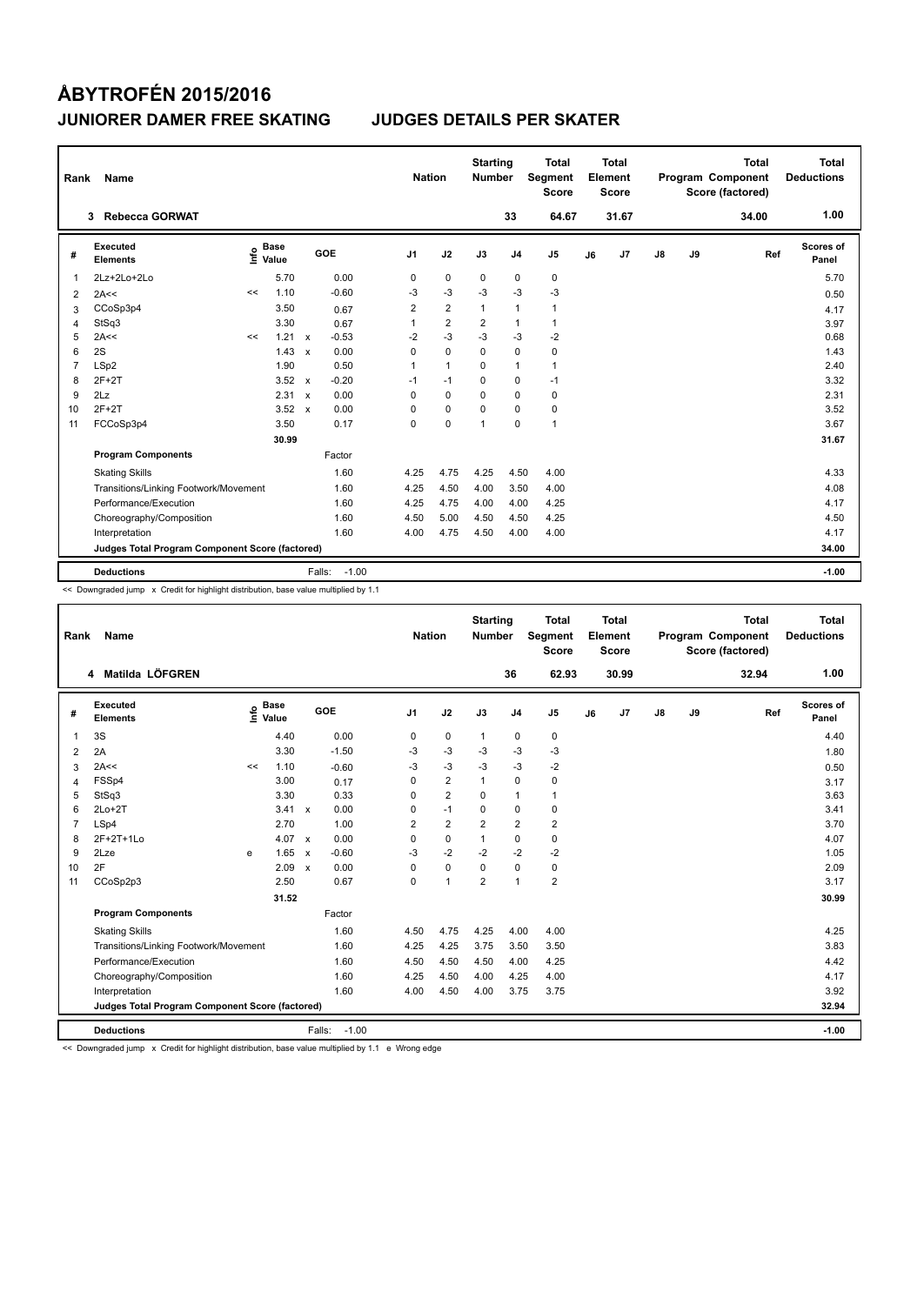| Rank           | Name                                            |         |                      |              |                   | <b>Nation</b>  |                | <b>Starting</b><br><b>Number</b> |                | Total<br>Segment<br><b>Score</b> |    | <b>Total</b><br>Element<br><b>Score</b> |               |    | <b>Total</b><br>Program Component<br>Score (factored) | <b>Total</b><br><b>Deductions</b> |
|----------------|-------------------------------------------------|---------|----------------------|--------------|-------------------|----------------|----------------|----------------------------------|----------------|----------------------------------|----|-----------------------------------------|---------------|----|-------------------------------------------------------|-----------------------------------|
|                | 5 Smilla SZALKAI                                |         |                      |              |                   |                |                |                                  | 35             | 61.51                            |    | 27.45                                   |               |    | 35.06                                                 | 1.00                              |
| #              | Executed<br><b>Elements</b>                     | ١nfo    | <b>Base</b><br>Value |              | GOE               | J <sub>1</sub> | J2             | J3                               | J <sub>4</sub> | J <sub>5</sub>                   | J6 | J7                                      | $\mathsf{J}8$ | J9 | Ref                                                   | Scores of<br>Panel                |
| 1              | 2A                                              |         | 3.30                 |              | $-1.33$           | -3             | $-2$           | $-3$                             | $-3$           | $-2$                             |    |                                         |               |    |                                                       | 1.97                              |
| 2              | 2T                                              |         | 1.30                 |              | $-0.60$           | $-3$           | $-3$           | $-3$                             | $-3$           | $-3$                             |    |                                         |               |    |                                                       | 0.70                              |
| 3              | CCoSp3p4                                        |         | 3.50                 |              | 0.50              | 1              | $\overline{2}$ | $\mathbf{1}$                     | $\mathbf{1}$   | $\mathbf{1}$                     |    |                                         |               |    |                                                       | 4.00                              |
| 4              | 3S<<                                            | <<      | 1.30                 |              | $-0.60$           | $-3$           | $-3$           | $-3$                             | $-3$           | $-3$                             |    |                                         |               |    |                                                       | 0.70                              |
| 5              | 3Lo<                                            | $\prec$ | 3.96                 | $\mathsf{x}$ | $-2.10$           | $-3$           | $-3$           | $-3$                             | $-3$           | $-2$                             |    |                                         |               |    |                                                       | 1.86                              |
| 6              | FCSp3                                           |         | 2.80                 |              | 0.33              | 0              | $\mathbf{1}$   | $\overline{2}$                   | $\mathbf{1}$   | 0                                |    |                                         |               |    |                                                       | 3.13                              |
| $\overline{7}$ | 1A                                              |         | 1.21                 | $\mathbf{x}$ | 0.00              | 0              | $\mathbf 0$    | 0                                | 0              | 0                                |    |                                         |               |    |                                                       | 1.21                              |
| 8              | LSp4                                            |         | 2.70                 |              | 1.00              | 1              | $\overline{2}$ | $\overline{2}$                   | $\overline{2}$ | $\overline{2}$                   |    |                                         |               |    |                                                       | 3.70                              |
| 9              | 2F                                              |         | 2.09                 | $\mathsf{x}$ | 0.00              | 0              | 0              | $\mathbf{1}$                     | 0              | 0                                |    |                                         |               |    |                                                       | 2.09                              |
| 10             | $2Lz+2Lo$                                       |         | 4.29                 | $\mathbf{x}$ | 0.00              | 0              | $\mathbf 0$    | $\Omega$                         | 0              | 0                                |    |                                         |               |    |                                                       | 4.29                              |
| 11             | StSq3                                           |         | 3.30                 |              | 0.50              | 1              | $\overline{1}$ | $\overline{1}$                   | $\mathbf{1}$   | $\mathbf{1}$                     |    |                                         |               |    |                                                       | 3.80                              |
|                |                                                 |         | 29.75                |              |                   |                |                |                                  |                |                                  |    |                                         |               |    |                                                       | 27.45                             |
|                | <b>Program Components</b>                       |         |                      |              | Factor            |                |                |                                  |                |                                  |    |                                         |               |    |                                                       |                                   |
|                | <b>Skating Skills</b>                           |         |                      |              | 1.60              | 4.75           | 4.50           | 4.50                             | 4.75           | 4.50                             |    |                                         |               |    |                                                       | 4.58                              |
|                | Transitions/Linking Footwork/Movement           |         |                      |              | 1.60              | 4.50           | 4.25           | 4.00                             | 4.00           | 4.00                             |    |                                         |               |    |                                                       | 4.08                              |
|                | Performance/Execution                           |         |                      |              | 1.60              | 4.50           | 4.50           | 4.25                             | 4.50           | 4.00                             |    |                                         |               |    |                                                       | 4.42                              |
|                | Choreography/Composition                        |         |                      |              | 1.60              | 4.75           | 4.50           | 4.50                             | 4.75           | 4.25                             |    |                                         |               |    |                                                       | 4.58                              |
|                | Interpretation                                  |         |                      |              | 1.60              | 4.25           | 4.25           | 4.25                             | 4.50           | 3.75                             |    |                                         |               |    |                                                       | 4.25                              |
|                | Judges Total Program Component Score (factored) |         |                      |              |                   |                |                |                                  |                |                                  |    |                                         |               |    |                                                       | 35.06                             |
|                | <b>Deductions</b>                               |         |                      |              | $-1.00$<br>Falls: |                |                |                                  |                |                                  |    |                                         |               |    |                                                       | $-1.00$                           |

< Under-rotated jump << Downgraded jump x Credit for highlight distribution, base value multiplied by 1.1

| Rank         | <b>Name</b>                                     |                                  |                           |         | <b>Nation</b>  |                | <b>Starting</b><br><b>Number</b> |                | <b>Total</b><br>Segment<br><b>Score</b> |    | Total<br>Element<br><b>Score</b> |               |    | <b>Total</b><br>Program Component<br>Score (factored) | Total<br><b>Deductions</b> |
|--------------|-------------------------------------------------|----------------------------------|---------------------------|---------|----------------|----------------|----------------------------------|----------------|-----------------------------------------|----|----------------------------------|---------------|----|-------------------------------------------------------|----------------------------|
|              | <b>Elsa SPENNINGE</b><br>6                      |                                  |                           |         |                |                |                                  | 18             | 58.83                                   |    | 25.77                            |               |    | 33.06                                                 | 0.00                       |
| #            | Executed<br><b>Elements</b>                     | <b>Base</b><br>e Base<br>⊆ Value | GOE                       |         | J <sub>1</sub> | J2             | J3                               | J <sub>4</sub> | J <sub>5</sub>                          | J6 | J7                               | $\mathsf{J}8$ | J9 | Ref                                                   | Scores of<br>Panel         |
| $\mathbf{1}$ | 2Lz                                             | 2.10                             |                           | $-0.10$ | $-1$           | $\pmb{0}$      | 0                                | $\pmb{0}$      | $-1$                                    |    |                                  |               |    |                                                       | 2.00                       |
| 2            | 2S                                              | 1.30                             |                           | 0.07    | $\mathbf{1}$   | $\mathbf 0$    | $\Omega$                         | $\mathbf 0$    | $\mathbf{1}$                            |    |                                  |               |    |                                                       | 1.37                       |
| 3            | 1A                                              | 1.10                             |                           | 0.00    | 0              | $\mathbf 0$    | 0                                | $\mathbf 0$    | 0                                       |    |                                  |               |    |                                                       | 1.10                       |
| 4            | FSSp2V                                          | 1.60                             |                           | 0.50    | 1              | $\mathbf{1}$   | 0                                | $\mathbf{1}$   | 1                                       |    |                                  |               |    |                                                       | 2.10                       |
| 5            | $2F+2Lo$                                        | 3.70                             |                           | 0.00    | $\Omega$       | $\Omega$       | $\Omega$                         | $\Omega$       | 0                                       |    |                                  |               |    |                                                       | 3.70                       |
| 6            | 2Lz                                             | 2.31                             | $\mathbf{x}$              | 0.00    | $\Omega$       | $\mathbf 0$    | $\Omega$                         | $\Omega$       | 0                                       |    |                                  |               |    |                                                       | 2.31                       |
| 7            | StSq2                                           | 2.60                             |                           | 0.67    | 1              | $\overline{2}$ | $\mathbf{1}$                     | $\mathbf{1}$   | $\overline{2}$                          |    |                                  |               |    |                                                       | 3.27                       |
| 8            | 2F                                              | 2.09                             | $\mathbf{x}$              | 0.00    | $\Omega$       | $\mathbf 0$    | $\Omega$                         | $\mathbf 0$    | 0                                       |    |                                  |               |    |                                                       | 2.09                       |
| 9            | 2S                                              | 1.43                             | $\boldsymbol{\mathsf{x}}$ | 0.00    | $\Omega$       | $\mathbf 0$    | $\Omega$                         | $\mathbf 0$    | $\mathbf 0$                             |    |                                  |               |    |                                                       | 1.43                       |
| 10           | LSp3                                            | 2.40                             |                           | 0.33    | 0              | $\mathbf{1}$   | 1                                | 0              | 1                                       |    |                                  |               |    |                                                       | 2.73                       |
| 11           | CCoSp3p4                                        | 3.50                             |                           | 0.17    | 0              | $\mathbf{1}$   | $\mathbf{1}$                     | $\mathbf 0$    | $\mathbf 0$                             |    |                                  |               |    |                                                       | 3.67                       |
|              |                                                 | 24.13                            |                           |         |                |                |                                  |                |                                         |    |                                  |               |    |                                                       | 25.77                      |
|              | <b>Program Components</b>                       |                                  |                           | Factor  |                |                |                                  |                |                                         |    |                                  |               |    |                                                       |                            |
|              | <b>Skating Skills</b>                           |                                  |                           | 1.60    | 3.75           | 4.50           | 4.00                             | 4.25           | 4.00                                    |    |                                  |               |    |                                                       | 4.08                       |
|              | Transitions/Linking Footwork/Movement           |                                  |                           | 1.60    | 3.50           | 4.50           | 3.75                             | 3.75           | 4.00                                    |    |                                  |               |    |                                                       | 3.83                       |
|              | Performance/Execution                           |                                  |                           | 1.60    | 3.75           | 4.50           | 4.25                             | 4.00           | 4.50                                    |    |                                  |               |    |                                                       | 4.25                       |
|              | Choreography/Composition                        |                                  |                           | 1.60    | 3.75           | 4.25           | 4.25                             | 4.50           | 4.50                                    |    |                                  |               |    |                                                       | 4.33                       |
|              | Interpretation                                  |                                  |                           | 1.60    | 3.50           | 4.25           | 4.50                             | 4.00           | 4.25                                    |    |                                  |               |    |                                                       | 4.17                       |
|              | Judges Total Program Component Score (factored) |                                  |                           |         |                |                |                                  |                |                                         |    |                                  |               |    |                                                       | 33.06                      |
|              | <b>Deductions</b>                               |                                  |                           |         |                |                |                                  |                |                                         |    |                                  |               |    |                                                       | 0.00                       |

x Credit for highlight distribution, base value multiplied by 1.1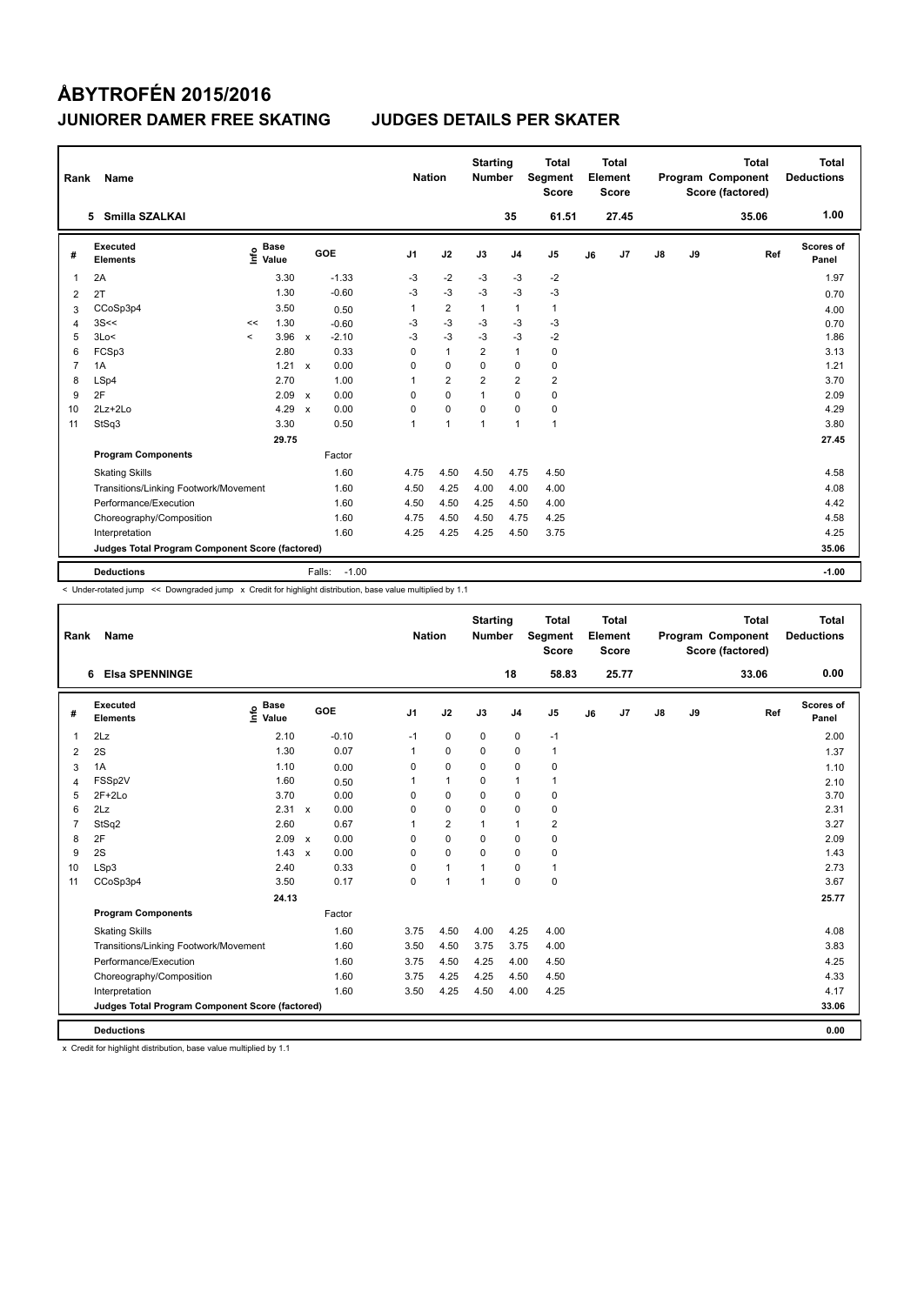| Rank           | Name                                            |      |                      |              |                   |                | <b>Nation</b>  | <b>Starting</b><br><b>Number</b> |                | <b>Total</b><br>Segment<br><b>Score</b> |    | <b>Total</b><br>Element<br><b>Score</b> |               |    | <b>Total</b><br>Program Component<br>Score (factored) | <b>Total</b><br><b>Deductions</b> |
|----------------|-------------------------------------------------|------|----------------------|--------------|-------------------|----------------|----------------|----------------------------------|----------------|-----------------------------------------|----|-----------------------------------------|---------------|----|-------------------------------------------------------|-----------------------------------|
|                | <b>Danielle KRISTENSSON</b><br>7                |      |                      |              |                   |                |                |                                  | 17             | 57.93                                   |    | 31.06                                   |               |    | 27.87                                                 | 1.00                              |
| #              | Executed<br><b>Elements</b>                     | ١nf٥ | <b>Base</b><br>Value |              | GOE               | J <sub>1</sub> | J2             | J3                               | J <sub>4</sub> | J5                                      | J6 | J7                                      | $\mathsf{J}8$ | J9 | Ref                                                   | Scores of<br>Panel                |
| 1              | 2Lz+2T+2Lo                                      |      | 5.20                 |              | 0.30              | $\mathbf{1}$   | $\mathbf{1}$   | $\mathbf{1}$                     | $\mathbf{1}$   | $\mathbf{1}$                            |    |                                         |               |    |                                                       | 5.50                              |
| 2              | 2A                                              |      | 3.30                 |              | $-1.50$           | -3             | $-3$           | $-3$                             | $-3$           | $-3$                                    |    |                                         |               |    |                                                       | 1.80                              |
| 3              | $2S+2Lo$                                        |      | 3.10                 |              | 0.20              | 1              | $\mathbf{1}$   | $\mathbf 0$                      | $\mathbf{1}$   | $\pmb{0}$                               |    |                                         |               |    |                                                       | 3.30                              |
| 4              | FSSp4                                           |      | 3.00                 |              | 0.67              | $\overline{2}$ | $\overline{2}$ | $\overline{1}$                   | $\overline{1}$ | $\mathbf{1}$                            |    |                                         |               |    |                                                       | 3.67                              |
| 5              | 1F                                              |      | 0.50                 |              | 0.00              | 0              | $-1$           | $\mathbf 0$                      | $\mathbf 0$    | $\pmb{0}$                               |    |                                         |               |    |                                                       | 0.50                              |
| 6              | StSq3                                           |      | 3.30                 |              | $-0.47$           | 0              | $-2$           | 0                                | $-1$           | $-1$                                    |    |                                         |               |    |                                                       | 2.83                              |
| $\overline{7}$ | $2F+2T$                                         | Ţ    | 3.52                 | $\mathsf{x}$ | $-0.30$           | $-1$           | $-1$           | $-1$                             | $-1$           | $-1$                                    |    |                                         |               |    |                                                       | 3.22                              |
| 8              | 2Lz                                             |      | 2.31                 | $\mathsf{x}$ | 0.00              | 0              | 0              | 1                                | 0              | 0                                       |    |                                         |               |    |                                                       | 2.31                              |
| 9              | FCCoSp3p4                                       |      | 3.50                 |              | 0.00              | 1              | $\Omega$       | $\Omega$                         | $\Omega$       | 0                                       |    |                                         |               |    |                                                       | 3.50                              |
| 10             | 2S                                              |      | $1.43 \times$        |              | 0.00              | 0              | 0              | 0                                | $\Omega$       | $\pmb{0}$                               |    |                                         |               |    |                                                       | 1.43                              |
| 11             | CCoSp3p3                                        |      | 3.00                 |              | 0.00              | 0              | 0              | 0                                | 0              | $\pmb{0}$                               |    |                                         |               |    |                                                       | 3.00                              |
|                |                                                 |      | 32.16                |              |                   |                |                |                                  |                |                                         |    |                                         |               |    |                                                       | 31.06                             |
|                | <b>Program Components</b>                       |      |                      |              | Factor            |                |                |                                  |                |                                         |    |                                         |               |    |                                                       |                                   |
|                | <b>Skating Skills</b>                           |      |                      |              | 1.60              | 4.00           | 3.50           | 3.75                             | 3.50           | 4.00                                    |    |                                         |               |    |                                                       | 3.75                              |
|                | Transitions/Linking Footwork/Movement           |      |                      |              | 1.60              | 3.50           | 3.00           | 3.25                             | 3.00           | 3.50                                    |    |                                         |               |    |                                                       | 3.25                              |
|                | Performance/Execution                           |      |                      |              | 1.60              | 3.75           | 3.75           | 3.75                             | 3.25           | 3.75                                    |    |                                         |               |    |                                                       | 3.75                              |
|                | Choreography/Composition                        |      |                      |              | 1.60              | 3.50           | 3.25           | 3.50                             | 3.25           | 3.75                                    |    |                                         |               |    |                                                       | 3.42                              |
|                | Interpretation                                  |      |                      |              | 1.60              | 3.50           | 3.50           | 3.00                             | 2.75           | 3.25                                    |    |                                         |               |    |                                                       | 3.25                              |
|                | Judges Total Program Component Score (factored) |      |                      |              |                   |                |                |                                  |                |                                         |    |                                         |               |    |                                                       | 27.87                             |
|                | <b>Deductions</b>                               |      |                      |              | $-1.00$<br>Falls: |                |                |                                  |                |                                         |    |                                         |               |    |                                                       | $-1.00$                           |

x Credit for highlight distribution, base value multiplied by 1.1 ! Not clear edge

| Rank           | Name                                            |    |                                  |                           |         | <b>Nation</b>  |              | <b>Starting</b><br><b>Number</b> |                | <b>Total</b><br>Segment<br><b>Score</b> |    | <b>Total</b><br>Element<br><b>Score</b> |               |    | <b>Total</b><br>Program Component<br>Score (factored) |     | Total<br><b>Deductions</b> |
|----------------|-------------------------------------------------|----|----------------------------------|---------------------------|---------|----------------|--------------|----------------------------------|----------------|-----------------------------------------|----|-----------------------------------------|---------------|----|-------------------------------------------------------|-----|----------------------------|
|                | <b>Tilde FREIHOLTZ</b><br>8                     |    |                                  |                           |         |                |              |                                  | 28             | 57.92                                   |    | 27.52                                   |               |    | 30.40                                                 |     | 0.00                       |
| #              | Executed<br><b>Elements</b>                     |    | <b>Base</b><br>e Base<br>⊆ Value |                           | GOE     | J <sub>1</sub> | J2           | J3                               | J <sub>4</sub> | J <sub>5</sub>                          | J6 | J7                                      | $\mathsf{J}8$ | J9 |                                                       | Ref | <b>Scores of</b><br>Panel  |
| $\mathbf 1$    | 2Lz+1Lo+2S                                      |    | 3.90                             |                           | 0.30    | 2              | $\mathbf{1}$ | $\mathbf{1}$                     | 1              | 0                                       |    |                                         |               |    |                                                       |     | 4.20                       |
| 2              | 2Lo                                             |    | 1.80                             |                           | 0.00    | 0              | $\mathbf 0$  | 0                                | $\mathbf 0$    | $\mathbf 0$                             |    |                                         |               |    |                                                       |     | 1.80                       |
| 3              | 2A<<                                            | << | 1.10                             |                           | $-0.60$ | -3             | $-3$         | $-3$                             | $-3$           | $-3$                                    |    |                                         |               |    |                                                       |     | 0.50                       |
| 4              | LSp2                                            |    | 1.90                             |                           | 0.00    | 0              | $-1$         | 0                                | $\mathbf 0$    | $\mathbf 0$                             |    |                                         |               |    |                                                       |     | 1.90                       |
| 5              | $2Lo+2T$                                        |    | 3.10                             |                           | 0.00    | 0              | $\pmb{0}$    | $\mathbf 0$                      | $\pmb{0}$      | 0                                       |    |                                         |               |    |                                                       |     | 3.10                       |
| 6              | FCSp2                                           |    | 2.30                             |                           | 0.00    | 0              | $\mathbf 0$  | 0                                | $\mathbf 0$    | 0                                       |    |                                         |               |    |                                                       |     | 2.30                       |
| $\overline{7}$ | $2Lz+2T$                                        |    | $3.74 \times$                    |                           | 0.20    | $\overline{2}$ | $\mathbf{1}$ | $\mathbf{1}$                     | $\mathbf 0$    | 0                                       |    |                                         |               |    |                                                       |     | 3.94                       |
| 8              | 2F                                              |    | 2.09                             | $\boldsymbol{\mathsf{x}}$ | $-0.30$ | $-1$           | $-1$         | $-1$                             | $-1$           | $-1$                                    |    |                                         |               |    |                                                       |     | 1.79                       |
| 9              | StSq2                                           |    | 2.60                             |                           | 0.00    | 0              | $\mathbf 0$  | $\mathbf{1}$                     | $\mathbf 0$    | 0                                       |    |                                         |               |    |                                                       |     | 2.60                       |
| 10             | 2F                                              |    | 2.09                             | $\mathbf{x}$              | $-0.20$ | $-2$           | $-1$         | $\Omega$                         | $\mathbf 0$    | $-1$                                    |    |                                         |               |    |                                                       |     | 1.89                       |
| 11             | CCoSp3p4                                        |    | 3.50                             |                           | 0.00    | $\mathbf 0$    | $\pmb{0}$    | $\mathbf{1}$                     | $\mathbf 0$    | 0                                       |    |                                         |               |    |                                                       |     | 3.50                       |
|                |                                                 |    | 28.12                            |                           |         |                |              |                                  |                |                                         |    |                                         |               |    |                                                       |     | 27.52                      |
|                | <b>Program Components</b>                       |    |                                  |                           | Factor  |                |              |                                  |                |                                         |    |                                         |               |    |                                                       |     |                            |
|                | <b>Skating Skills</b>                           |    |                                  |                           | 1.60    | 3.75           | 3.75         | 3.75                             | 4.25           | 4.00                                    |    |                                         |               |    |                                                       |     | 3.83                       |
|                | Transitions/Linking Footwork/Movement           |    |                                  |                           | 1.60    | 3.75           | 3.75         | 3.75                             | 3.50           | 3.75                                    |    |                                         |               |    |                                                       |     | 3.75                       |
|                | Performance/Execution                           |    |                                  |                           | 1.60    | 4.00           | 3.75         | 4.00                             | 3.50           | 4.00                                    |    |                                         |               |    |                                                       |     | 3.92                       |
|                | Choreography/Composition                        |    |                                  |                           | 1.60    | 3.75           | 4.00         | 4.00                             | 3.75           | 4.00                                    |    |                                         |               |    |                                                       |     | 3.92                       |
|                | Interpretation                                  |    |                                  |                           | 1.60    | 3.50           | 3.50         | 3.75                             | 3.50           | 3.75                                    |    |                                         |               |    |                                                       |     | 3.58                       |
|                | Judges Total Program Component Score (factored) |    |                                  |                           |         |                |              |                                  |                |                                         |    |                                         |               |    |                                                       |     | 30.40                      |
|                | <b>Deductions</b>                               |    |                                  |                           |         |                |              |                                  |                |                                         |    |                                         |               |    |                                                       |     | 0.00                       |

<< Downgraded jump x Credit for highlight distribution, base value multiplied by 1.1 ! Not clear edge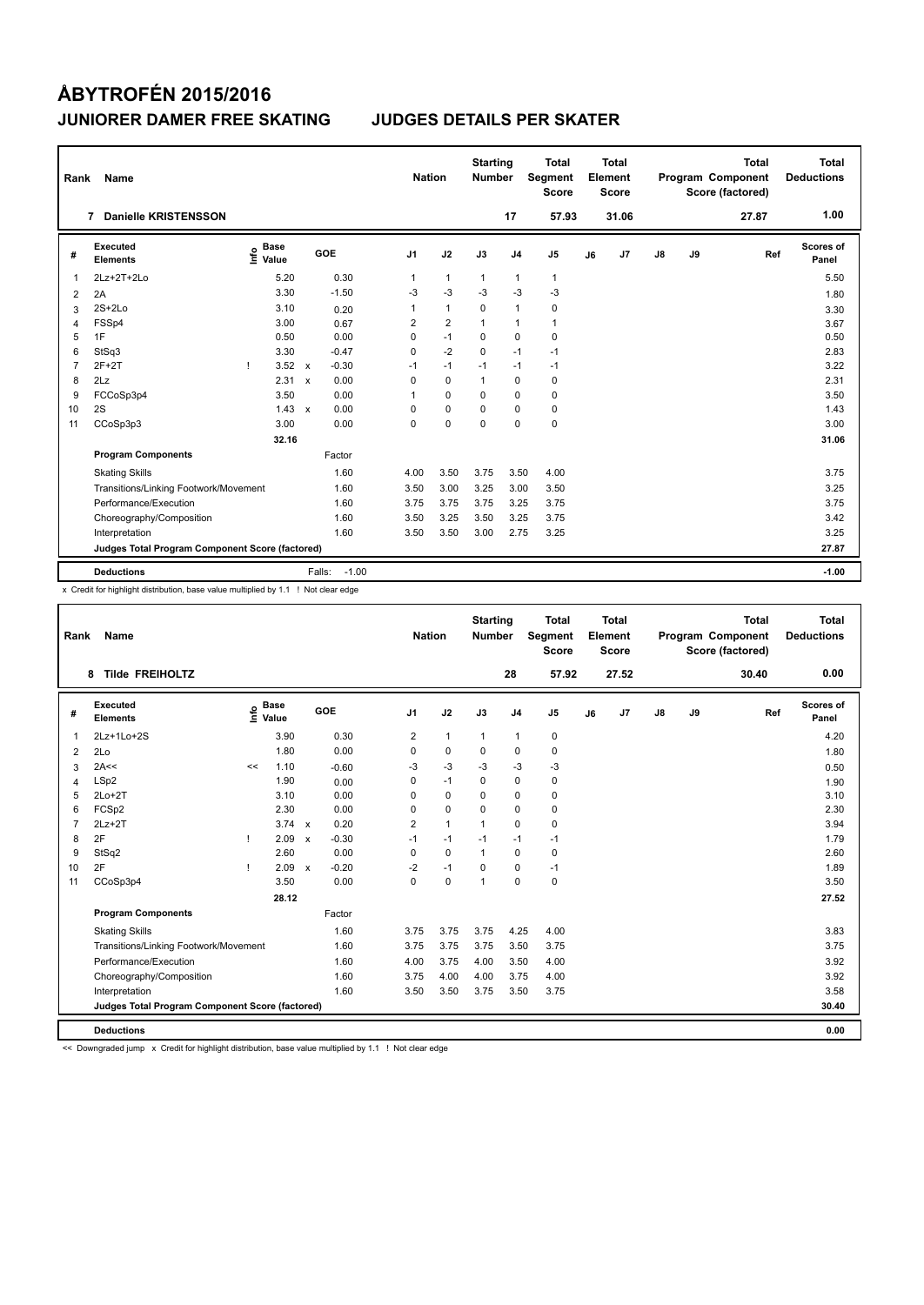| Rank           | Name                                            |         |                      |                           |                   | <b>Nation</b>  |                | <b>Starting</b><br><b>Number</b> |                | <b>Total</b><br>Segment<br><b>Score</b> |    | <b>Total</b><br>Element<br>Score |    |    | <b>Total</b><br><b>Program Component</b><br>Score (factored) | Total<br><b>Deductions</b> |
|----------------|-------------------------------------------------|---------|----------------------|---------------------------|-------------------|----------------|----------------|----------------------------------|----------------|-----------------------------------------|----|----------------------------------|----|----|--------------------------------------------------------------|----------------------------|
|                | <b>Klara ARELL</b><br>9                         |         |                      |                           |                   |                |                |                                  | 25             | 57.58                                   |    | 30.51                            |    |    | 29.07                                                        | 2.00                       |
| #              | <b>Executed</b><br><b>Elements</b>              | ١nf٥    | <b>Base</b><br>Value |                           | <b>GOE</b>        | J <sub>1</sub> | J2             | J3                               | J <sub>4</sub> | J <sub>5</sub>                          | J6 | J7                               | J8 | J9 | Ref                                                          | Scores of<br>Panel         |
| 1              | 2A                                              |         | 3.30                 |                           | $-0.83$           | $-2$           | $-1$           | $-1$                             | $-2$           | $-2$                                    |    |                                  |    |    |                                                              | 2.47                       |
| $\overline{2}$ | 3Lo<<                                           | <<      | 1.80                 |                           | $-0.90$           | $-3$           | $-3$           | $-3$                             | $-3$           | $-3$                                    |    |                                  |    |    |                                                              | 0.90                       |
| 3              | 2A<                                             | $\prec$ | 2.30                 |                           | $-1.50$           | $-3$           | $-3$           | $-3$                             | $-3$           | $-3$                                    |    |                                  |    |    |                                                              | 0.80                       |
| 4              | FSSp3                                           |         | 2.60                 |                           | 0.00              | $-1$           | $\mathbf{1}$   | $\Omega$                         | 0              | 0                                       |    |                                  |    |    |                                                              | 2.60                       |
| 5              | StSq3                                           |         | 3.30                 |                           | 0.17              | 2              | $\mathbf{1}$   | 0                                | 0              | 0                                       |    |                                  |    |    |                                                              | 3.47                       |
| 6              | $2F+2T$                                         | -1      | 3.52                 | $\mathsf{x}$              | $-0.60$           | $-2$           | $-2$           | $-2$                             | $-1$           | $-2$                                    |    |                                  |    |    |                                                              | 2.92                       |
| 7              | 2Lz+2T+2Lo                                      |         | 5.72                 | $\boldsymbol{\mathsf{x}}$ | 0.00              | 0              | $\mathbf 0$    | $-1$                             | 0              | 0                                       |    |                                  |    |    |                                                              | 5.72                       |
| 8              | $2Lz+2Lo$                                       |         | 4.29                 | $\mathbf{x}$              | 0.00              | 0              | $\mathbf 0$    | 0                                | 0              | 0                                       |    |                                  |    |    |                                                              | 4.29                       |
| 9              | 2Fe                                             | e       | 1.54                 | $\mathsf{x}$              | $-0.60$           | $-2$           | $-2$           | $-2$                             | $-2$           | $-2$                                    |    |                                  |    |    |                                                              | 0.94                       |
| 10             | CCoSp3p4                                        |         | 3.50                 |                           | 0.00              | 0              | $\mathbf 0$    | 0                                | 0              | 0                                       |    |                                  |    |    |                                                              | 3.50                       |
| 11             | LSp3                                            |         | 2.40                 |                           | 0.50              | 1              | $\overline{1}$ | $\overline{1}$                   | $\overline{1}$ | $\mathbf{1}$                            |    |                                  |    |    |                                                              | 2.90                       |
|                |                                                 |         | 34.27                |                           |                   |                |                |                                  |                |                                         |    |                                  |    |    |                                                              | 30.51                      |
|                | <b>Program Components</b>                       |         |                      |                           | Factor            |                |                |                                  |                |                                         |    |                                  |    |    |                                                              |                            |
|                | <b>Skating Skills</b>                           |         |                      |                           | 1.60              | 4.50           | 4.25           | 3.75                             | 3.75           | 4.00                                    |    |                                  |    |    |                                                              | 4.00                       |
|                | Transitions/Linking Footwork/Movement           |         |                      |                           | 1.60              | 3.75           | 3.50           | 3.00                             | 3.25           | 3.50                                    |    |                                  |    |    |                                                              | 3.42                       |
|                | Performance/Execution                           |         |                      |                           | 1.60              | 4.25           | 4.00           | 3.50                             | 3.50           | 3.75                                    |    |                                  |    |    |                                                              | 3.75                       |
|                | Choreography/Composition                        |         |                      |                           | 1.60              | 3.75           | 4.00           | 3.25                             | 3.50           | 3.50                                    |    |                                  |    |    |                                                              | 3.58                       |
|                | Interpretation                                  |         |                      |                           | 1.60              | 4.00           | 3.75           | 3.25                             | 3.25           | 3.25                                    |    |                                  |    |    |                                                              | 3.42                       |
|                | Judges Total Program Component Score (factored) |         |                      |                           |                   |                |                |                                  |                |                                         |    |                                  |    |    |                                                              | 29.07                      |
|                | <b>Deductions</b>                               |         |                      |                           | $-2.00$<br>Falls: |                |                |                                  |                |                                         |    |                                  |    |    |                                                              | $-2.00$                    |

< Under-rotated jump << Downgraded jump x Credit for highlight distribution, base value multiplied by 1.1 e Wrong edge ! Not clear edge

| Rank           | Name                                            |      |                      |              |         | <b>Nation</b>  |              | <b>Starting</b><br><b>Number</b> |                | <b>Total</b><br>Segment<br><b>Score</b> |    | <b>Total</b><br>Element<br><b>Score</b> |    |    | <b>Total</b><br>Program Component<br>Score (factored) | <b>Total</b><br><b>Deductions</b> |
|----------------|-------------------------------------------------|------|----------------------|--------------|---------|----------------|--------------|----------------------------------|----------------|-----------------------------------------|----|-----------------------------------------|----|----|-------------------------------------------------------|-----------------------------------|
|                | <b>Stina FREDRIKSSON</b><br>10                  |      |                      |              |         |                |              |                                  | 15             | 56.93                                   |    | 27.34                                   |    |    | 29.59                                                 | 0.00                              |
| #              | Executed<br><b>Elements</b>                     | ١nfo | <b>Base</b><br>Value |              | GOE     | J <sub>1</sub> | J2           | J3                               | J <sub>4</sub> | J <sub>5</sub>                          | J6 | J7                                      | J8 | J9 | Ref                                                   | Scores of<br>Panel                |
| 1              | 1A                                              |      | 1.10                 |              | 0.07    | 0              | $\mathbf{1}$ | $\mathbf 0$                      | $\mathbf 0$    | $\mathbf{1}$                            |    |                                         |    |    |                                                       | 1.17                              |
| 2              | 2F+1Lo+2S                                       |      | 3.70                 |              | 0.00    | 0              | 0            | 0                                | 0              | 0                                       |    |                                         |    |    |                                                       | 3.70                              |
| 3              | 2Lo                                             |      | 1.80                 |              | 0.00    | 0              | $\mathbf 0$  | $\mathbf 0$                      | $\mathbf{1}$   | $\mathbf 0$                             |    |                                         |    |    |                                                       | 1.80                              |
| 4              | FSSp4                                           |      | 3.00                 |              | 0.00    | 0              | $\mathbf{1}$ | $\Omega$                         | 0              | 0                                       |    |                                         |    |    |                                                       | 3.00                              |
| 5              | 2Lo                                             |      | 1.80                 |              | 0.00    | 0              | $\mathbf 0$  | 0                                | $\mathbf 0$    | 0                                       |    |                                         |    |    |                                                       | 1.80                              |
| 6              | $2Lz+2T$                                        | -1   | 3.74                 | $\mathsf{x}$ | $-0.40$ | $-2$           | $-2$         | $-1$                             | $-1$           | $-1$                                    |    |                                         |    |    |                                                       | 3.34                              |
| $\overline{7}$ | CCoSp3p1                                        |      | 2.00                 |              | 0.00    | $\mathbf 0$    | $\mathbf{1}$ | $-1$                             | $\mathbf 0$    | $\pmb{0}$                               |    |                                         |    |    |                                                       | 2.00                              |
| 8              | $2F+2T$                                         |      | 3.52                 | $\mathsf{x}$ | $-0.10$ | $-1$           | $\mathbf 0$  | $-1$                             | $\mathbf 0$    | $\pmb{0}$                               |    |                                         |    |    |                                                       | 3.42                              |
| 9              | LSp3                                            |      | 2.40                 |              | $-0.20$ | $-1$           | 0            | $-1$                             | $-1$           | 0                                       |    |                                         |    |    |                                                       | 2.20                              |
| 10             | 2Lz                                             |      | $2.31 \times$        |              | 0.00    | $-1$           | $\mathbf 0$  | $\mathbf 0$                      | $\mathbf 0$    | $\mathbf 0$                             |    |                                         |    |    |                                                       | 2.31                              |
| 11             | StSq2                                           |      | 2.60                 |              | 0.00    | $\mathbf 0$    | $\pmb{0}$    | 1                                | $\mathbf 0$    | $\pmb{0}$                               |    |                                         |    |    |                                                       | 2.60                              |
|                |                                                 |      | 27.97                |              |         |                |              |                                  |                |                                         |    |                                         |    |    |                                                       | 27.34                             |
|                | <b>Program Components</b>                       |      |                      |              | Factor  |                |              |                                  |                |                                         |    |                                         |    |    |                                                       |                                   |
|                | <b>Skating Skills</b>                           |      |                      |              | 1.60    | 3.50           | 4.00         | 3.50                             | 4.00           | 4.25                                    |    |                                         |    |    |                                                       | 3.83                              |
|                | Transitions/Linking Footwork/Movement           |      |                      |              | 1.60    | 3.25           | 3.50         | 3.00                             | 3.25           | 3.75                                    |    |                                         |    |    |                                                       | 3.33                              |
|                | Performance/Execution                           |      |                      |              | 1.60    | 3.50           | 4.00         | 3.75                             | 3.75           | 4.50                                    |    |                                         |    |    |                                                       | 3.83                              |
|                | Choreography/Composition                        |      |                      |              | 1.60    | 3.50           | 4.25         | 3.50                             | 4.00           | 4.25                                    |    |                                         |    |    |                                                       | 3.92                              |
|                | Interpretation                                  |      |                      |              | 1.60    | 3.25           | 3.75         | 3.50                             | 3.50           | 4.00                                    |    |                                         |    |    |                                                       | 3.58                              |
|                | Judges Total Program Component Score (factored) |      |                      |              |         |                |              |                                  |                |                                         |    |                                         |    |    |                                                       | 29.59                             |
|                | <b>Deductions</b>                               |      |                      |              |         |                |              |                                  |                |                                         |    |                                         |    |    |                                                       | 0.00                              |

x Credit for highlight distribution, base value multiplied by 1.1 ! Not clear edge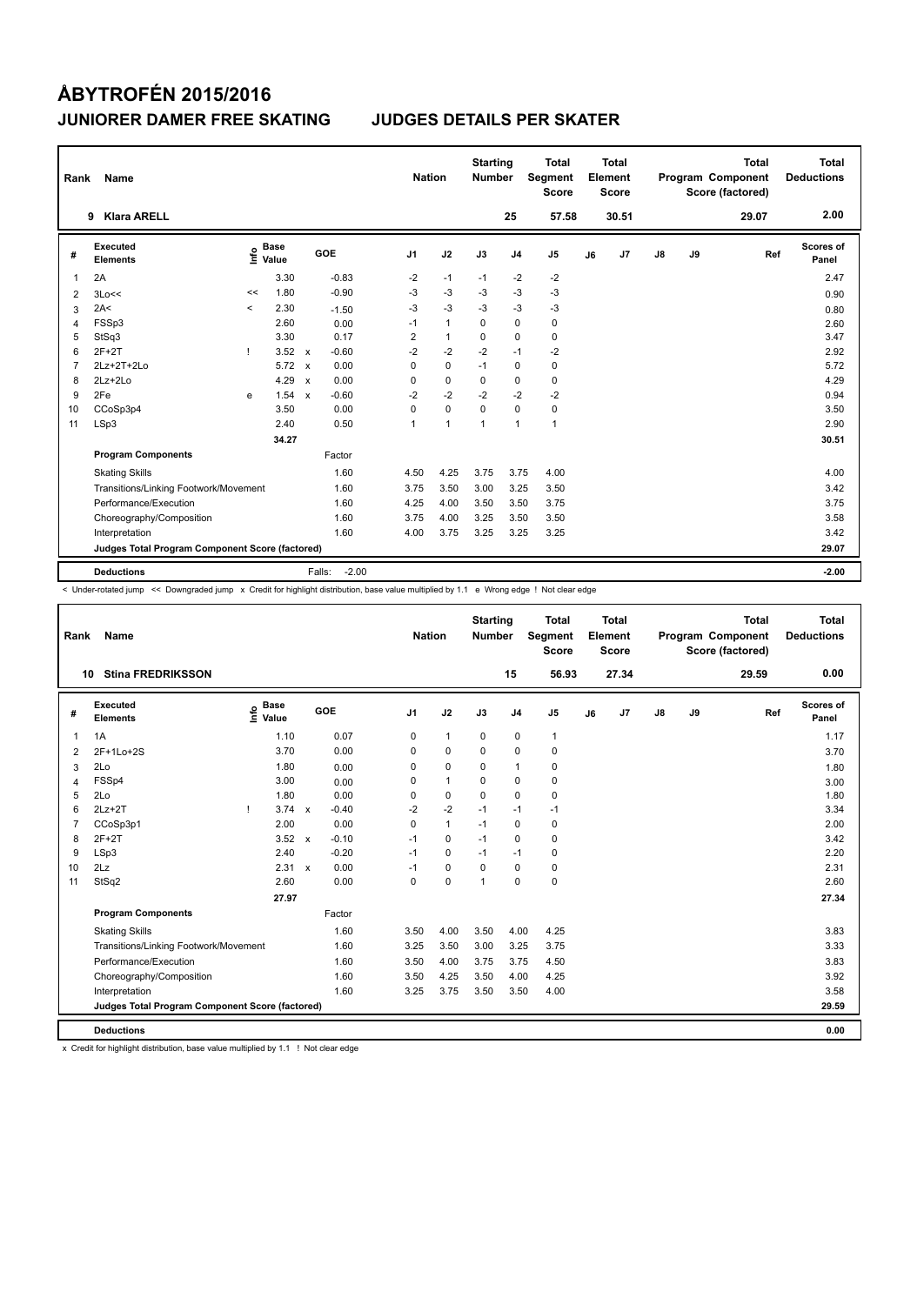| Rank           | Name                                            |    |                      |              |         | <b>Nation</b>  |                | <b>Starting</b><br><b>Number</b> |                | <b>Total</b><br>Segment<br><b>Score</b> |    | <b>Total</b><br>Element<br><b>Score</b> |               |    | <b>Total</b><br>Program Component<br>Score (factored) | <b>Total</b><br><b>Deductions</b> |
|----------------|-------------------------------------------------|----|----------------------|--------------|---------|----------------|----------------|----------------------------------|----------------|-----------------------------------------|----|-----------------------------------------|---------------|----|-------------------------------------------------------|-----------------------------------|
|                | <b>Frida SANDGREN</b><br>11                     |    |                      |              |         |                |                |                                  | 6              | 56.51                                   |    | 27.43                                   |               |    | 29.08                                                 | 0.00                              |
| #              | Executed<br><b>Elements</b>                     | ۴۵ | <b>Base</b><br>Value |              | GOE     | J <sub>1</sub> | J2             | J3                               | J <sub>4</sub> | J <sub>5</sub>                          | J6 | J <sub>7</sub>                          | $\mathsf{J}8$ | J9 | Ref                                                   | Scores of<br>Panel                |
| 1              | 2Lz+2T+2Lo                                      |    | 5.20                 |              | 0.20    | $\mathbf{1}$   | $\mathbf{1}$   | $\mathbf{1}$                     | $\pmb{0}$      | $\pmb{0}$                               |    |                                         |               |    |                                                       | 5.40                              |
| 2              | 3S<<                                            | << | 1.30                 |              | $-0.53$ | $-3$           | $\mathbf 0$    | $-3$                             | $-3$           | $-2$                                    |    |                                         |               |    |                                                       | 0.77                              |
| 3              | 2F                                              |    | 1.90                 |              | 0.40    | $\overline{2}$ | $\overline{2}$ | $\mathbf{1}$                     | $\mathbf{1}$   | $\mathbf{1}$                            |    |                                         |               |    |                                                       | 2.30                              |
| 4              | 2S                                              |    | 1.30                 |              | 0.00    | 0              | $\Omega$       | 0                                | $\pmb{0}$      | $\pmb{0}$                               |    |                                         |               |    |                                                       | 1.30                              |
| 5              | FSSp4                                           |    | 3.00                 |              | 0.00    | 1              | 0              | 0                                | 0              | $-1$                                    |    |                                         |               |    |                                                       | 3.00                              |
| 6              | StSq2                                           |    | 2.60                 |              | 0.17    | 1              | $\mathbf{1}$   | 0                                | $\mathbf 0$    | $\pmb{0}$                               |    |                                         |               |    |                                                       | 2.77                              |
| $\overline{7}$ | $2F+2T$                                         |    | 3.52                 | $\mathbf{x}$ | 0.00    | 0              | $\mathbf 0$    | 0                                | $\mathbf 0$    | $\pmb{0}$                               |    |                                         |               |    |                                                       | 3.52                              |
| 8              | $1A+1Lo$                                        |    | 1.76                 | $\mathsf{x}$ | 0.00    | 0              | $\mathbf 0$    | 0                                | 0              | 0                                       |    |                                         |               |    |                                                       | 1.76                              |
| 9              | LSp1                                            |    | 1.50                 |              | $-0.10$ | 0              | 0              | 0                                | $-1$           | $-1$                                    |    |                                         |               |    |                                                       | 1.40                              |
| 10             | 2Lz                                             |    | 2.31                 | $\mathbf{x}$ | $-0.60$ | $-3$           | $-2$           | $-2$                             | $-2$           | $-1$                                    |    |                                         |               |    |                                                       | 1.71                              |
| 11             | CCoSp3p4                                        |    | 3.50                 |              | 0.00    | 0              | $-1$           | 0                                | $\mathbf 0$    | $\pmb{0}$                               |    |                                         |               |    |                                                       | 3.50                              |
|                |                                                 |    | 27.89                |              |         |                |                |                                  |                |                                         |    |                                         |               |    |                                                       | 27.43                             |
|                | <b>Program Components</b>                       |    |                      |              | Factor  |                |                |                                  |                |                                         |    |                                         |               |    |                                                       |                                   |
|                | <b>Skating Skills</b>                           |    |                      |              | 1.60    | 4.00           | 3.75           | 3.50                             | 3.50           | 4.00                                    |    |                                         |               |    |                                                       | 3.75                              |
|                | Transitions/Linking Footwork/Movement           |    |                      |              | 1.60    | 3.50           | 3.50           | 3.25                             | 3.25           | 3.75                                    |    |                                         |               |    |                                                       | 3.42                              |
|                | Performance/Execution                           |    |                      |              | 1.60    | 4.00           | 4.25           | 3.75                             | 3.25           | 4.00                                    |    |                                         |               |    |                                                       | 3.92                              |
|                | Choreography/Composition                        |    |                      |              | 1.60    | 3.50           | 4.00           | 3.50                             | 3.50           | 4.25                                    |    |                                         |               |    |                                                       | 3.67                              |
|                | Interpretation                                  |    |                      |              | 1.60    | 3.25           | 3.75           | 3.25                             | 3.25           | 4.00                                    |    |                                         |               |    |                                                       | 3.42                              |
|                | Judges Total Program Component Score (factored) |    |                      |              |         |                |                |                                  |                |                                         |    |                                         |               |    |                                                       | 29.08                             |
|                | <b>Deductions</b>                               |    |                      |              |         |                |                |                                  |                |                                         |    |                                         |               |    |                                                       | 0.00                              |

<< Downgraded jump x Credit for highlight distribution, base value multiplied by 1.1

| Rank           | Name                                            |   |                      |            | <b>Nation</b> |              | <b>Starting</b><br><b>Number</b> |                | Total<br><b>Segment</b><br><b>Score</b> |    | <b>Total</b><br>Element<br><b>Score</b> |    |    | <b>Total</b><br>Program Component<br>Score (factored) | <b>Total</b><br><b>Deductions</b> |
|----------------|-------------------------------------------------|---|----------------------|------------|---------------|--------------|----------------------------------|----------------|-----------------------------------------|----|-----------------------------------------|----|----|-------------------------------------------------------|-----------------------------------|
| 12             | <b>Nina LJUNGBERG</b>                           |   |                      |            |               |              |                                  | 21             | 56.42                                   |    | 24.96                                   |    |    | 31.46                                                 | 0.00                              |
| #              | Executed<br><b>Elements</b>                     | e | <b>Base</b><br>Value | <b>GOE</b> | J1            | J2           | J3                               | J <sub>4</sub> | J <sub>5</sub>                          | J6 | J <sub>7</sub>                          | J8 | J9 | Ref                                                   | Scores of<br>Panel                |
| 1              | $2F+1T$                                         |   | 2.30                 | $-0.50$    | $-1$          | $-2$         | $-2$                             | $-1$           | $-2$                                    |    |                                         |    |    |                                                       | 1.80                              |
| 2              | 1A                                              |   | 1.10                 | 0.00       | $\Omega$      | 0            | $\mathbf 0$                      | 0              | 1                                       |    |                                         |    |    |                                                       | 1.10                              |
| 3              | 2Lz+2Lo                                         |   | 3.90                 | $-0.10$    | $\Omega$      | 0            | $-1$                             | $-1$           | 0                                       |    |                                         |    |    |                                                       | 3.80                              |
| 4              | FSSp3                                           |   | 2.60                 | 0.00       | $\Omega$      | 0            | 0                                | 0              | $-1$                                    |    |                                         |    |    |                                                       | 2.60                              |
| 5              | 2S                                              |   | 1.30                 | 0.00       | $\Omega$      | $\mathbf 0$  | $\Omega$                         | 0              | 0                                       |    |                                         |    |    |                                                       | 1.30                              |
| 6              | $2F+2T$                                         |   | 3.20                 | $-0.30$    | $-1$          | $-1$         | $-1$                             | $-1$           | $-1$                                    |    |                                         |    |    |                                                       | 2.90                              |
| $\overline{7}$ | 1Lz                                             |   | 0.66 x               | 0.00       | $\Omega$      | $\mathbf 0$  | $\Omega$                         | 0              | 0                                       |    |                                         |    |    |                                                       | 0.66                              |
| 8              | CCoSp3p3                                        |   | 3.00                 | 0.17       |               | $\mathbf{1}$ | 0                                | 0              | 0                                       |    |                                         |    |    |                                                       | 3.17                              |
| 9              | StSq3                                           |   | 3.30                 | 0.00       |               | $\Omega$     | 0                                | $\Omega$       | 0                                       |    |                                         |    |    |                                                       | 3.30                              |
| 10             | 2S                                              |   | $1.43 \times$        | 0.00       | $\Omega$      | 0            | $\Omega$                         | 0              | 0                                       |    |                                         |    |    |                                                       | 1.43                              |
| 11             | LSp3                                            |   | 2.40                 | 0.50       | 1             | $\mathbf{1}$ | $\overline{2}$                   | $\mathbf{1}$   | $\mathbf{1}$                            |    |                                         |    |    |                                                       | 2.90                              |
|                |                                                 |   | 25.19                |            |               |              |                                  |                |                                         |    |                                         |    |    |                                                       | 24.96                             |
|                | <b>Program Components</b>                       |   |                      | Factor     |               |              |                                  |                |                                         |    |                                         |    |    |                                                       |                                   |
|                | <b>Skating Skills</b>                           |   |                      | 1.60       | 3.75          | 3.75         | 3.50                             | 3.75           | 4.00                                    |    |                                         |    |    |                                                       | 3.75                              |
|                | Transitions/Linking Footwork/Movement           |   |                      | 1.60       | 4.00          | 3.50         | 3.25                             | 3.50           | 3.75                                    |    |                                         |    |    |                                                       | 3.58                              |
|                | Performance/Execution                           |   |                      | 1.60       | 4.25          | 3.75         | 3.75                             | 4.00           | 4.25                                    |    |                                         |    |    |                                                       | 4.00                              |
|                | Choreography/Composition                        |   |                      | 1.60       | 4.50          | 4.00         | 3.75                             | 4.50           | 4.50                                    |    |                                         |    |    |                                                       | 4.33                              |
|                | Interpretation                                  |   |                      | 1.60       | 4.25          | 3.75         | 3.75                             | 4.00           | 4.25                                    |    |                                         |    |    |                                                       | 4.00                              |
|                | Judges Total Program Component Score (factored) |   |                      |            |               |              |                                  |                |                                         |    |                                         |    |    |                                                       | 31.46                             |
|                | <b>Deductions</b>                               |   |                      |            |               |              |                                  |                |                                         |    |                                         |    |    |                                                       | 0.00                              |

x Credit for highlight distribution, base value multiplied by 1.1 ! Not clear edge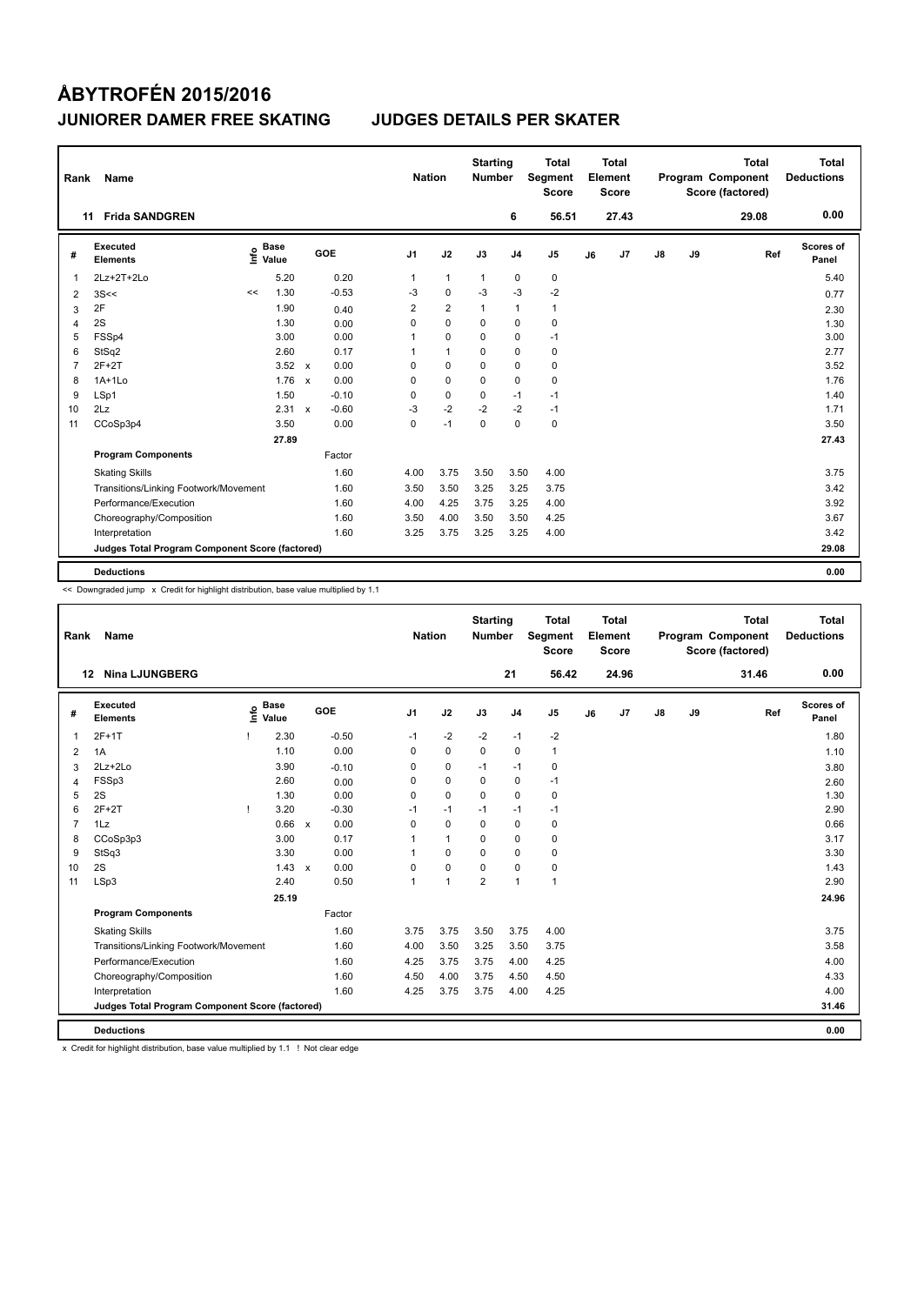| Rank | Name                                            |         |                      |              |         | <b>Nation</b>  |              | <b>Starting</b><br><b>Number</b> |                | <b>Total</b><br>Segment<br><b>Score</b> |    | <b>Total</b><br>Element<br><b>Score</b> |               |    | <b>Total</b><br>Program Component<br>Score (factored) | <b>Total</b><br><b>Deductions</b> |
|------|-------------------------------------------------|---------|----------------------|--------------|---------|----------------|--------------|----------------------------------|----------------|-----------------------------------------|----|-----------------------------------------|---------------|----|-------------------------------------------------------|-----------------------------------|
|      | <b>Tilda ALTERYD</b><br>13                      |         |                      |              |         |                |              |                                  | 24             | 56.20                                   |    | 24.40                                   |               |    | 32.80                                                 | 1.00                              |
| #    | Executed<br><b>Elements</b>                     | e       | <b>Base</b><br>Value |              | GOE     | J <sub>1</sub> | J2           | J3                               | J <sub>4</sub> | J <sub>5</sub>                          | J6 | J <sub>7</sub>                          | $\mathsf{J}8$ | J9 | Ref                                                   | Scores of<br>Panel                |
| 1    | 3S<                                             | $\prec$ | 3.10                 |              | $-2.10$ | $-3$           | $-3$         | $-3$                             | $-3$           | $-2$                                    |    |                                         |               |    |                                                       | 1.00                              |
| 2    | $2F+2Lo$                                        |         | 3.70                 |              | 0.10    | 1              | $\mathbf{1}$ | $\Omega$                         | $\mathbf 0$    | $\pmb{0}$                               |    |                                         |               |    |                                                       | 3.80                              |
| 3    | 1A                                              |         | 1.10                 |              | 0.00    | 0              | $\mathbf 0$  | 0                                | $\mathbf 0$    | $\pmb{0}$                               |    |                                         |               |    |                                                       | 1.10                              |
| 4    | $2S+2T$                                         |         | 2.60                 |              | 0.00    | 0              | $\mathbf 0$  | $\mathbf 0$                      | $\mathbf 0$    | $\pmb{0}$                               |    |                                         |               |    |                                                       | 2.60                              |
| 5    | CCoSp2p3                                        |         | 2.50                 |              | $-0.50$ | $-2$           | $-2$         | $-2$                             | $-1$           | $-1$                                    |    |                                         |               |    |                                                       | 2.00                              |
| 6    | LSp2                                            |         | 1.90                 |              | 0.33    | 1              | $\mathbf{1}$ | 0                                | $\mathbf{1}$   | $\mathbf 0$                             |    |                                         |               |    |                                                       | 2.23                              |
| 7    | 2Lze                                            | e       | 1.65                 | $\mathsf{x}$ | $-0.60$ | $-2$           | $-2$         | $-2$                             | $-2$           | $-2$                                    |    |                                         |               |    |                                                       | 1.05                              |
| 8    | 2F                                              |         | 2.09                 | $\mathsf{x}$ | 0.00    | 0              | $\mathbf 0$  | 0                                | 0              | 0                                       |    |                                         |               |    |                                                       | 2.09                              |
| 9    | StSq3                                           |         | 3.30                 |              | 0.33    | 1              | $\mathbf{1}$ | 0                                | 0              | $\overline{2}$                          |    |                                         |               |    |                                                       | 3.63                              |
| 10   | 2Lze+2Lo<<                                      | e       | 2.20                 | $\mathbf x$  | $-0.80$ | $-3$           | $-3$         | $-3$                             | $-2$           | $-2$                                    |    |                                         |               |    |                                                       | 1.40                              |
| 11   | FCCoSp3p4                                       |         | 3.50                 |              | 0.00    | $-1$           | 0            | $\mathbf 0$                      | $\mathbf 0$    | $\pmb{0}$                               |    |                                         |               |    |                                                       | 3.50                              |
|      |                                                 |         | 27.64                |              |         |                |              |                                  |                |                                         |    |                                         |               |    |                                                       | 24.40                             |
|      | <b>Program Components</b>                       |         |                      |              | Factor  |                |              |                                  |                |                                         |    |                                         |               |    |                                                       |                                   |
|      | <b>Skating Skills</b>                           |         |                      |              | 1.60    | 4.00           | 4.00         | 3.75                             | 4.25           | 4.50                                    |    |                                         |               |    |                                                       | 4.08                              |
|      | Transitions/Linking Footwork/Movement           |         |                      |              | 1.60    | 4.00           | 3.25         | 3.75                             | 3.50           | 4.25                                    |    |                                         |               |    |                                                       | 3.75                              |
|      | Performance/Execution                           |         |                      |              | 1.60    | 4.25           | 4.25         | 3.75                             | 4.00           | 4.50                                    |    |                                         |               |    |                                                       | 4.17                              |
|      | Choreography/Composition                        |         |                      |              | 1.60    | 4.50           | 3.50         | 4.00                             | 4.50           | 4.50                                    |    |                                         |               |    |                                                       | 4.33                              |
|      | Interpretation                                  |         |                      |              | 1.60    | 4.50           | 4.00         | 4.25                             | 4.00           | 4.25                                    |    |                                         |               |    |                                                       | 4.17                              |
|      | Judges Total Program Component Score (factored) |         |                      |              |         |                |              |                                  |                |                                         |    |                                         |               |    |                                                       | 32.80                             |
|      | <b>Deductions</b>                               |         | Time violation:      |              | $-1.00$ |                |              |                                  |                |                                         |    |                                         |               |    |                                                       | $-1.00$                           |

< Under-rotated jump << Downgraded jump x Credit for highlight distribution, base value multiplied by 1.1 e Wrong edge

| Rank           | <b>Name</b>                                     |                    |               |         | <b>Nation</b>  |              | <b>Starting</b><br><b>Number</b> |                | <b>Total</b><br>Segment<br><b>Score</b> |    | <b>Total</b><br>Element<br><b>Score</b> |               |    | <b>Total</b><br>Program Component<br>Score (factored) | <b>Total</b><br><b>Deductions</b> |
|----------------|-------------------------------------------------|--------------------|---------------|---------|----------------|--------------|----------------------------------|----------------|-----------------------------------------|----|-----------------------------------------|---------------|----|-------------------------------------------------------|-----------------------------------|
|                | <b>Moa ANDERSSON</b><br>14                      |                    |               |         |                |              |                                  | 10             | 55.77                                   |    | 27.84                                   |               |    | 28.93                                                 | 1.00                              |
| #              | Executed<br><b>Elements</b>                     | $\frac{e}{E}$ Base |               | GOE     | J <sub>1</sub> | J2           | J3                               | J <sub>4</sub> | J5                                      | J6 | J <sub>7</sub>                          | $\mathsf{J}8$ | J9 | Ref                                                   | Scores of<br>Panel                |
| $\mathbf{1}$   | 2F+2T+2T                                        | 4.50               |               | $-0.60$ | $-2$           | $-2$         | $-2$                             | $-3$           | 0                                       |    |                                         |               |    |                                                       | 3.90                              |
| 2              | 2Lz                                             | 2.10               |               | 0.00    | 1              | $\mathbf 0$  | $\Omega$                         | $\mathbf 0$    | $-2$                                    |    |                                         |               |    |                                                       | 2.10                              |
| 3              | FSSp3                                           | 2.60               |               | 0.00    | 0              | $\mathbf{1}$ | 0                                | $\mathbf 0$    | 0                                       |    |                                         |               |    |                                                       | 2.60                              |
| $\overline{4}$ | 1A                                              | 1.10               |               | 0.00    | 0              | $\mathbf 0$  | $\mathbf 0$                      | $\mathbf 0$    | $\mathbf 0$                             |    |                                         |               |    |                                                       | 1.10                              |
| 5              | StSq3                                           | 3.30               |               | 0.50    |                | $\mathbf{1}$ | 1                                | 0              | 1                                       |    |                                         |               |    |                                                       | 3.80                              |
| 6              | 2Lz                                             |                    | $2.31 \times$ | 0.00    | $-2$           | $\mathbf 0$  | $\Omega$                         | $\pmb{0}$      | 0                                       |    |                                         |               |    |                                                       | 2.31                              |
| $\overline{7}$ | 2Lo+2Lo<<                                       | 2.53<br><<         | $\mathbf{x}$  | $-0.60$ | $-2$           | $-2$         | $-2$                             | $-2$           | $-2$                                    |    |                                         |               |    |                                                       | 1.93                              |
| 8              | LSp3                                            | 2.40               |               | 0.00    | 0              | $\mathbf{1}$ | $\Omega$                         | $-1$           | $\mathbf 0$                             |    |                                         |               |    |                                                       | 2.40                              |
| 9              | 2F                                              | 2.09               | $\mathsf{x}$  | 0.00    | 1              | $\mathbf 0$  | $\mathbf 0$                      | $\mathbf 0$    | 0                                       |    |                                         |               |    |                                                       | 2.09                              |
| 10             | 2S+1A+SEQ                                       |                    | $2.11 \times$ | 0.00    | $-1$           | $\mathbf 0$  | 0                                | $\mathbf 0$    | 0                                       |    |                                         |               |    |                                                       | 2.11                              |
| 11             | CCoSp3p4                                        | 3.50               |               | 0.00    | 0              | $\mathbf 0$  | $\mathbf 0$                      | $\mathbf 0$    | 0                                       |    |                                         |               |    |                                                       | 3.50                              |
|                |                                                 | 28.54              |               |         |                |              |                                  |                |                                         |    |                                         |               |    |                                                       | 27.84                             |
|                | <b>Program Components</b>                       |                    |               | Factor  |                |              |                                  |                |                                         |    |                                         |               |    |                                                       |                                   |
|                | <b>Skating Skills</b>                           |                    |               | 1.60    | 4.00           | 3.75         | 3.75                             | 3.50           | 3.75                                    |    |                                         |               |    |                                                       | 3.75                              |
|                | Transitions/Linking Footwork/Movement           |                    |               | 1.60    | 3.50           | 3.50         | 3.25                             | 3.25           | 3.25                                    |    |                                         |               |    |                                                       | 3.33                              |
|                | Performance/Execution                           |                    |               | 1.60    | 3.75           | 3.75         | 3.75                             | 3.25           | 3.75                                    |    |                                         |               |    |                                                       | 3.75                              |
|                | Choreography/Composition                        |                    |               | 1.60    | 3.75           | 3.50         | 3.75                             | 3.75           | 4.00                                    |    |                                         |               |    |                                                       | 3.75                              |
|                | Interpretation                                  |                    |               | 1.60    | 3.75           | 3.50         | 3.25                             | 3.25           | 4.00                                    |    |                                         |               |    |                                                       | 3.50                              |
|                | Judges Total Program Component Score (factored) |                    |               |         |                |              |                                  |                |                                         |    |                                         |               |    |                                                       | 28.93                             |
|                | <b>Deductions</b>                               | Time violation:    |               | $-1.00$ |                |              |                                  |                |                                         |    |                                         |               |    |                                                       | $-1.00$                           |

<< Downgraded jump x Credit for highlight distribution, base value multiplied by 1.1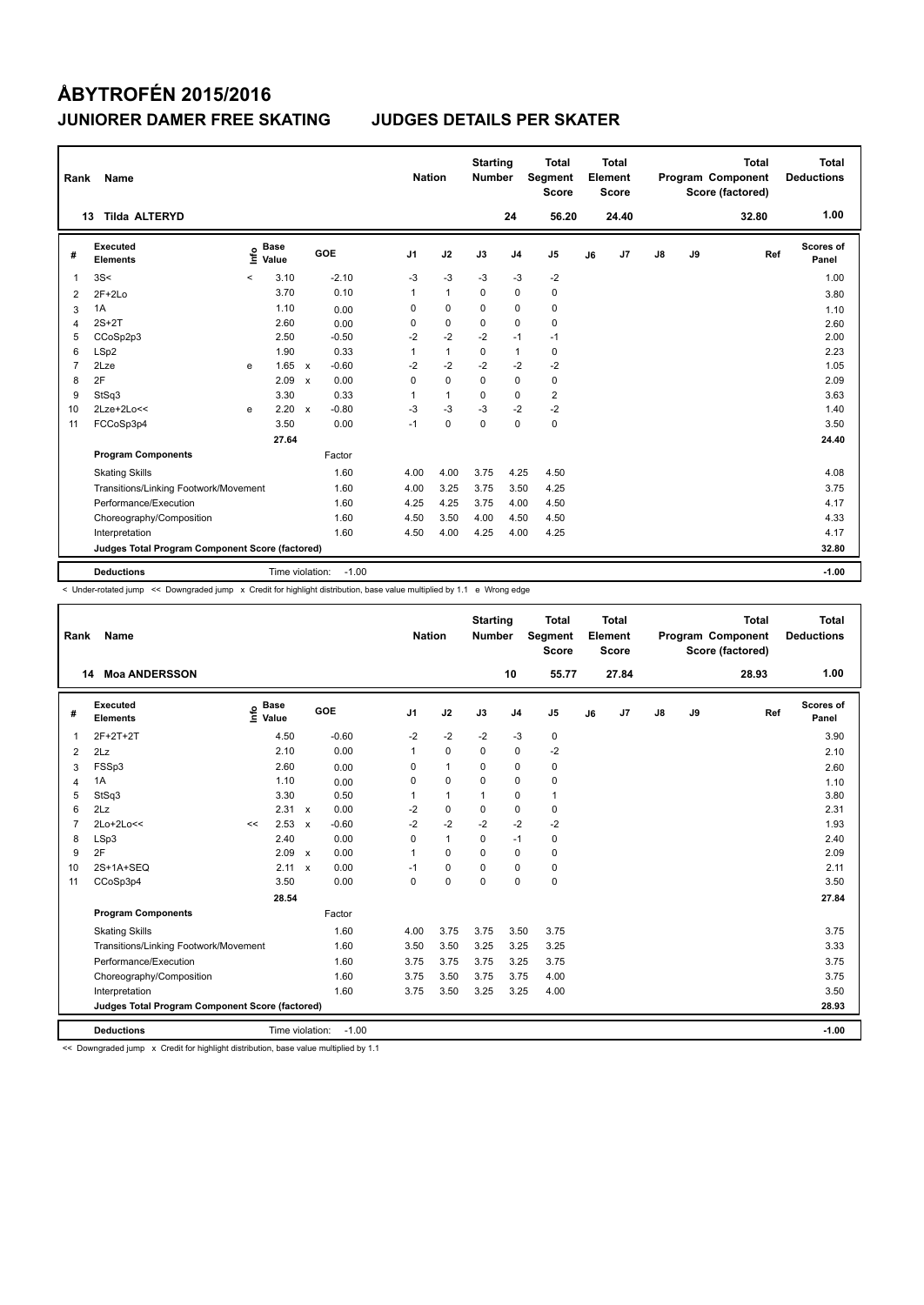| Rank           | Name                                            |       |                      |              |         | <b>Nation</b>  |                | <b>Starting</b><br><b>Number</b> |                | Total<br>Segment<br><b>Score</b> |    | <b>Total</b><br>Element<br><b>Score</b> |               |    | <b>Total</b><br>Program Component<br>Score (factored) | Total<br><b>Deductions</b> |
|----------------|-------------------------------------------------|-------|----------------------|--------------|---------|----------------|----------------|----------------------------------|----------------|----------------------------------|----|-----------------------------------------|---------------|----|-------------------------------------------------------|----------------------------|
|                | <b>Madeleine LUNDÉN</b><br>15                   |       |                      |              |         |                |                |                                  | 29             | 55.50                            |    | 26.17                                   |               |    | 29.33                                                 | 0.00                       |
| #              | <b>Executed</b><br><b>Elements</b>              | ١nf٥  | <b>Base</b><br>Value |              | GOE     | J <sub>1</sub> | J2             | J3                               | J <sub>4</sub> | J <sub>5</sub>                   | J6 | J <sub>7</sub>                          | $\mathsf{J}8$ | J9 | Ref                                                   | Scores of<br>Panel         |
| 1              | 2A                                              |       | 3.30                 |              | 0.50    | 0              | $\mathbf{1}$   | $\mathbf{1}$                     | $\mathbf{1}$   | $\mathbf{1}$                     |    |                                         |               |    |                                                       | 3.80                       |
| 2              | 2Lz+1Lo<+1S                                     | $\,<$ | 2.90                 |              | $-0.60$ | -3             | $-2$           | $-2$                             | $-2$           | $-2$                             |    |                                         |               |    |                                                       | 2.30                       |
| 3              | $2F+1T$                                         |       | 2.30                 |              | $-0.90$ | -3             | $-3$           | -3                               | $-3$           | $-3$                             |    |                                         |               |    |                                                       | 1.40                       |
| 4              | 2A                                              |       | 3.30                 |              | $-1.17$ | $-3$           | $-2$           | $-3$                             | $-2$           | $-2$                             |    |                                         |               |    |                                                       | 2.13                       |
| 5              | $2F+2T$                                         |       | 3.20                 |              | $-0.90$ | $-3$           | $-3$           | $-3$                             | $-3$           | $-3$                             |    |                                         |               |    |                                                       | 2.30                       |
| 6              | LSp3                                            |       | 2.40                 |              | 0.50    | 1              | $\overline{1}$ | $\overline{1}$                   | $\mathbf{1}$   | $\mathbf{1}$                     |    |                                         |               |    |                                                       | 2.90                       |
| $\overline{7}$ | StSq3                                           |       | 3.30                 |              | 0.50    | 1              | $\overline{1}$ | $\overline{1}$                   | $\mathbf 0$    | $\mathbf{1}$                     |    |                                         |               |    |                                                       | 3.80                       |
| 8              | 2Lo                                             |       | 1.98                 | $\mathsf{x}$ | 0.00    | $\Omega$       | $\Omega$       | $\overline{1}$                   | $\Omega$       | $\mathbf 0$                      |    |                                         |               |    |                                                       | 1.98                       |
| 9              | FSSp3                                           |       | 2.60                 |              | 0.00    | $-1$           | $\mathbf{1}$   | 0                                | $\mathbf 0$    | 0                                |    |                                         |               |    |                                                       | 2.60                       |
| 10             | 1Lz                                             |       | 0.66 x               |              | 0.00    | 0              | 0              | $\Omega$                         | 0              | $\mathbf 0$                      |    |                                         |               |    |                                                       | 0.66                       |
| 11             | CCoSp3p2                                        |       | 2.50                 |              | $-0.20$ | $-2$           | $\mathbf 0$    | $-1$                             | $-1$           | $\mathbf 0$                      |    |                                         |               |    |                                                       | 2.30                       |
|                |                                                 |       | 28.44                |              |         |                |                |                                  |                |                                  |    |                                         |               |    |                                                       | 26.17                      |
|                | <b>Program Components</b>                       |       |                      |              | Factor  |                |                |                                  |                |                                  |    |                                         |               |    |                                                       |                            |
|                | <b>Skating Skills</b>                           |       |                      |              | 1.60    | 4.25           | 4.00           | 3.75                             | 3.50           | 4.00                             |    |                                         |               |    |                                                       | 3.92                       |
|                | Transitions/Linking Footwork/Movement           |       |                      |              | 1.60    | 4.00           | 3.50           | 3.25                             | 3.00           | 3.25                             |    |                                         |               |    |                                                       | 3.33                       |
|                | Performance/Execution                           |       |                      |              | 1.60    | 4.25           | 3.75           | 3.75                             | 3.25           | 3.75                             |    |                                         |               |    |                                                       | 3.75                       |
|                | Choreography/Composition                        |       |                      |              | 1.60    | 4.25           | 4.00           | 4.00                             | 3.50           | 3.50                             |    |                                         |               |    |                                                       | 3.83                       |
|                | Interpretation                                  |       |                      |              | 1.60    | 4.00           | 3.75           | 3.50                             | 3.25           | 3.25                             |    |                                         |               |    |                                                       | 3.50                       |
|                | Judges Total Program Component Score (factored) |       |                      |              |         |                |                |                                  |                |                                  |    |                                         |               |    |                                                       | 29.33                      |
|                | <b>Deductions</b>                               |       |                      |              |         |                |                |                                  |                |                                  |    |                                         |               |    |                                                       | 0.00                       |

< Under-rotated jump x Credit for highlight distribution, base value multiplied by 1.1 ! Not clear edge

| Rank | <b>Name</b>                                     |                                                    |         |                | <b>Nation</b> | <b>Starting</b><br><b>Number</b> |                | <b>Total</b><br>Segment<br><b>Score</b> |    | <b>Total</b><br>Element<br><b>Score</b> |               |    | <b>Total</b><br>Program Component<br>Score (factored) | <b>Total</b><br><b>Deductions</b> |
|------|-------------------------------------------------|----------------------------------------------------|---------|----------------|---------------|----------------------------------|----------------|-----------------------------------------|----|-----------------------------------------|---------------|----|-------------------------------------------------------|-----------------------------------|
| 16   | <b>Tifani TESZARI</b>                           |                                                    |         |                |               |                                  | 16             | 55.05                                   |    | 27.19                                   |               |    | 27.86                                                 | 0.00                              |
| #    | Executed<br><b>Elements</b>                     | $\frac{e}{E}$ Base<br>$\frac{E}{E}$ Value<br>Value | GOE     | J <sub>1</sub> | J2            | J3                               | J <sub>4</sub> | J <sub>5</sub>                          | J6 | J <sub>7</sub>                          | $\mathsf{J}8$ | J9 | Ref                                                   | Scores of<br>Panel                |
| 1    | 2S                                              | 1.30                                               | 0.00    | 0              | $\mathbf{1}$  | 0                                | $\mathbf 0$    | 0                                       |    |                                         |               |    |                                                       | 1.30                              |
| 2    | 1A                                              | 1.10                                               | 0.00    | 0              | 0             | $\Omega$                         | 0              | 0                                       |    |                                         |               |    |                                                       | 1.10                              |
| 3    | 2S                                              | 1.30                                               | 0.00    | 0              | 0             | $\Omega$                         | 0              | 0                                       |    |                                         |               |    |                                                       | 1.30                              |
| 4    | CCoSp3p4                                        | 3.50                                               | 0.50    |                | $\mathbf{1}$  | $\mathbf{1}$                     | $\mathbf{1}$   | 1                                       |    |                                         |               |    |                                                       | 4.00                              |
| 5    | $2F+2Lo$                                        | 3.70                                               | $-0.10$ | 0              | 0             | $\mathbf 0$                      | $-1$           | $-1$                                    |    |                                         |               |    |                                                       | 3.60                              |
| 6    | 2Lz+2T<<+1Lo                                    | $3.30 \times$                                      | $-0.80$ | -3             | $-3$          | $-3$                             | $-2$           | $-2$                                    |    |                                         |               |    |                                                       | 2.50                              |
| 7    | StSq3                                           | 3.30                                               | 0.00    |                | 0             | $\Omega$                         | 0              | 0                                       |    |                                         |               |    |                                                       | 3.30                              |
| 8    | 2F                                              | 2.09 x                                             | 0.00    | $\Omega$       | 0             | $\Omega$                         | 0              | 0                                       |    |                                         |               |    |                                                       | 2.09                              |
| 9    | FCCoSp3p2                                       | 2.50                                               | 0.17    | 0              | 1             | $\mathbf 0$                      | $\mathbf{1}$   | 0                                       |    |                                         |               |    |                                                       | 2.67                              |
| 10   | $2Lz+2T<$                                       | $3.30 \times$                                      | $-0.70$ | $-3$           | $-3$          | $-2$                             | $-2$           | $-2$                                    |    |                                         |               |    |                                                       | 2.60                              |
| 11   | LSp3                                            | 2.40                                               | 0.33    | 1              | 0             | $\mathbf 0$                      | $\overline{1}$ | $\mathbf{1}$                            |    |                                         |               |    |                                                       | 2.73                              |
|      |                                                 | 27.79                                              |         |                |               |                                  |                |                                         |    |                                         |               |    |                                                       | 27.19                             |
|      | <b>Program Components</b>                       |                                                    | Factor  |                |               |                                  |                |                                         |    |                                         |               |    |                                                       |                                   |
|      | <b>Skating Skills</b>                           |                                                    | 1.60    | 4.00           | 3.75          | 3.50                             | 3.75           | 4.00                                    |    |                                         |               |    |                                                       | 3.83                              |
|      | Transitions/Linking Footwork/Movement           |                                                    | 1.60    | 3.25           | 3.25          | 2.75                             | 2.50           | 3.50                                    |    |                                         |               |    |                                                       | 3.08                              |
|      | Performance/Execution                           |                                                    | 1.60    | 3.75           | 3.75          | 3.75                             | 3.25           | 3.75                                    |    |                                         |               |    |                                                       | 3.75                              |
|      | Choreography/Composition                        |                                                    | 1.60    | 3.50           | 3.25          | 3.50                             | 3.00           | 3.50                                    |    |                                         |               |    |                                                       | 3.42                              |
|      | Interpretation                                  |                                                    | 1.60    | 3.50           | 3.50          | 3.25                             | 3.25           | 3.25                                    |    |                                         |               |    |                                                       | 3.33                              |
|      | Judges Total Program Component Score (factored) |                                                    |         |                |               |                                  |                |                                         |    |                                         |               |    |                                                       | 27.86                             |
|      | <b>Deductions</b>                               |                                                    |         |                |               |                                  |                |                                         |    |                                         |               |    |                                                       | 0.00                              |

< Under-rotated jump << Downgraded jump x Credit for highlight distribution, base value multiplied by 1.1 ! Not clear edge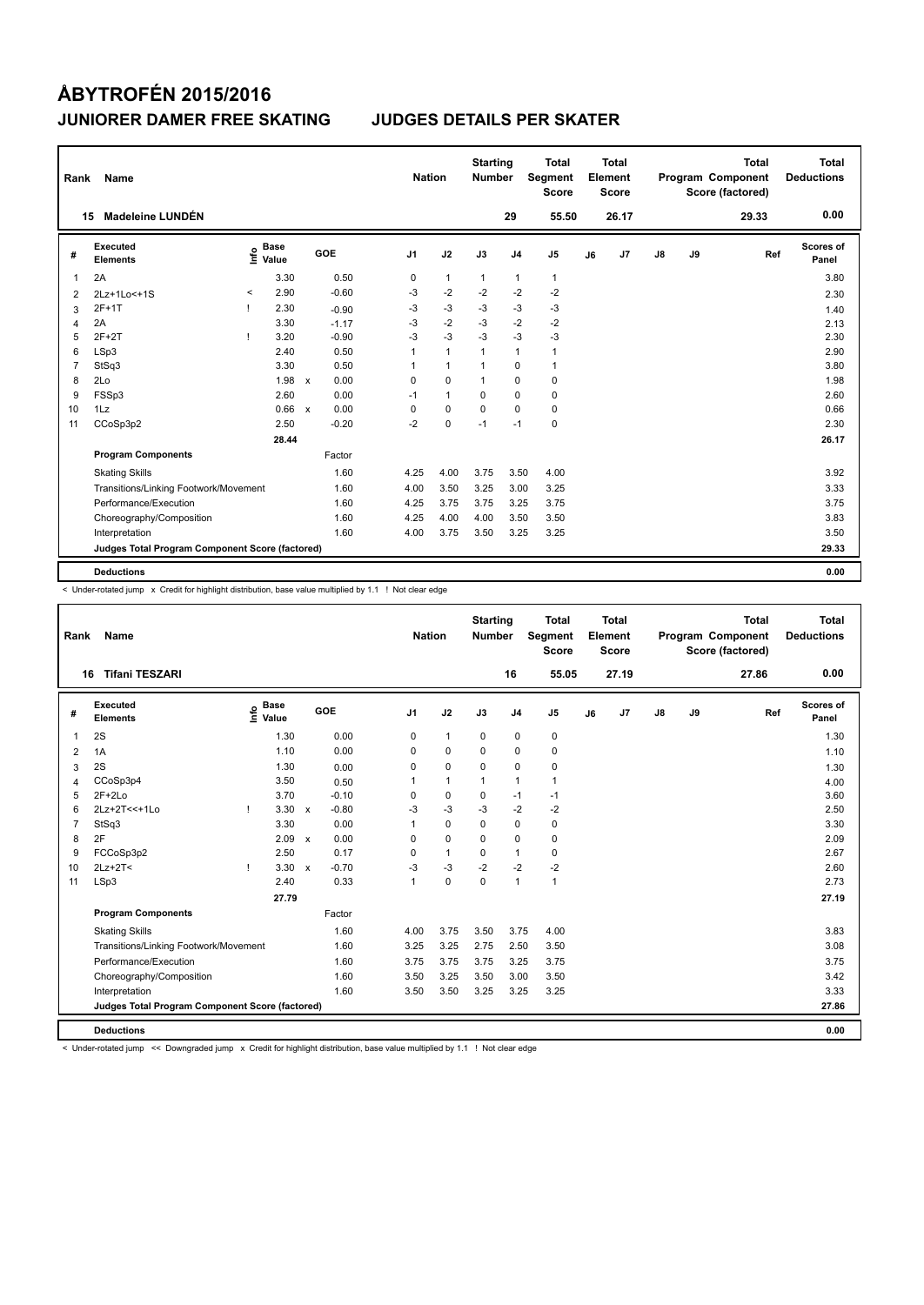| Rank           | Name                                            |      |                      |                           |                   | <b>Nation</b>  |             | <b>Starting</b><br>Number |                | <b>Total</b><br>Segment<br><b>Score</b> |    | <b>Total</b><br>Element<br>Score |    |    | <b>Total</b><br>Program Component<br>Score (factored) | Total<br><b>Deductions</b> |
|----------------|-------------------------------------------------|------|----------------------|---------------------------|-------------------|----------------|-------------|---------------------------|----------------|-----------------------------------------|----|----------------------------------|----|----|-------------------------------------------------------|----------------------------|
| 17             | <b>Klara LINDEVRET</b>                          |      |                      |                           |                   |                |             |                           | 31             | 54.69                                   |    | 24.62                            |    |    | 31.07                                                 | 1.00                       |
| #              | Executed<br><b>Elements</b>                     | ١nf٥ | <b>Base</b><br>Value |                           | GOE               | J <sub>1</sub> | J2          | J3                        | J <sub>4</sub> | J <sub>5</sub>                          | J6 | J7                               | J8 | J9 | Ref                                                   | Scores of<br>Panel         |
| 1              | 2Fe                                             | e    | 1.40                 |                           | $-0.40$           | $-1$           | $-1$        | $-1$                      | $-2$           | $-2$                                    |    |                                  |    |    |                                                       | 1.00                       |
| 2              | 2A                                              |      | 3.30                 |                           | 0.00              | 1              | $\mathbf 0$ | $\Omega$                  | $\mathbf 0$    | 0                                       |    |                                  |    |    |                                                       | 3.30                       |
| 3              | $2Lz+2Lo$                                       |      | 3.90                 |                           | 0.20              | 1              | 0           | $\mathbf{1}$              | $\mathbf{1}$   | 0                                       |    |                                  |    |    |                                                       | 4.10                       |
| 4              | LSp2                                            |      | 1.90                 |                           | 0.00              | 0              | $\mathbf 0$ | $\Omega$                  | $\mathbf 0$    | 0                                       |    |                                  |    |    |                                                       | 1.90                       |
| 5              | StSq2                                           |      | 2.60                 |                           | 0.33              | 1              | 0           | $\mathbf{1}$              | 0              | $\mathbf{1}$                            |    |                                  |    |    |                                                       | 2.93                       |
| 6              | 2A                                              |      | 3.63                 | $\mathbf{x}$              | $-1.50$           | $-3$           | $-3$        | $-3$                      | $-3$           | $-3$                                    |    |                                  |    |    |                                                       | 2.13                       |
| $\overline{7}$ | $2Lz+2T<<$                                      | <<   | 2.75                 | $\boldsymbol{\mathsf{x}}$ | $-0.90$           | $-3$           | $-3$        | $-2$                      | $-3$           | $-3$                                    |    |                                  |    |    |                                                       | 1.85                       |
| 8              | FSSp1                                           |      | 2.00                 |                           | $-0.60$           | $-2$           | $-2$        | $-2$                      | $-1$           | $-2$                                    |    |                                  |    |    |                                                       | 1.40                       |
| 9              | 2Fe                                             | e    | 1.54                 | $\mathbf{x}$              | $-0.60$           | $-2$           | $-1$        | $-2$                      | $-2$           | $-2$                                    |    |                                  |    |    |                                                       | 0.94                       |
| 10             | $2S+1T$                                         |      | 1.87                 | $\mathbf{x}$              | $-0.47$           | $-3$           | -2          | $-2$                      | $-2$           | -3                                      |    |                                  |    |    |                                                       | 1.40                       |
| 11             | CCoSp3p4                                        |      | 3.50                 |                           | 0.17              | $\mathbf{1}$   | $\mathbf 0$ | $\overline{1}$            | $\mathbf 0$    | $\mathbf 0$                             |    |                                  |    |    |                                                       | 3.67                       |
|                |                                                 |      | 28.39                |                           |                   |                |             |                           |                |                                         |    |                                  |    |    |                                                       | 24.62                      |
|                | <b>Program Components</b>                       |      |                      |                           | Factor            |                |             |                           |                |                                         |    |                                  |    |    |                                                       |                            |
|                | <b>Skating Skills</b>                           |      |                      |                           | 1.60              | 4.50           | 4.00        | 3.75                      | 3.75           | 4.00                                    |    |                                  |    |    |                                                       | 3.92                       |
|                | Transitions/Linking Footwork/Movement           |      |                      |                           | 1.60              | 4.25           | 3.75        | 3.50                      | 3.25           | 3.50                                    |    |                                  |    |    |                                                       | 3.58                       |
|                | Performance/Execution                           |      |                      |                           | 1.60              | 4.50           | 4.25        | 3.75                      | 3.50           | 4.00                                    |    |                                  |    |    |                                                       | 4.00                       |
|                | Choreography/Composition                        |      |                      |                           | 1.60              | 4.50           | 4.25        | 4.00                      | 3.50           | 3.75                                    |    |                                  |    |    |                                                       | 4.00                       |
|                | Interpretation                                  |      |                      |                           | 1.60              | 4.25           | 4.00        | 4.00                      | 3.25           | 3.75                                    |    |                                  |    |    |                                                       | 3.92                       |
|                | Judges Total Program Component Score (factored) |      |                      |                           |                   |                |             |                           |                |                                         |    |                                  |    |    |                                                       | 31.07                      |
|                | <b>Deductions</b>                               |      |                      |                           | $-1.00$<br>Falls: |                |             |                           |                |                                         |    |                                  |    |    |                                                       | $-1.00$                    |

<< Downgraded jump x Credit for highlight distribution, base value multiplied by 1.1 e Wrong edge

| Rank           | Name                                            |                                  |                      |                           |         | <b>Nation</b>  |                | <b>Starting</b><br><b>Number</b> |                | <b>Total</b><br>Segment<br><b>Score</b> |    | <b>Total</b><br>Element<br><b>Score</b> |               |    | <b>Total</b><br>Program Component<br>Score (factored) | <b>Total</b><br><b>Deductions</b> |
|----------------|-------------------------------------------------|----------------------------------|----------------------|---------------------------|---------|----------------|----------------|----------------------------------|----------------|-----------------------------------------|----|-----------------------------------------|---------------|----|-------------------------------------------------------|-----------------------------------|
|                | Lydia BRUHN<br>18                               |                                  |                      |                           |         |                |                |                                  | 19             | 54.35                                   |    | 23.82                                   |               |    | 30.53                                                 | 0.00                              |
| #              | Executed<br><b>Elements</b>                     | $\mathop{\mathsf{Irr}}\nolimits$ | <b>Base</b><br>Value |                           | GOE     | J <sub>1</sub> | J2             | J3                               | J <sub>4</sub> | J5                                      | J6 | J <sub>7</sub>                          | $\mathsf{J}8$ | J9 | Ref                                                   | <b>Scores of</b><br>Panel         |
| $\mathbf{1}$   | 2A<<                                            | <<                               | 1.10                 |                           | $-0.60$ | $-3$           | $-3$           | $-3$                             | $-3$           | $-3$                                    |    |                                         |               |    |                                                       | 0.50                              |
| 2              | 2S                                              |                                  | 1.30                 |                           | 0.13    | 2              | $\mathbf{1}$   | $\mathbf{1}$                     | $\Omega$       | 0                                       |    |                                         |               |    |                                                       | 1.43                              |
| 3              | CCoSp3p4                                        |                                  | 3.50                 |                           | 1.00    | $\overline{2}$ | $\overline{2}$ | $\overline{2}$                   | $\overline{2}$ | $\mathbf{1}$                            |    |                                         |               |    |                                                       | 4.50                              |
| $\overline{4}$ | 2Lz<                                            |                                  | 1.50                 |                           | $-0.80$ | $-3$           | $-3$           | $-3$                             | $-2$           | $-2$                                    |    |                                         |               |    |                                                       | 0.70                              |
| 5              | $2S+2T$                                         |                                  | 2.60                 |                           | 0.00    | $\mathbf 0$    | $\mathbf 0$    | $\mathbf{1}$                     | 0              | 0                                       |    |                                         |               |    |                                                       | 2.60                              |
| 6              | $2F+2Lo<$                                       | $\prec$                          | $3.52 \times$        |                           | $-0.90$ | -3             | $-3$           | $-3$                             | $-3$           | $-2$                                    |    |                                         |               |    |                                                       | 2.62                              |
| $\overline{7}$ | StSq3                                           |                                  | 3.30                 |                           | 0.00    | $-3$           | $\mathbf{1}$   | 0                                | 0              | 0                                       |    |                                         |               |    |                                                       | 3.30                              |
| 8              | FCCoSp2p1V                                      |                                  | 1.20                 |                           | $-0.30$ | $-2$           | $\mathbf 0$    | $-1$                             | $-1$           | $-1$                                    |    |                                         |               |    |                                                       | 0.90                              |
| 9              | $2Lo+2T$                                        |                                  | $3.41 \times$        |                           | 0.00    | $\Omega$       | $\Omega$       | $\Omega$                         | $\Omega$       | 0                                       |    |                                         |               |    |                                                       | 3.41                              |
| 10             | 2F                                              |                                  | 2.09                 | $\boldsymbol{\mathsf{x}}$ | $-0.30$ | $-1$           | $-1$           | $-1$                             | $-1$           | $-1$                                    |    |                                         |               |    |                                                       | 1.79                              |
| 11             | FCSSp1                                          |                                  | 1.90                 |                           | 0.17    | 1              | $\mathbf 0$    | $\mathbf 0$                      | $\mathbf{1}$   | 0                                       |    |                                         |               |    |                                                       | 2.07                              |
|                |                                                 |                                  | 25.42                |                           |         |                |                |                                  |                |                                         |    |                                         |               |    |                                                       | 23.82                             |
|                | <b>Program Components</b>                       |                                  |                      |                           | Factor  |                |                |                                  |                |                                         |    |                                         |               |    |                                                       |                                   |
|                | <b>Skating Skills</b>                           |                                  |                      |                           | 1.60    | 4.50           | 4.25           | 3.50                             | 4.00           | 3.75                                    |    |                                         |               |    |                                                       | 4.00                              |
|                | Transitions/Linking Footwork/Movement           |                                  |                      |                           | 1.60    | 4.00           | 3.75           | 3.50                             | 3.25           | 3.50                                    |    |                                         |               |    |                                                       | 3.58                              |
|                | Performance/Execution                           |                                  |                      |                           | 1.60    | 4.25           | 4.25           | 3.50                             | 3.75           | 3.50                                    |    |                                         |               |    |                                                       | 3.83                              |
|                | Choreography/Composition                        |                                  |                      |                           | 1.60    | 4.50           | 4.00           | 4.00                             | 3.75           | 4.00                                    |    |                                         |               |    |                                                       | 4.00                              |
|                | Interpretation                                  |                                  |                      |                           | 1.60    | 3.75           | 4.00           | 3.75                             | 3.50           | 3.25                                    |    |                                         |               |    |                                                       | 3.67                              |
|                | Judges Total Program Component Score (factored) |                                  |                      |                           |         |                |                |                                  |                |                                         |    |                                         |               |    |                                                       | 30.53                             |
|                | <b>Deductions</b>                               |                                  |                      |                           |         |                |                |                                  |                |                                         |    |                                         |               |    |                                                       | 0.00                              |

< Under-rotated jump << Downgraded jump x Credit for highlight distribution, base value multiplied by 1.1 ! Not clear edge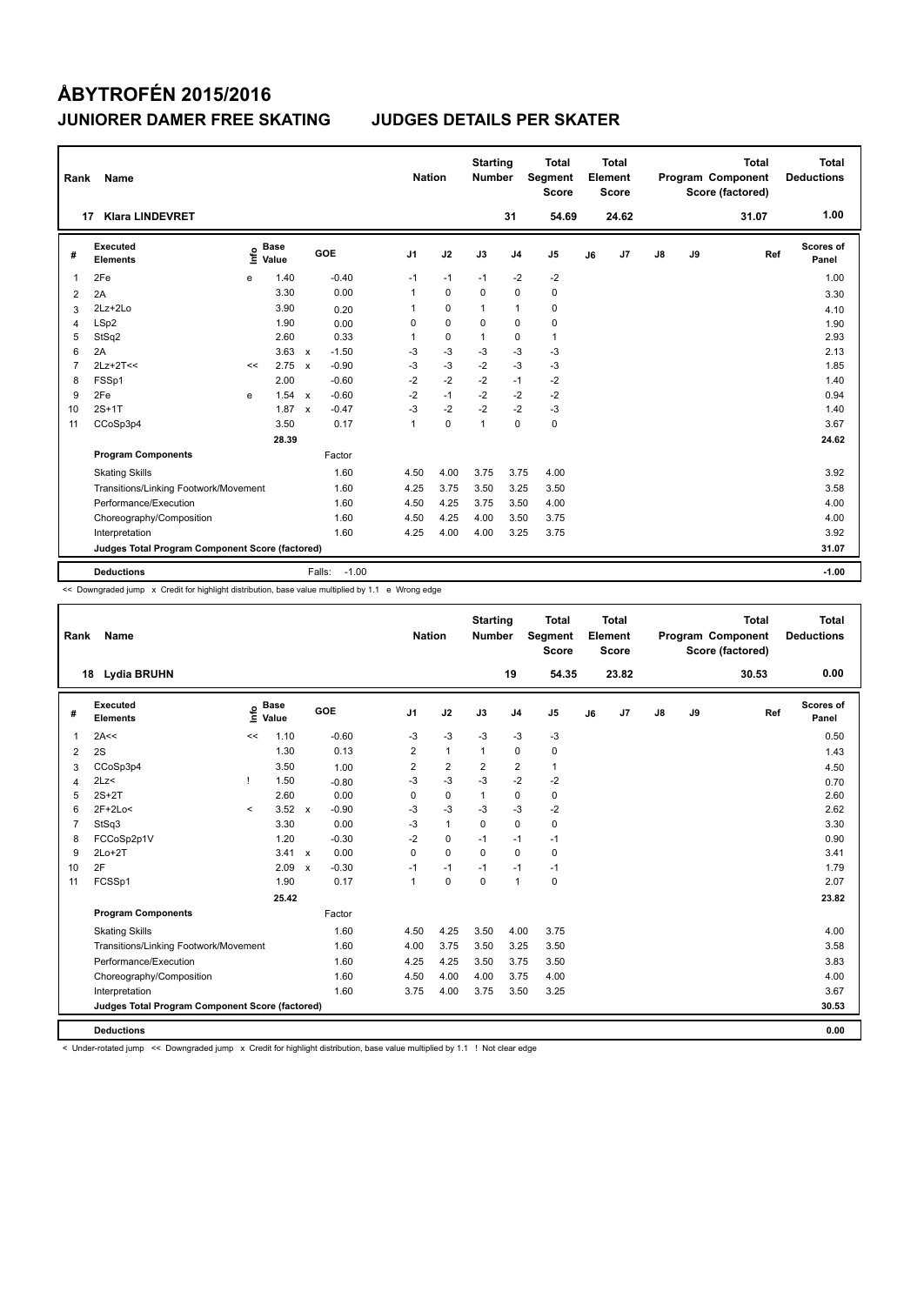| Rank           | Name                                            |                              |                         |                | <b>Nation</b>  | <b>Starting</b><br><b>Number</b> |                | Total<br>Segment<br><b>Score</b> |    | <b>Total</b><br>Element<br><b>Score</b> |               |    | <b>Total</b><br>Program Component<br>Score (factored) | <b>Total</b><br><b>Deductions</b> |
|----------------|-------------------------------------------------|------------------------------|-------------------------|----------------|----------------|----------------------------------|----------------|----------------------------------|----|-----------------------------------------|---------------|----|-------------------------------------------------------|-----------------------------------|
|                | <b>Alexandra LINDELL</b><br>19                  |                              |                         |                |                |                                  | 32             | 54.17                            |    | 25.37                                   |               |    | 28.80                                                 | 0.00                              |
| #              | Executed<br><b>Elements</b>                     | <b>Base</b><br>١nfo<br>Value | GOE                     | J <sub>1</sub> | J2             | J3                               | J <sub>4</sub> | J <sub>5</sub>                   | J6 | J7                                      | $\mathsf{J}8$ | J9 | Ref                                                   | Scores of<br>Panel                |
| 1              | 1A                                              | 1.10                         | 0.00                    | 0              | $\mathbf 0$    | $\mathbf 0$                      | $\mathbf 0$    | 0                                |    |                                         |               |    |                                                       | 1.10                              |
| 2              | 2T                                              | 1.30                         | 0.00                    | $\Omega$       | $\mathbf 0$    | $\Omega$                         | $\mathbf 0$    | $\mathbf 0$                      |    |                                         |               |    |                                                       | 1.30                              |
| 3              | Α                                               | 0.00                         | 0.00                    | ٠              | $\overline{a}$ |                                  | ٠              | $\sim$                           |    |                                         |               |    |                                                       | 0.00                              |
| 4              | 2Lz+2T+2Lo                                      | 5.20                         | 0.10                    | 1              | $\mathbf 0$    | $\mathbf{1}$                     | $\mathbf 0$    | 0                                |    |                                         |               |    |                                                       | 5.30                              |
| 5              | FCCoSp3p4                                       | 3.50                         | 0.50                    | 1              | $\mathbf{1}$   | $\mathbf{1}$                     | $\mathbf{1}$   | $\mathbf 0$                      |    |                                         |               |    |                                                       | 4.00                              |
| 6              | $2Lz+1Lo$                                       | 2.86                         | $-0.30$<br>$\mathsf{x}$ | 0              | $-1$           | $-1$                             | $-1$           | $-1$                             |    |                                         |               |    |                                                       | 2.56                              |
| $\overline{7}$ | $2F+2Lo<$                                       | 3.52<br>$\prec$              | $-0.40$<br>$\mathbf{x}$ | $-1$           | $-1$           | $-2$                             | $-2$           | $-1$                             |    |                                         |               |    |                                                       | 3.12                              |
| 8              | 2F                                              | 2.09                         | 0.00<br>$\mathsf{x}$    | $\Omega$       | $\mathbf 0$    | $\Omega$                         | $\Omega$       | 0                                |    |                                         |               |    |                                                       | 2.09                              |
| 9              | LSp4                                            | 2.70                         | 0.50                    | 1              | $\overline{1}$ | $\mathbf{1}$                     | $\mathbf{1}$   | 1                                |    |                                         |               |    |                                                       | 3.20                              |
| 10             | StSq                                            | 0.00                         | 0.00                    |                |                |                                  |                |                                  |    |                                         |               |    |                                                       | 0.00                              |
| 11             | CCoSp3p3                                        | 3.00                         | $-0.30$                 | $-1$           | $-1$           | $\mathbf 0$                      | $-1$           | $-1$                             |    |                                         |               |    |                                                       | 2.70                              |
|                |                                                 | 25.27                        |                         |                |                |                                  |                |                                  |    |                                         |               |    |                                                       | 25.37                             |
|                | <b>Program Components</b>                       |                              | Factor                  |                |                |                                  |                |                                  |    |                                         |               |    |                                                       |                                   |
|                | <b>Skating Skills</b>                           |                              | 1.60                    | 4.25           | 3.50           | 3.75                             | 4.00           | 4.25                             |    |                                         |               |    |                                                       | 4.00                              |
|                | Transitions/Linking Footwork/Movement           |                              | 1.60                    | 4.50           | 3.00           | 3.00                             | 3.00           | 3.25                             |    |                                         |               |    |                                                       | 3.08                              |
|                | Performance/Execution                           |                              | 1.60                    | 4.50           | 3.75           | 3.50                             | 3.50           | 3.75                             |    |                                         |               |    |                                                       | 3.67                              |
|                | Choreography/Composition                        |                              | 1.60                    | 4.75           | 3.50           | 3.75                             | 3.50           | 3.50                             |    |                                         |               |    |                                                       | 3.58                              |
|                | Interpretation                                  |                              | 1.60                    | 4.25           | 3.25           | 4.00                             | 3.50           | 3.50                             |    |                                         |               |    |                                                       | 3.67                              |
|                | Judges Total Program Component Score (factored) |                              |                         |                |                |                                  |                |                                  |    |                                         |               |    |                                                       | 28.80                             |
|                | <b>Deductions</b>                               |                              |                         |                |                |                                  |                |                                  |    |                                         |               |    |                                                       | 0.00                              |

< Under-rotated jump x Credit for highlight distribution, base value multiplied by 1.1

| Rank           | Name                                            |         |                      |                      |         | <b>Nation</b>  |              | <b>Starting</b><br><b>Number</b> |                | <b>Total</b><br>Segment<br><b>Score</b> |    | <b>Total</b><br>Element<br><b>Score</b> |               |    | <b>Total</b><br>Program Component<br>Score (factored) |     | <b>Total</b><br><b>Deductions</b> |
|----------------|-------------------------------------------------|---------|----------------------|----------------------|---------|----------------|--------------|----------------------------------|----------------|-----------------------------------------|----|-----------------------------------------|---------------|----|-------------------------------------------------------|-----|-----------------------------------|
| 20             | <b>Melissa MCINTYRE-ANDERSSON</b>               |         |                      |                      |         |                |              |                                  | 26             | 53.67                                   |    | 24.80                                   |               |    | 29.87                                                 |     | 1.00                              |
| #              | Executed<br><b>Elements</b>                     | lnfo    | <b>Base</b><br>Value | GOE                  |         | J <sub>1</sub> | J2           | J3                               | J <sub>4</sub> | J5                                      | J6 | J7                                      | $\mathsf{J}8$ | J9 |                                                       | Ref | Scores of<br>Panel                |
| 1              | 2Lz                                             |         | 2.10                 | $-0.90$              |         | $-3$           | $-3$         | $-3$                             | $-3$           | $-3$                                    |    |                                         |               |    |                                                       |     | 1.20                              |
| $\overline{2}$ | 1A                                              |         | 1.10                 | 0.00                 |         | $\Omega$       | $\mathbf 0$  | $\Omega$                         | $\Omega$       | 0                                       |    |                                         |               |    |                                                       |     | 1.10                              |
| 3              | 2F+1Lo<+2S                                      | $\prec$ | 3.60                 | $-0.40$              |         | $-2$           | $-1$         | $-2$                             | $-1$           | $-1$                                    |    |                                         |               |    |                                                       |     | 3.20                              |
| $\overline{4}$ | FSSp2                                           |         | 2.30                 | 0.17                 |         | 1              | $\mathbf{1}$ | 0                                | 0              | 0                                       |    |                                         |               |    |                                                       |     | 2.47                              |
| 5              | 2Lo                                             |         | 1.80                 | 0.10                 |         | 1              | $\mathbf 0$  | $\Omega$                         | $\mathbf{1}$   | 0                                       |    |                                         |               |    |                                                       |     | 1.90                              |
| 6              | StSq2                                           |         | 2.60                 | 0.00                 |         | $\Omega$       | 0            | 0                                | 0              | 0                                       |    |                                         |               |    |                                                       |     | 2.60                              |
| $\overline{7}$ | 2S                                              |         | $1.43 \times$        | 0.00                 |         | $\Omega$       | $\mathbf 0$  | $\mathbf 1$                      | 0              | 0                                       |    |                                         |               |    |                                                       |     | 1.43                              |
| 8              | CCoSp3p4                                        |         | 3.50                 | 0.17                 |         | $\Omega$       | $\mathbf{1}$ | 1                                | 0              | 0                                       |    |                                         |               |    |                                                       |     | 3.67                              |
| 9              | $2Lz + 2T$                                      |         | $3.74 \times$        | 0.00                 |         | $\Omega$       | $\Omega$     | $\Omega$                         | $\Omega$       | 0                                       |    |                                         |               |    |                                                       |     | 3.74                              |
| 10             | 2F                                              |         | 2.09                 | 0.00<br>$\mathsf{x}$ |         | $\Omega$       | 0            | $\Omega$                         | 0              | 0                                       |    |                                         |               |    |                                                       |     | 2.09                              |
| 11             | LSp1                                            |         | 1.50                 | $-0.10$              |         | $-2$           | $\mathbf 0$  | $\overline{1}$                   | $-1$           | 0                                       |    |                                         |               |    |                                                       |     | 1.40                              |
|                |                                                 |         | 25.76                |                      |         |                |              |                                  |                |                                         |    |                                         |               |    |                                                       |     | 24.80                             |
|                | <b>Program Components</b>                       |         |                      | Factor               |         |                |              |                                  |                |                                         |    |                                         |               |    |                                                       |     |                                   |
|                | <b>Skating Skills</b>                           |         |                      | 1.60                 |         | 4.00           | 3.75         | 3.50                             | 3.75           | 4.00                                    |    |                                         |               |    |                                                       |     | 3.83                              |
|                | Transitions/Linking Footwork/Movement           |         |                      | 1.60                 |         | 3.75           | 4.00         | 3.25                             | 3.50           | 3.75                                    |    |                                         |               |    |                                                       |     | 3.67                              |
|                | Performance/Execution                           |         |                      | 1.60                 |         | 4.00           | 4.25         | 3.75                             | 3.50           | 4.00                                    |    |                                         |               |    |                                                       |     | 3.92                              |
|                | Choreography/Composition                        |         |                      | 1.60                 |         | 3.75           | 4.25         | 3.75                             | 3.75           | 3.75                                    |    |                                         |               |    |                                                       |     | 3.75                              |
|                | Interpretation                                  |         |                      | 1.60                 |         | 3.50           | 3.75         | 3.50                             | 3.25           | 3.50                                    |    |                                         |               |    |                                                       |     | 3.50                              |
|                | Judges Total Program Component Score (factored) |         |                      |                      |         |                |              |                                  |                |                                         |    |                                         |               |    |                                                       |     | 29.87                             |
|                | <b>Deductions</b>                               |         |                      | Falls:               | $-1.00$ |                |              |                                  |                |                                         |    |                                         |               |    |                                                       |     | $-1.00$                           |

< Under-rotated jump x Credit for highlight distribution, base value multiplied by 1.1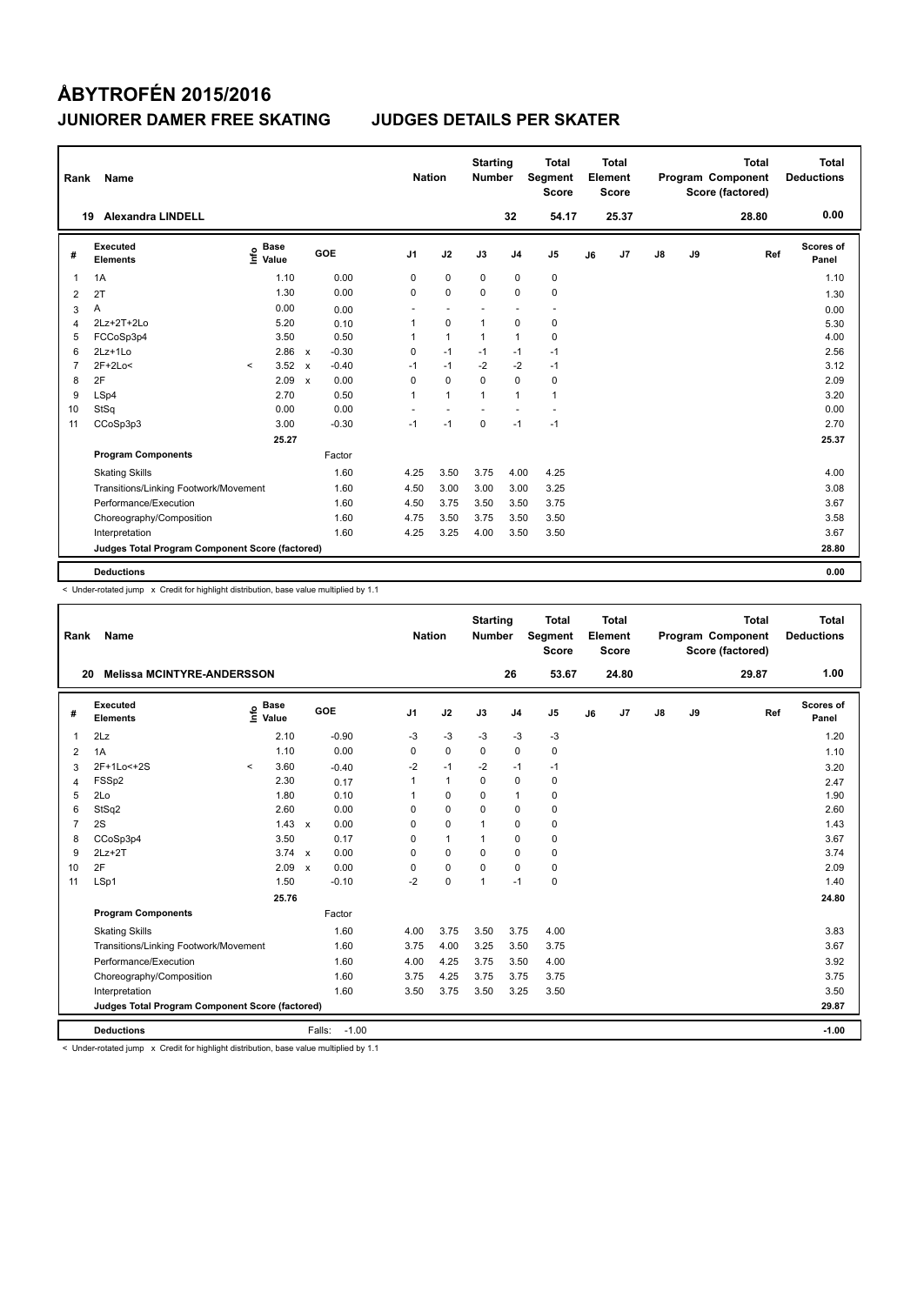| Rank           | Name                                            |      |                      |              |                   | <b>Nation</b>  |                | <b>Starting</b><br><b>Number</b> |                | Total<br>Segment<br><b>Score</b> |    | <b>Total</b><br>Element<br><b>Score</b> |               |    | <b>Total</b><br>Program Component<br>Score (factored) | <b>Total</b><br><b>Deductions</b> |
|----------------|-------------------------------------------------|------|----------------------|--------------|-------------------|----------------|----------------|----------------------------------|----------------|----------------------------------|----|-----------------------------------------|---------------|----|-------------------------------------------------------|-----------------------------------|
| 21             | Elin SIEVERT                                    |      |                      |              |                   |                |                |                                  | 27             | 53.53                            |    | 22.40                                   |               |    | 32.13                                                 | 1.00                              |
| #              | Executed<br><b>Elements</b>                     | ١nfo | <b>Base</b><br>Value |              | GOE               | J <sub>1</sub> | J2             | J3                               | J <sub>4</sub> | J <sub>5</sub>                   | J6 | J7                                      | $\mathsf{J}8$ | J9 | Ref                                                   | Scores of<br>Panel                |
| 1              | CCoSp3p3                                        |      | 3.00                 |              | 0.33              | 1              | $\mathbf{1}$   | $\mathbf 0$                      | $\mathbf{1}$   | 0                                |    |                                         |               |    |                                                       | 3.33                              |
| 2              | 2S                                              |      | 1.30                 |              | $-0.33$           | $-2$           | $-1$           | $-1$                             | $-2$           | $-2$                             |    |                                         |               |    |                                                       | 0.97                              |
| 3              | 2F                                              |      | 1.90                 |              | 0.20              | 1              | $\mathbf{1}$   | 1                                | $\pmb{0}$      | 0                                |    |                                         |               |    |                                                       | 2.10                              |
| 4              | 2A                                              |      | 3.30                 |              | $-1.50$           | $-3$           | $-3$           | $-3$                             | $-3$           | $-3$                             |    |                                         |               |    |                                                       | 1.80                              |
| 5              | 1Lo                                             |      | 0.50                 |              | 0.00              | 0              | 0              | 0                                | 0              | $\mathbf 0$                      |    |                                         |               |    |                                                       | 0.50                              |
| 6              | 3S<<                                            | <<   | 1.30                 |              | $-0.60$           | $-3$           | $-3$           | $-3$                             | $-3$           | $-3$                             |    |                                         |               |    |                                                       | 0.70                              |
| $\overline{7}$ | FCSp2                                           |      | 2.30                 |              | $-0.60$           | $-3$           | $-2$           | $-2$                             | $-2$           | $-1$                             |    |                                         |               |    |                                                       | 1.70                              |
| 8              | 1A                                              |      | 1.21                 | $\mathsf{x}$ | 0.00              | 1              | $\mathbf 0$    | $\Omega$                         | $\mathbf 0$    | 0                                |    |                                         |               |    |                                                       | 1.21                              |
| 9              | StSq3                                           |      | 3.30                 |              | 0.50              | 1              | $\overline{1}$ | $\mathbf{1}$                     | $\mathbf{1}$   | $\mathbf{1}$                     |    |                                         |               |    |                                                       | 3.80                              |
| 10             | 2Lz+1Lo+2S                                      |      | 4.29                 | $\mathbf{x}$ | $-0.40$           | $-1$           | $-1$           | $-2$                             | $-2$           | $-1$                             |    |                                         |               |    |                                                       | 3.89                              |
| 11             | FCCoSp2p3                                       |      | 2.50                 |              | $-0.10$           | $-1$           | $-1$           | $\mathbf 0$                      | $\mathbf 0$    | $\mathbf{1}$                     |    |                                         |               |    |                                                       | 2.40                              |
|                |                                                 |      | 24.90                |              |                   |                |                |                                  |                |                                  |    |                                         |               |    |                                                       | 22.40                             |
|                | <b>Program Components</b>                       |      |                      |              | Factor            |                |                |                                  |                |                                  |    |                                         |               |    |                                                       |                                   |
|                | <b>Skating Skills</b>                           |      |                      |              | 1.60              | 4.25           | 4.25           | 4.00                             | 4.25           | 4.00                             |    |                                         |               |    |                                                       | 4.17                              |
|                | Transitions/Linking Footwork/Movement           |      |                      |              | 1.60              | 4.50           | 3.75           | 3.50                             | 3.50           | 3.50                             |    |                                         |               |    |                                                       | 3.58                              |
|                | Performance/Execution                           |      |                      |              | 1.60              | 4.25           | 4.25           | 3.50                             | 3.75           | 4.00                             |    |                                         |               |    |                                                       | 4.00                              |
|                | Choreography/Composition                        |      |                      |              | 1.60              | 4.75           | 4.50           | 4.00                             | 4.00           | 4.25                             |    |                                         |               |    |                                                       | 4.25                              |
|                | Interpretation                                  |      |                      |              | 1.60              | 4.25           | 4.00           | 4.00                             | 3.50           | 4.25                             |    |                                         |               |    |                                                       | 4.08                              |
|                | Judges Total Program Component Score (factored) |      |                      |              |                   |                |                |                                  |                |                                  |    |                                         |               |    |                                                       | 32.13                             |
|                | <b>Deductions</b>                               |      |                      |              | $-1.00$<br>Falls: |                |                |                                  |                |                                  |    |                                         |               |    |                                                       | $-1.00$                           |

<< Downgraded jump x Credit for highlight distribution, base value multiplied by 1.1 ! Not clear edge

| Rank           | Name                                            |      |                      |              |         |                | <b>Nation</b> |             | <b>Starting</b><br><b>Number</b> |                | <b>Total</b><br>Segment<br><b>Score</b> |    | <b>Total</b><br>Element<br><b>Score</b> |               |    | <b>Total</b><br>Program Component<br>Score (factored) | <b>Total</b><br><b>Deductions</b> |  |
|----------------|-------------------------------------------------|------|----------------------|--------------|---------|----------------|---------------|-------------|----------------------------------|----------------|-----------------------------------------|----|-----------------------------------------|---------------|----|-------------------------------------------------------|-----------------------------------|--|
|                | <b>Emma LIDGREN</b><br>22                       |      |                      |              |         |                |               |             |                                  | 12             | 53.35                                   |    | 27.47                                   |               |    | 25.88                                                 | 0.00                              |  |
| #              | Executed<br><b>Elements</b>                     | lnfo | <b>Base</b><br>Value |              | GOE     | J <sub>1</sub> |               | J2          | J3                               | J <sub>4</sub> | $\mathsf{J}5$                           | J6 | J7                                      | $\mathsf{J}8$ | J9 | Ref                                                   | Scores of<br>Panel                |  |
| 1              | 1A                                              |      | 1.10                 |              | 0.07    |                | 0             | $\mathbf 0$ | $\mathbf{1}$                     | 0              | $\mathbf{1}$                            |    |                                         |               |    |                                                       | 1.17                              |  |
| 2              | 2Lz+2T+2Lo                                      | ı    | 5.20                 |              | $-0.50$ |                | $-2$          | $-1$        | $-2$                             | $-1$           | $-2$                                    |    |                                         |               |    |                                                       | 4.70                              |  |
| 3              | 2Lo                                             |      | 1.80                 |              | 0.00    |                | $\Omega$      | 0           | $\Omega$                         | $\mathbf 0$    | 0                                       |    |                                         |               |    |                                                       | 1.80                              |  |
| $\overline{4}$ | FSSp4                                           |      | 3.00                 |              | 0.00    |                | 0             | $-1$        | $\Omega$                         | 0              | 0                                       |    |                                         |               |    |                                                       | 3.00                              |  |
| 5              | $2F+2T$                                         |      | 3.20                 |              | 0.00    |                | $-1$          | $\Omega$    | $\Omega$                         | 0              | 0                                       |    |                                         |               |    |                                                       | 3.20                              |  |
| 6              | CCoSp3p3                                        |      | 3.00                 |              | 0.00    |                | $\Omega$      | 0           | 0                                | 0              | 0                                       |    |                                         |               |    |                                                       | 3.00                              |  |
| $\overline{7}$ | StSq2                                           |      | 2.60                 |              | 0.00    |                | 1             | $-2$        | $\Omega$                         | 0              | 0                                       |    |                                         |               |    |                                                       | 2.60                              |  |
| 8              | 2Lz                                             |      | 2.31                 | $\mathsf{x}$ | $-0.40$ |                | $-2$          | $-2$        | $-1$                             | $-1$           | $-1$                                    |    |                                         |               |    |                                                       | 1.91                              |  |
| 9              | 2F                                              |      | 2.09                 | $\mathbf{x}$ | 0.00    |                | $\Omega$      | $\Omega$    | $\Omega$                         | $\mathbf 0$    | 0                                       |    |                                         |               |    |                                                       | 2.09                              |  |
| 10             | 2S                                              |      | $1.43 \times$        |              | 0.00    |                | $\Omega$      | $\mathbf 0$ | $\Omega$                         | 0              | 0                                       |    |                                         |               |    |                                                       | 1.43                              |  |
| 11             | LSp3                                            |      | 2.40                 |              | 0.17    |                | 1             | $-1$        | $\Omega$                         | $\mathbf{1}$   | 0                                       |    |                                         |               |    |                                                       | 2.57                              |  |
|                |                                                 |      | 28.13                |              |         |                |               |             |                                  |                |                                         |    |                                         |               |    |                                                       | 27.47                             |  |
|                | <b>Program Components</b>                       |      |                      |              | Factor  |                |               |             |                                  |                |                                         |    |                                         |               |    |                                                       |                                   |  |
|                | <b>Skating Skills</b>                           |      |                      |              | 1.60    |                | 4.00          | 3.25        | 3.25                             | 3.50           | 3.50                                    |    |                                         |               |    |                                                       | 3.42                              |  |
|                | Transitions/Linking Footwork/Movement           |      |                      |              | 1.60    |                | 3.50          | 2.75        | 3.00                             | 3.00           | 2.75                                    |    |                                         |               |    |                                                       | 2.92                              |  |
|                | Performance/Execution                           |      |                      |              | 1.60    |                | 4.00          | 3.25        | 3.75                             | 3.25           | 3.25                                    |    |                                         |               |    |                                                       | 3.42                              |  |
|                | Choreography/Composition                        |      |                      |              | 1.60    |                | 3.75          | 3.00        | 3.50                             | 3.25           | 3.00                                    |    |                                         |               |    |                                                       | 3.25                              |  |
|                | Interpretation                                  |      |                      |              | 1.60    |                | 3.50          | 3.25        | 3.25                             | 3.00           | 2.75                                    |    |                                         |               |    |                                                       | 3.17                              |  |
|                | Judges Total Program Component Score (factored) |      |                      |              |         |                |               |             |                                  |                |                                         |    |                                         |               |    |                                                       | 25.88                             |  |
|                | <b>Deductions</b>                               |      |                      |              |         |                |               |             |                                  |                |                                         |    |                                         |               |    |                                                       | 0.00                              |  |

x Credit for highlight distribution, base value multiplied by 1.1 ! Not clear edge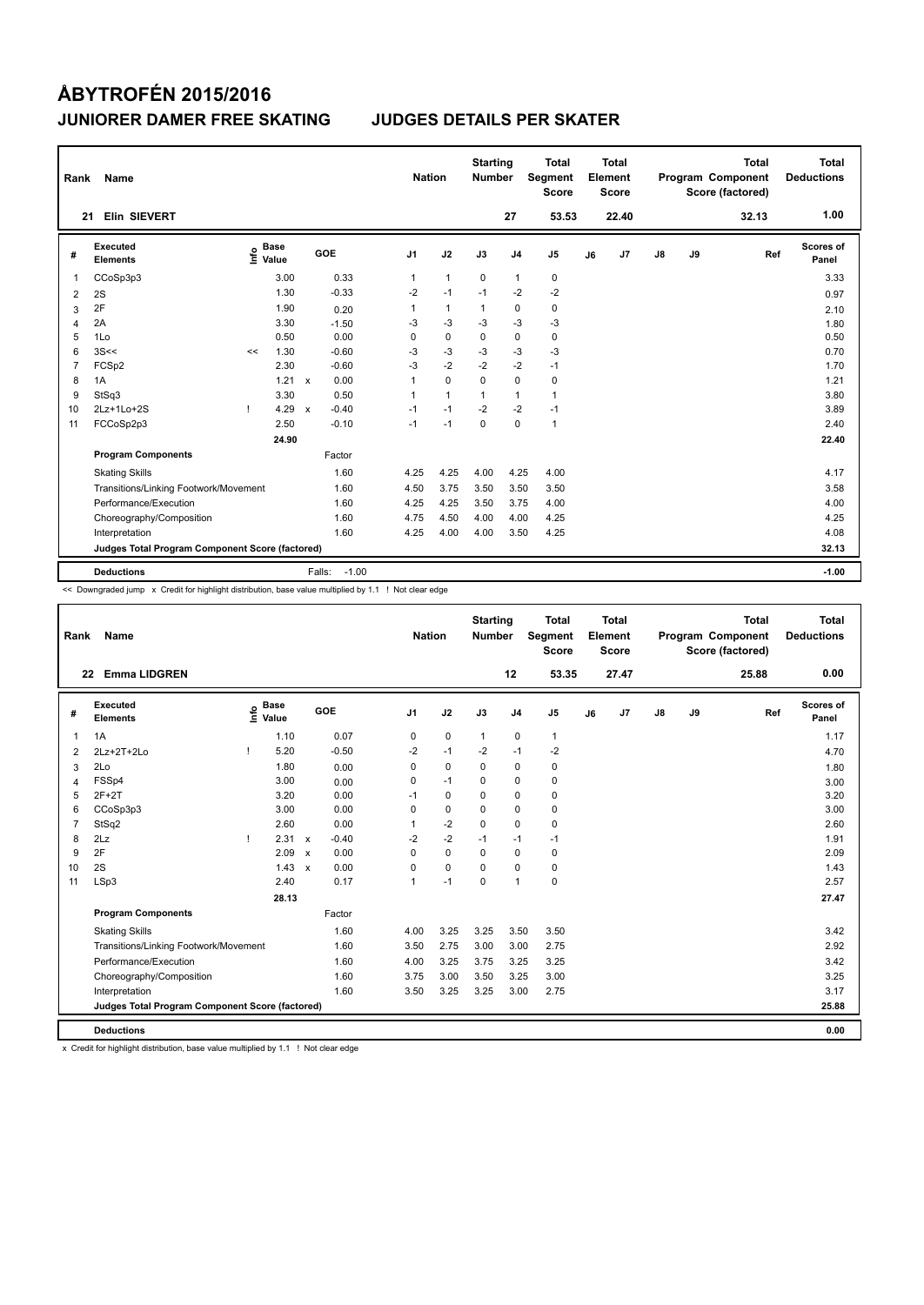| Rank           | Name                                            |                              |                           |         |                | <b>Nation</b> |                | <b>Starting</b><br><b>Number</b> |                | Total<br>Segment<br><b>Score</b> |    | <b>Total</b><br>Element<br><b>Score</b> |               |    | <b>Total</b><br>Program Component<br>Score (factored) | <b>Total</b><br><b>Deductions</b> |
|----------------|-------------------------------------------------|------------------------------|---------------------------|---------|----------------|---------------|----------------|----------------------------------|----------------|----------------------------------|----|-----------------------------------------|---------------|----|-------------------------------------------------------|-----------------------------------|
| 23             | <b>Isabelle PAULSSON</b>                        |                              |                           |         |                |               |                |                                  | 30             | 53.20                            |    | 24.01                                   |               |    | 29.19                                                 | 0.00                              |
| #              | Executed<br><b>Elements</b>                     | <b>Base</b><br>١nfo<br>Value |                           | GOE     | J <sub>1</sub> |               | J2             | J3                               | J <sub>4</sub> | J <sub>5</sub>                   | J6 | J7                                      | $\mathsf{J}8$ | J9 | Ref                                                   | Scores of<br>Panel                |
| 1              | 2A                                              | 3.30                         |                           | $-1.50$ |                | -3            | $-3$           | $-3$                             | $-3$           | $-2$                             |    |                                         |               |    |                                                       | 1.80                              |
| 2              | 2A                                              | 3.30                         |                           | 0.50    |                | 1             | $\overline{1}$ | $\mathbf{1}$                     | $\Omega$       | $\mathbf{1}$                     |    |                                         |               |    |                                                       | 3.80                              |
| 3              | $1F+1Lo+1S$                                     | 1.40                         |                           | 0.00    |                | 0             | 0              | 0                                | $\mathbf 0$    | 0                                |    |                                         |               |    |                                                       | 1.40                              |
| 4              | FCCoSp3p4                                       | 3.50                         |                           | $-0.20$ |                | $-2$          | $\mathbf 0$    | $-1$                             | $\pmb{0}$      | $-1$                             |    |                                         |               |    |                                                       | 3.30                              |
| 5              | 2Lo                                             | 1.80                         |                           | 0.00    |                | 0             | $\mathbf 0$    | 0                                | $\mathbf 0$    | $-1$                             |    |                                         |               |    |                                                       | 1.80                              |
| 6              | StSq3                                           | 3.30                         |                           | 0.00    | 1              |               | $\mathbf 0$    | $\Omega$                         | $\mathbf 0$    | 0                                |    |                                         |               |    |                                                       | 3.30                              |
| $\overline{7}$ | 2F                                              | 2.09                         | $\boldsymbol{\mathsf{x}}$ | 0.00    |                | 1             | 0              | $\Omega$                         | 0              | 0                                |    |                                         |               |    |                                                       | 2.09                              |
| 8              | $2Lz+2T$                                        | 3.74                         | $\mathsf{x}$              | $-0.60$ |                | $-2$          | $-2$           | $-2$                             | $-2$           | $-2$                             |    |                                         |               |    |                                                       | 3.14                              |
| 9              | 2Lo                                             | 1.98                         | $\boldsymbol{\mathsf{x}}$ | 0.00    |                | 0             | $\mathbf 0$    | $\Omega$                         | $\mathbf 0$    | 0                                |    |                                         |               |    |                                                       | 1.98                              |
| 10             | CCoSp                                           | 0.00                         |                           | 0.00    |                |               |                |                                  |                |                                  |    |                                         |               |    |                                                       | 0.00                              |
| 11             | LSp1                                            | 1.50                         |                           | $-0.10$ |                | 0             | $-1$           | $\mathbf 0$                      | $\mathbf 0$    | $-1$                             |    |                                         |               |    |                                                       | 1.40                              |
|                |                                                 | 25.91                        |                           |         |                |               |                |                                  |                |                                  |    |                                         |               |    |                                                       | 24.01                             |
|                | <b>Program Components</b>                       |                              |                           | Factor  |                |               |                |                                  |                |                                  |    |                                         |               |    |                                                       |                                   |
|                | <b>Skating Skills</b>                           |                              |                           | 1.60    |                | 4.50          | 3.75           | 3.50                             | 3.75           | 3.75                             |    |                                         |               |    |                                                       | 3.75                              |
|                | Transitions/Linking Footwork/Movement           |                              |                           | 1.60    |                | 4.00          | 3.50           | 3.25                             | 3.25           | 3.25                             |    |                                         |               |    |                                                       | 3.33                              |
|                | Performance/Execution                           |                              |                           | 1.60    |                | 4.25          | 4.00           | 3.75                             | 3.50           | 3.75                             |    |                                         |               |    |                                                       | 3.83                              |
|                | Choreography/Composition                        |                              |                           | 1.60    |                | 4.25          | 4.00           | 3.75                             | 3.50           | 3.50                             |    |                                         |               |    |                                                       | 3.75                              |
|                | Interpretation                                  |                              |                           | 1.60    |                | 4.00          | 4.00           | 3.50                             | 3.25           | 3.25                             |    |                                         |               |    |                                                       | 3.58                              |
|                | Judges Total Program Component Score (factored) |                              |                           |         |                |               |                |                                  |                |                                  |    |                                         |               |    |                                                       | 29.19                             |
|                | <b>Deductions</b>                               |                              |                           |         |                |               |                |                                  |                |                                  |    |                                         |               |    |                                                       | 0.00                              |

x Credit for highlight distribution, base value multiplied by 1.1

| Rank | <b>Name</b>                                     |         |                                  |                           |            |                | <b>Nation</b> |              | <b>Starting</b><br><b>Number</b> |                | <b>Total</b><br>Segment<br><b>Score</b> |    | <b>Total</b><br>Element<br><b>Score</b> |               |    | <b>Total</b><br>Program Component<br>Score (factored) |     | <b>Total</b><br><b>Deductions</b> |
|------|-------------------------------------------------|---------|----------------------------------|---------------------------|------------|----------------|---------------|--------------|----------------------------------|----------------|-----------------------------------------|----|-----------------------------------------|---------------|----|-------------------------------------------------------|-----|-----------------------------------|
| 24   | <b>Elina ANDERSSON</b>                          |         |                                  |                           |            |                |               |              |                                  | 13             | 53.08                                   |    | 26.82                                   |               |    | 26.26                                                 |     | 0.00                              |
| #    | Executed<br><b>Elements</b>                     |         | <b>Base</b><br>e Base<br>⊆ Value |                           | <b>GOE</b> | J <sub>1</sub> |               | J2           | J3                               | J <sub>4</sub> | J5                                      | J6 | J7                                      | $\mathsf{J}8$ | J9 |                                                       | Ref | Scores of<br>Panel                |
| 1    | 2Lz                                             |         | 2.10                             |                           | $-0.10$    |                | 0             | $-1$         | 0                                | $-1$           | 0                                       |    |                                         |               |    |                                                       |     | 2.00                              |
| 2    | $2F+2Lo$                                        |         | 3.70                             |                           | $-0.30$    |                | $-1$          | $-1$         | $-1$                             | $-1$           | $-1$                                    |    |                                         |               |    |                                                       |     | 3.40                              |
| 3    | CSp4                                            |         | 2.60                             |                           | 0.50       |                | 1             | $\mathbf{1}$ | 0                                | $\mathbf{1}$   | $\mathbf{1}$                            |    |                                         |               |    |                                                       |     | 3.10                              |
| 4    | 2Lz                                             |         | 2.10                             |                           | 0.00       |                | 0             | $-1$         | 0                                | 0              | 0                                       |    |                                         |               |    |                                                       |     | 2.10                              |
| 5    | StSq2                                           |         | 2.60                             |                           | 0.00       |                | $\Omega$      | $\Omega$     | $\Omega$                         | $\mathbf 0$    | 0                                       |    |                                         |               |    |                                                       |     | 2.60                              |
| 6    | $2F+2T+2T<$                                     | $\prec$ | 4.51                             | $\boldsymbol{\mathsf{x}}$ | $-0.30$    |                | $-1$          | $-1$         | $-2$                             | $-1$           | $-1$                                    |    |                                         |               |    |                                                       |     | 4.21                              |
| 7    | FSSp3                                           |         | 2.60                             |                           | 0.00       |                | $\Omega$      | $\mathbf{1}$ | 0                                | 0              | $-1$                                    |    |                                         |               |    |                                                       |     | 2.60                              |
| 8    | 2Lo+1A+SEQ                                      |         | 2.55 x                           |                           | 0.00       |                | 0             | 0            | 0                                | 0              | 0                                       |    |                                         |               |    |                                                       |     | 2.55                              |
| 9    | 2S                                              |         | $1.43 \times$                    |                           | 0.00       |                | $\Omega$      | $\mathbf 0$  | $\Omega$                         | 0              | 0                                       |    |                                         |               |    |                                                       |     | 1.43                              |
| 10   | 2S                                              |         | $1.43 \times$                    |                           | 0.00       |                | 0             | $\pmb{0}$    | $\mathbf 0$                      | 0              | 0                                       |    |                                         |               |    |                                                       |     | 1.43                              |
| 11   | CCoSp2p2                                        |         | 2.00                             |                           | $-0.60$    |                | $-2$          | $-2$         | $-3$                             | $-2$           | $-1$                                    |    |                                         |               |    |                                                       |     | 1.40                              |
|      |                                                 |         | 27.62                            |                           |            |                |               |              |                                  |                |                                         |    |                                         |               |    |                                                       |     | 26.82                             |
|      | <b>Program Components</b>                       |         |                                  |                           | Factor     |                |               |              |                                  |                |                                         |    |                                         |               |    |                                                       |     |                                   |
|      | <b>Skating Skills</b>                           |         |                                  |                           | 1.60       |                | 3.50          | 3.50         | 3.25                             | 3.50           | 3.50                                    |    |                                         |               |    |                                                       |     | 3.50                              |
|      | Transitions/Linking Footwork/Movement           |         |                                  |                           | 1.60       |                | 3.25          | 3.00         | 2.75                             | 2.75           | 3.25                                    |    |                                         |               |    |                                                       |     | 3.00                              |
|      | Performance/Execution                           |         |                                  |                           | 1.60       |                | 3.50          | 3.50         | 3.50                             | 3.00           | 3.50                                    |    |                                         |               |    |                                                       |     | 3.50                              |
|      | Choreography/Composition                        |         |                                  |                           | 1.60       |                | 3.50          | 3.25         | 3.25                             | 3.00           | 3.50                                    |    |                                         |               |    |                                                       |     | 3.33                              |
|      | Interpretation                                  |         |                                  |                           | 1.60       |                | 3.00          | 3.25         | 3.25                             | 2.75           | 3.00                                    |    |                                         |               |    |                                                       |     | 3.08                              |
|      | Judges Total Program Component Score (factored) |         |                                  |                           |            |                |               |              |                                  |                |                                         |    |                                         |               |    |                                                       |     | 26.26                             |
|      | <b>Deductions</b>                               |         |                                  |                           |            |                |               |              |                                  |                |                                         |    |                                         |               |    |                                                       |     | 0.00                              |

< Under-rotated jump x Credit for highlight distribution, base value multiplied by 1.1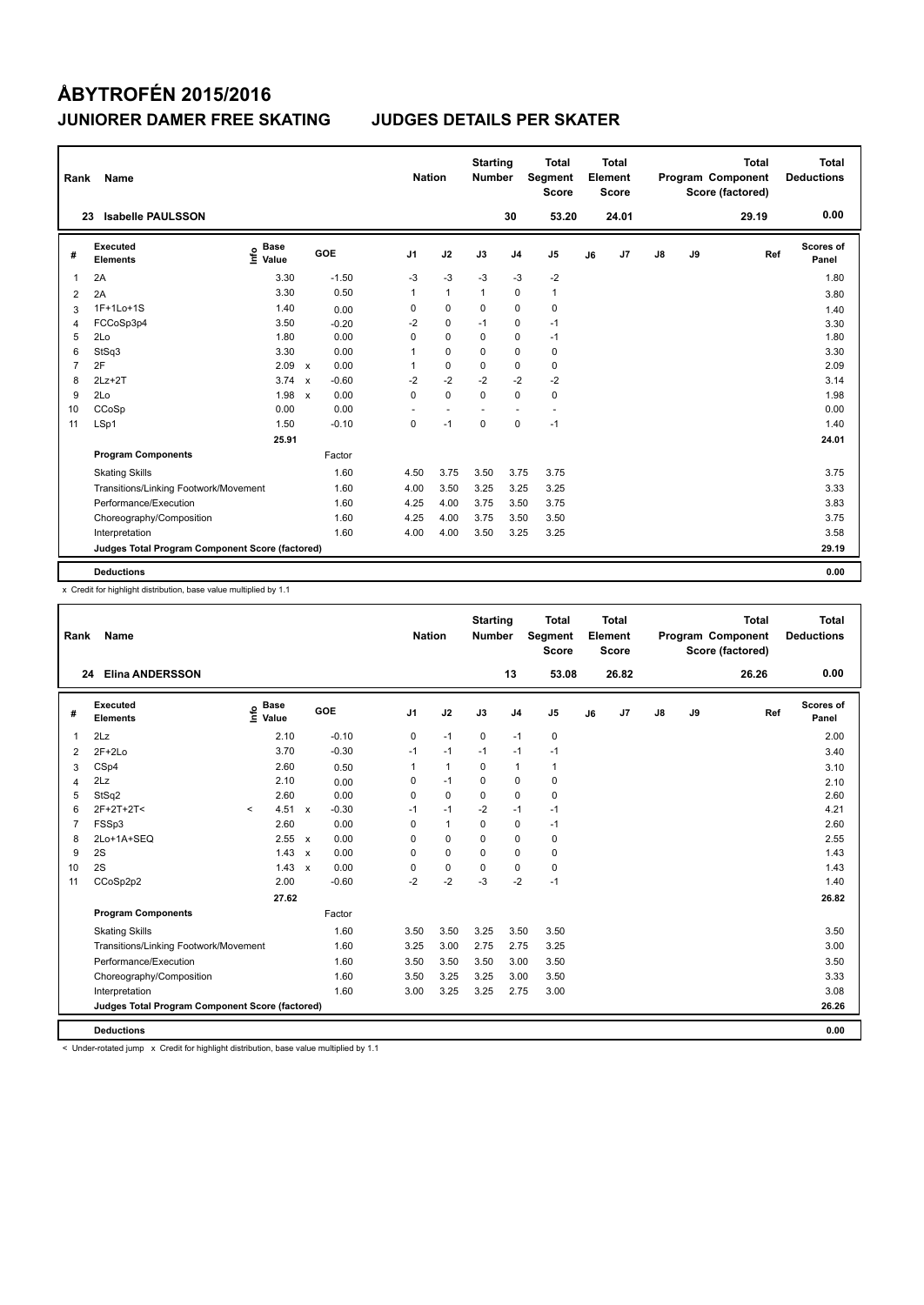| Rank           | Name                                            |      |                      |              |         | <b>Nation</b>  |             | <b>Starting</b><br><b>Number</b> |                | Total<br>Segment<br><b>Score</b> |    | <b>Total</b><br>Element<br><b>Score</b> |               |    | <b>Total</b><br>Program Component<br>Score (factored) |     | Total<br><b>Deductions</b> |
|----------------|-------------------------------------------------|------|----------------------|--------------|---------|----------------|-------------|----------------------------------|----------------|----------------------------------|----|-----------------------------------------|---------------|----|-------------------------------------------------------|-----|----------------------------|
|                | <b>Matilda LARSSON</b><br>25                    |      |                      |              |         |                |             |                                  | $\overline{7}$ | 52.97                            |    | 25.91                                   |               |    | 27.06                                                 |     | 0.00                       |
| #              | Executed<br><b>Elements</b>                     | ١nf٥ | <b>Base</b><br>Value |              | GOE     | J <sub>1</sub> | J2          | J3                               | J <sub>4</sub> | J <sub>5</sub>                   | J6 | J <sub>7</sub>                          | $\mathsf{J}8$ | J9 |                                                       | Ref | Scores of<br>Panel         |
| 1              | $2Lz+2T$                                        |      | 3.40                 |              | 0.00    | 0              | $\mathbf 0$ | 0                                | 0              | 0                                |    |                                         |               |    |                                                       |     | 3.40                       |
| 2              | 2S                                              |      | 1.30                 |              | 0.00    | 0              | $\mathbf 0$ | $\Omega$                         | 0              | $\mathbf 0$                      |    |                                         |               |    |                                                       |     | 1.30                       |
| 3              | 2A<<                                            | <<   | 1.10                 |              | $-0.60$ | $-3$           | $-3$        | $-3$                             | $-3$           | $-3$                             |    |                                         |               |    |                                                       |     | 0.50                       |
| 4              | LSp2                                            |      | 1.90                 |              | 0.00    | 0              | $\mathbf 0$ | $\mathbf 0$                      | $\mathbf 0$    | $\mathbf{1}$                     |    |                                         |               |    |                                                       |     | 1.90                       |
| 5              | $2F+2T$                                         |      | 3.20                 |              | $-0.30$ | $-1$           | $-1$        | $-1$                             | $-1$           | $-1$                             |    |                                         |               |    |                                                       |     | 2.90                       |
| 6              | FSSp3                                           |      | 2.60                 |              | 0.00    | 0              | $\mathbf 0$ | $\Omega$                         | $\mathbf 0$    | $-1$                             |    |                                         |               |    |                                                       |     | 2.60                       |
| $\overline{7}$ | $2F+2Lo$                                        |      | 4.07                 | $\mathsf{x}$ | $-0.30$ | $-1$           | $-1$        | $-1$                             | $-2$           | $-1$                             |    |                                         |               |    |                                                       |     | 3.77                       |
| 8              | 2S                                              |      | 1.43                 | $\mathsf{x}$ | 0.00    | $\Omega$       | $\Omega$    | $\Omega$                         | $\Omega$       | $\mathbf 0$                      |    |                                         |               |    |                                                       |     | 1.43                       |
| 9              | 2Lz                                             |      | 2.31                 | $\mathsf{x}$ | $-0.30$ | $-1$           | $-1$        | $-1$                             | $-1$           | $-2$                             |    |                                         |               |    |                                                       |     | 2.01                       |
| 10             | StSq2                                           |      | 2.60                 |              | 0.00    | 0              | $\Omega$    | $\Omega$                         | $\Omega$       | 0                                |    |                                         |               |    |                                                       |     | 2.60                       |
| 11             | CCoSp3p4                                        |      | 3.50                 |              | 0.00    | 0              | $\mathbf 0$ | $-1$                             | $\mathbf 0$    | $\mathbf 0$                      |    |                                         |               |    |                                                       |     | 3.50                       |
|                |                                                 |      | 27.41                |              |         |                |             |                                  |                |                                  |    |                                         |               |    |                                                       |     | 25.91                      |
|                | <b>Program Components</b>                       |      |                      |              | Factor  |                |             |                                  |                |                                  |    |                                         |               |    |                                                       |     |                            |
|                | <b>Skating Skills</b>                           |      |                      |              | 1.60    | 3.50           | 3.50        | 3.50                             | 3.50           | 3.75                             |    |                                         |               |    |                                                       |     | 3.50                       |
|                | Transitions/Linking Footwork/Movement           |      |                      |              | 1.60    | 3.25           | 3.25        | 3.00                             | 3.25           | 3.25                             |    |                                         |               |    |                                                       |     | 3.25                       |
|                | Performance/Execution                           |      |                      |              | 1.60    | 3.25           | 3.50        | 3.75                             | 3.25           | 3.75                             |    |                                         |               |    |                                                       |     | 3.50                       |
|                | Choreography/Composition                        |      |                      |              | 1.60    | 3.50           | 3.50        | 3.25                             | 3.25           | 3.25                             |    |                                         |               |    |                                                       |     | 3.33                       |
|                | Interpretation                                  |      |                      |              | 1.60    | 3.50           | 3.50        | 3.25                             | 3.25           | 3.25                             |    |                                         |               |    |                                                       |     | 3.33                       |
|                | Judges Total Program Component Score (factored) |      |                      |              |         |                |             |                                  |                |                                  |    |                                         |               |    |                                                       |     | 27.06                      |
|                | <b>Deductions</b>                               |      |                      |              |         |                |             |                                  |                |                                  |    |                                         |               |    |                                                       |     | 0.00                       |

<< Downgraded jump x Credit for highlight distribution, base value multiplied by 1.1 ! Not clear edge

| Rank           | <b>Name</b>                                     |         |                      |              |         |                | <b>Nation</b> |                | <b>Starting</b><br><b>Number</b> |                | <b>Total</b><br>Segment<br><b>Score</b> |    | Total<br>Element<br><b>Score</b> |               |    | <b>Total</b><br>Program Component<br>Score (factored) | Total<br><b>Deductions</b> |
|----------------|-------------------------------------------------|---------|----------------------|--------------|---------|----------------|---------------|----------------|----------------------------------|----------------|-----------------------------------------|----|----------------------------------|---------------|----|-------------------------------------------------------|----------------------------|
| 26             | <b>Amanda SABEL</b>                             |         |                      |              |         |                |               |                |                                  | 3              | 52.47                                   |    | 25.53                            |               |    | 26.94                                                 | 0.00                       |
| #              | Executed<br><b>Elements</b>                     | ١nfo    | <b>Base</b><br>Value |              | GOE     | J <sub>1</sub> |               | J2             | J3                               | J <sub>4</sub> | J <sub>5</sub>                          | J6 | J7                               | $\mathsf{J}8$ | J9 | Ref                                                   | Scores of<br>Panel         |
| $\mathbf 1$    | 2Lo+2Lo<<                                       | <<      | 2.30                 |              | $-0.90$ | $-2$           |               | $-3$           | $-3$                             | $-3$           | $-3$                                    |    |                                  |               |    |                                                       | 1.40                       |
| 2              | 2F                                              |         | 1.90                 |              | $-0.10$ | $-1$           |               | $\mathbf 0$    | $-1$                             | $\mathbf 0$    | $\mathbf 0$                             |    |                                  |               |    |                                                       | 1.80                       |
| 3              | 1A                                              |         | 1.10                 |              | 0.13    | 1              |               | $\mathbf 0$    | $\mathbf{1}$                     | $\mathbf 0$    | 1                                       |    |                                  |               |    |                                                       | 1.23                       |
| 4              | CCoSp3p4                                        |         | 3.50                 |              | 0.50    |                |               | $\mathbf{1}$   | $\mathbf{1}$                     | $\mathbf{1}$   | $\mathbf 0$                             |    |                                  |               |    |                                                       | 4.00                       |
| 5              | StSq3                                           |         | 3.30                 |              | 0.17    |                |               | $\mathbf 0$    | $\mathbf{1}$                     | $\mathbf 0$    | $\mathbf 0$                             |    |                                  |               |    |                                                       | 3.47                       |
| 6              | $2F<+1T$                                        |         | 1.98                 | $\mathsf{x}$ | $-0.60$ | $-1$           |               | $-3$           | $-2$                             | $-2$           | $-2$                                    |    |                                  |               |    |                                                       | 1.38                       |
| $\overline{7}$ | 1A                                              |         | 1.21                 | $\mathbf{x}$ | 0.07    | $\Omega$       |               | $\mathbf 0$    | $\mathbf{1}$                     | $\mathbf 0$    | $\mathbf{1}$                            |    |                                  |               |    |                                                       | 1.28                       |
| 8              | $2S+1Lo < +2S$                                  | $\prec$ | 3.30                 | $\mathbf{x}$ | $-0.33$ | $-2$           |               | $-2$           | $-2$                             | $-1$           | $-1$                                    |    |                                  |               |    |                                                       | 2.97                       |
| 9              | LSp3                                            |         | 2.40                 |              | 0.67    |                |               | $\overline{2}$ | $\mathbf{1}$                     | $\mathbf{1}$   | $\overline{2}$                          |    |                                  |               |    |                                                       | 3.07                       |
| 10             | 2T                                              |         | $1.43 \times$        |              | 0.00    | $\Omega$       |               | $\mathbf 0$    | $\Omega$                         | 0              | $\mathbf 0$                             |    |                                  |               |    |                                                       | 1.43                       |
| 11             | FCCoSp3p4                                       |         | 3.50                 |              | 0.00    | 0              |               | $\mathbf 0$    | $\mathbf 0$                      | $\mathbf 0$    | $\mathbf 0$                             |    |                                  |               |    |                                                       | 3.50                       |
|                |                                                 |         | 25.92                |              |         |                |               |                |                                  |                |                                         |    |                                  |               |    |                                                       | 25.53                      |
|                | <b>Program Components</b>                       |         |                      |              | Factor  |                |               |                |                                  |                |                                         |    |                                  |               |    |                                                       |                            |
|                | <b>Skating Skills</b>                           |         |                      |              | 1.60    | 3.50           |               | 3.50           | 3.25                             | 3.50           | 3.25                                    |    |                                  |               |    |                                                       | 3.42                       |
|                | Transitions/Linking Footwork/Movement           |         |                      |              | 1.60    | 3.25           |               | 3.00           | 3.25                             | 3.25           | 3.00                                    |    |                                  |               |    |                                                       | 3.17                       |
|                | Performance/Execution                           |         |                      |              | 1.60    | 3.50           |               | 3.50           | 3.50                             | 3.25           | 3.50                                    |    |                                  |               |    |                                                       | 3.50                       |
|                | Choreography/Composition                        |         |                      |              | 1.60    | 3.50           |               | 3.50           | 3.75                             | 3.50           | 3.50                                    |    |                                  |               |    |                                                       | 3.50                       |
|                | Interpretation                                  |         |                      |              | 1.60    | 3.25           |               | 3.25           | 3.50                             | 3.25           | 3.00                                    |    |                                  |               |    |                                                       | 3.25                       |
|                | Judges Total Program Component Score (factored) |         |                      |              |         |                |               |                |                                  |                |                                         |    |                                  |               |    |                                                       | 26.94                      |
|                | <b>Deductions</b>                               |         |                      |              |         |                |               |                |                                  |                |                                         |    |                                  |               |    |                                                       | 0.00                       |

< Under-rotated jump << Downgraded jump x Credit for highlight distribution, base value multiplied by 1.1 ! Not clear edge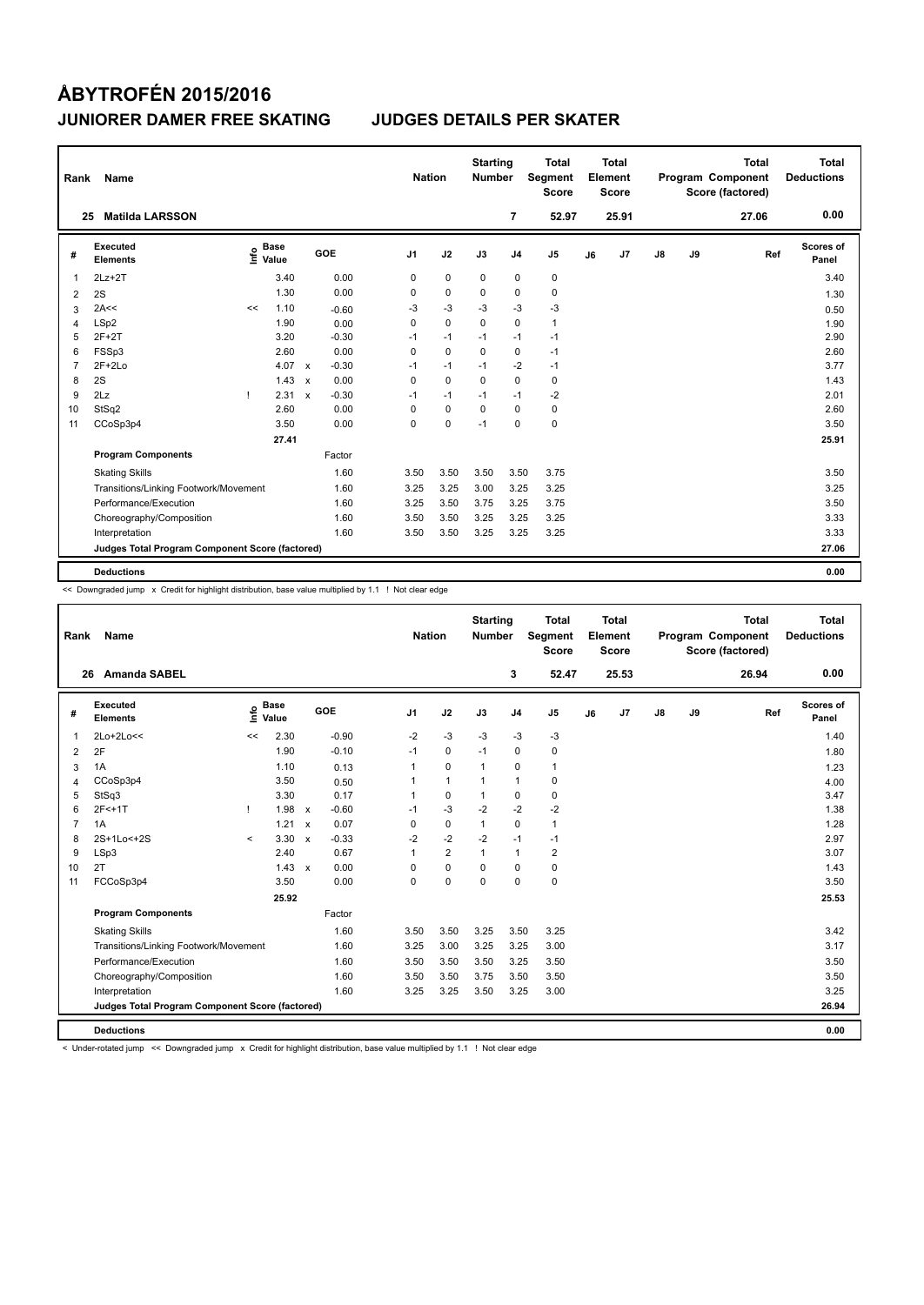| Rank | Name                                            |      |                      |              |                   | <b>Nation</b>  |              | <b>Starting</b><br><b>Number</b> |                | <b>Total</b><br>Segment<br><b>Score</b> |    | <b>Total</b><br>Element<br><b>Score</b> |               |    | <b>Total</b><br>Program Component<br>Score (factored) |     | <b>Total</b><br><b>Deductions</b> |
|------|-------------------------------------------------|------|----------------------|--------------|-------------------|----------------|--------------|----------------------------------|----------------|-----------------------------------------|----|-----------------------------------------|---------------|----|-------------------------------------------------------|-----|-----------------------------------|
| 27   | Elisabeth INERSJÖ                               |      |                      |              |                   |                |              |                                  | 11             | 51.40                                   |    | 26.40                                   |               |    | 26.00                                                 |     | 1.00                              |
| #    | Executed<br><b>Elements</b>                     | ١nf٥ | <b>Base</b><br>Value |              | GOE               | J <sub>1</sub> | J2           | J3                               | J <sub>4</sub> | J <sub>5</sub>                          | J6 | J7                                      | $\mathsf{J}8$ | J9 |                                                       | Ref | Scores of<br>Panel                |
| 1    | 2Lo+2A+SEQ                                      |      | 4.08                 |              | $-1.50$           | -3             | $-3$         | $-3$                             | $-3$           | $-3$                                    |    |                                         |               |    |                                                       |     | 2.58                              |
| 2    | 2S                                              |      | 1.30                 |              | 0.00              | 0              | $\mathbf 0$  | 0                                | 0              | 0                                       |    |                                         |               |    |                                                       |     | 1.30                              |
| 3    | 2A                                              |      | 3.30                 |              | $-1.00$           | $-2$           | $-2$         | $-2$                             | $-2$           | $-2$                                    |    |                                         |               |    |                                                       |     | 2.30                              |
| 4    | FSSp2                                           |      | 2.30                 |              | $-0.10$           | 0              | $-2$         | $\mathbf 0$                      | 0              | $-1$                                    |    |                                         |               |    |                                                       |     | 2.20                              |
| 5    | $2Lz+2T$                                        |      | 3.40                 |              | 0.00              | 0              | $\mathbf 0$  | $\mathbf 0$                      | $\mathbf 0$    | $\pmb{0}$                               |    |                                         |               |    |                                                       |     | 3.40                              |
| 6    | LSp1                                            |      | 1.50                 |              | $-0.20$           | $-1$           | $-2$         | $\Omega$                         | $-1$           | 0                                       |    |                                         |               |    |                                                       |     | 1.30                              |
| 7    | StSq2                                           |      | 2.60                 |              | 0.00              | $\Omega$       | $\mathbf 0$  | $\Omega$                         | $\mathbf 0$    | 0                                       |    |                                         |               |    |                                                       |     | 2.60                              |
| 8    | 2F                                              |      | 2.09                 | $\mathsf{x}$ | 0.20              | 0              | $\mathbf{1}$ | 1                                | $\Omega$       | $\mathbf{1}$                            |    |                                         |               |    |                                                       |     | 2.29                              |
| 9    | 2Lz                                             | Τ.   | 2.31                 | $\mathsf{x}$ | $-0.20$           | $\Omega$       | 0            | $-1$                             | $-1$           | $-1$                                    |    |                                         |               |    |                                                       |     | 2.11                              |
| 10   | $2F+2T$                                         |      | 3.52                 | $\mathbf{x}$ | 0.00              | 0              | $\mathbf 0$  | $\mathbf{1}$                     | $\Omega$       | 0                                       |    |                                         |               |    |                                                       |     | 3.52                              |
| 11   | CCoSp3p3                                        |      | 3.00                 |              | $-0.20$           | 0              | $-1$         | $-2$                             | $-1$           | $\mathbf 0$                             |    |                                         |               |    |                                                       |     | 2.80                              |
|      |                                                 |      | 29.40                |              |                   |                |              |                                  |                |                                         |    |                                         |               |    |                                                       |     | 26.40                             |
|      | <b>Program Components</b>                       |      |                      |              | Factor            |                |              |                                  |                |                                         |    |                                         |               |    |                                                       |     |                                   |
|      | <b>Skating Skills</b>                           |      |                      |              | 1.60              | 3.75           | 3.50         | 3.50                             | 3.00           | 3.50                                    |    |                                         |               |    |                                                       |     | 3.50                              |
|      | Transitions/Linking Footwork/Movement           |      |                      |              | 1.60              | 3.50           | 3.00         | 3.00                             | 3.00           | 2.75                                    |    |                                         |               |    |                                                       |     | 3.00                              |
|      | Performance/Execution                           |      |                      |              | 1.60              | 3.50           | 3.50         | 3.50                             | 2.75           | 3.25                                    |    |                                         |               |    |                                                       |     | 3.42                              |
|      | Choreography/Composition                        |      |                      |              | 1.60              | 3.75           | 3.50         | 3.25                             | 3.25           | 2.75                                    |    |                                         |               |    |                                                       |     | 3.33                              |
|      | Interpretation                                  |      |                      |              | 1.60              | 3.25           | 3.25         | 3.25                             | 2.50           | 2.50                                    |    |                                         |               |    |                                                       |     | 3.00                              |
|      | Judges Total Program Component Score (factored) |      |                      |              |                   |                |              |                                  |                |                                         |    |                                         |               |    |                                                       |     | 26.00                             |
|      | <b>Deductions</b>                               |      |                      |              | $-1.00$<br>Falls: |                |              |                                  |                |                                         |    |                                         |               |    |                                                       |     | $-1.00$                           |

x Credit for highlight distribution, base value multiplied by 1.1 ! Not clear edge

| Rank           | <b>Name</b>                                     |    |                      |                           |                   | <b>Nation</b>  |              | <b>Starting</b><br><b>Number</b> |                | <b>Total</b><br>Segment<br><b>Score</b> |    | <b>Total</b><br>Element<br><b>Score</b> |               |    | <b>Total</b><br>Program Component<br>Score (factored) | <b>Total</b><br><b>Deductions</b> |
|----------------|-------------------------------------------------|----|----------------------|---------------------------|-------------------|----------------|--------------|----------------------------------|----------------|-----------------------------------------|----|-----------------------------------------|---------------|----|-------------------------------------------------------|-----------------------------------|
|                | Sigrid BRUNÉR<br>28                             |    |                      |                           |                   |                |              |                                  | 23             | 50.55                                   |    | 23.55                                   |               |    | 28.00                                                 | 1.00                              |
| #              | Executed<br><b>Elements</b>                     | ۴ů | <b>Base</b><br>Value |                           | GOE               | J <sub>1</sub> | J2           | J3                               | J <sub>4</sub> | J <sub>5</sub>                          | J6 | J7                                      | $\mathsf{J}8$ | J9 | Ref                                                   | Scores of<br>Panel                |
| 1              | 2A<<                                            | << | 1.10                 |                           | $-0.60$           | -3             | $-3$         | -3                               | $-3$           | $-3$                                    |    |                                         |               |    |                                                       | 0.50                              |
| 2              | 2S                                              |    | 1.30                 |                           | 0.00              | 0              | $\mathbf 0$  | $\Omega$                         | $\mathbf 0$    | 0                                       |    |                                         |               |    |                                                       | 1.30                              |
| 3              | 2F+2T+1Lo                                       |    | 3.70                 |                           | 0.00              | 0              | $\mathbf 0$  | $\Omega$                         | 0              | 0                                       |    |                                         |               |    |                                                       | 3.70                              |
| 4              | CCoSp3p3                                        |    | 3.00                 |                           | 0.00              | 0              | $\mathbf{1}$ | $\Omega$                         | $\mathbf 0$    | 0                                       |    |                                         |               |    |                                                       | 3.00                              |
| 5              | 1A                                              |    | 1.10                 |                           | 0.00              | 0              | $\mathbf 0$  | $\Omega$                         | $\mathbf 0$    | $\mathbf 0$                             |    |                                         |               |    |                                                       | 1.10                              |
| 6              | LSp3                                            |    | 2.40                 |                           | 0.50              |                | $\mathbf{1}$ | 1                                | $\mathbf 0$    | 1                                       |    |                                         |               |    |                                                       | 2.90                              |
| $\overline{7}$ | $2Lz+2T$                                        |    | $3.74 \times$        |                           | 0.00              |                | $\mathbf 0$  | $\mathbf 0$                      | $\mathbf 0$    | $\mathbf 0$                             |    |                                         |               |    |                                                       | 3.74                              |
| 8              | 2F                                              |    | 2.09                 | $\boldsymbol{\mathsf{x}}$ | $-0.30$           | $-1$           | $-1$         | $-1$                             | $-1$           | $-1$                                    |    |                                         |               |    |                                                       | 1.79                              |
| 9              | 2Lz+1A+SEQ                                      |    | $2.82 \times$        |                           | 0.00              | $\Omega$       | $\Omega$     | $\Omega$                         | $\mathbf 0$    | $\mathbf 0$                             |    |                                         |               |    |                                                       | 2.82                              |
| 10             | FSSp1V                                          |    | 1.40                 |                           | $-0.50$           | $-1$           | $-3$         | $-2$                             | $-1$           | $-2$                                    |    |                                         |               |    |                                                       | 0.90                              |
| 11             | StSq1                                           |    | 1.80                 |                           | 0.00              | 0              | $-1$         | $\Omega$                         | $\mathbf 0$    | $\pmb{0}$                               |    |                                         |               |    |                                                       | 1.80                              |
|                |                                                 |    | 24.45                |                           |                   |                |              |                                  |                |                                         |    |                                         |               |    |                                                       | 23.55                             |
|                | <b>Program Components</b>                       |    |                      |                           | Factor            |                |              |                                  |                |                                         |    |                                         |               |    |                                                       |                                   |
|                | <b>Skating Skills</b>                           |    |                      |                           | 1.60              | 3.75           | 3.75         | 3.50                             | 3.50           | 3.75                                    |    |                                         |               |    |                                                       | 3.67                              |
|                | Transitions/Linking Footwork/Movement           |    |                      |                           | 1.60              | 3.50           | 3.50         | 2.75                             | 3.25           | 3.50                                    |    |                                         |               |    |                                                       | 3.42                              |
|                | Performance/Execution                           |    |                      |                           | 1.60              | 3.75           | 3.75         | 3.25                             | 3.25           | 3.75                                    |    |                                         |               |    |                                                       | 3.58                              |
|                | Choreography/Composition                        |    |                      |                           | 1.60              | 3.50           | 4.00         | 3.25                             | 3.50           | 3.50                                    |    |                                         |               |    |                                                       | 3.50                              |
|                | Interpretation                                  |    |                      |                           | 1.60              | 3.50           | 3.50         | 3.25                             | 3.00           | 3.25                                    |    |                                         |               |    |                                                       | 3.33                              |
|                | Judges Total Program Component Score (factored) |    |                      |                           |                   |                |              |                                  |                |                                         |    |                                         |               |    |                                                       | 28.00                             |
|                | <b>Deductions</b>                               |    |                      |                           | $-1.00$<br>Falls: |                |              |                                  |                |                                         |    |                                         |               |    |                                                       | $-1.00$                           |

<< Downgraded jump x Credit for highlight distribution, base value multiplied by 1.1 ! Not clear edge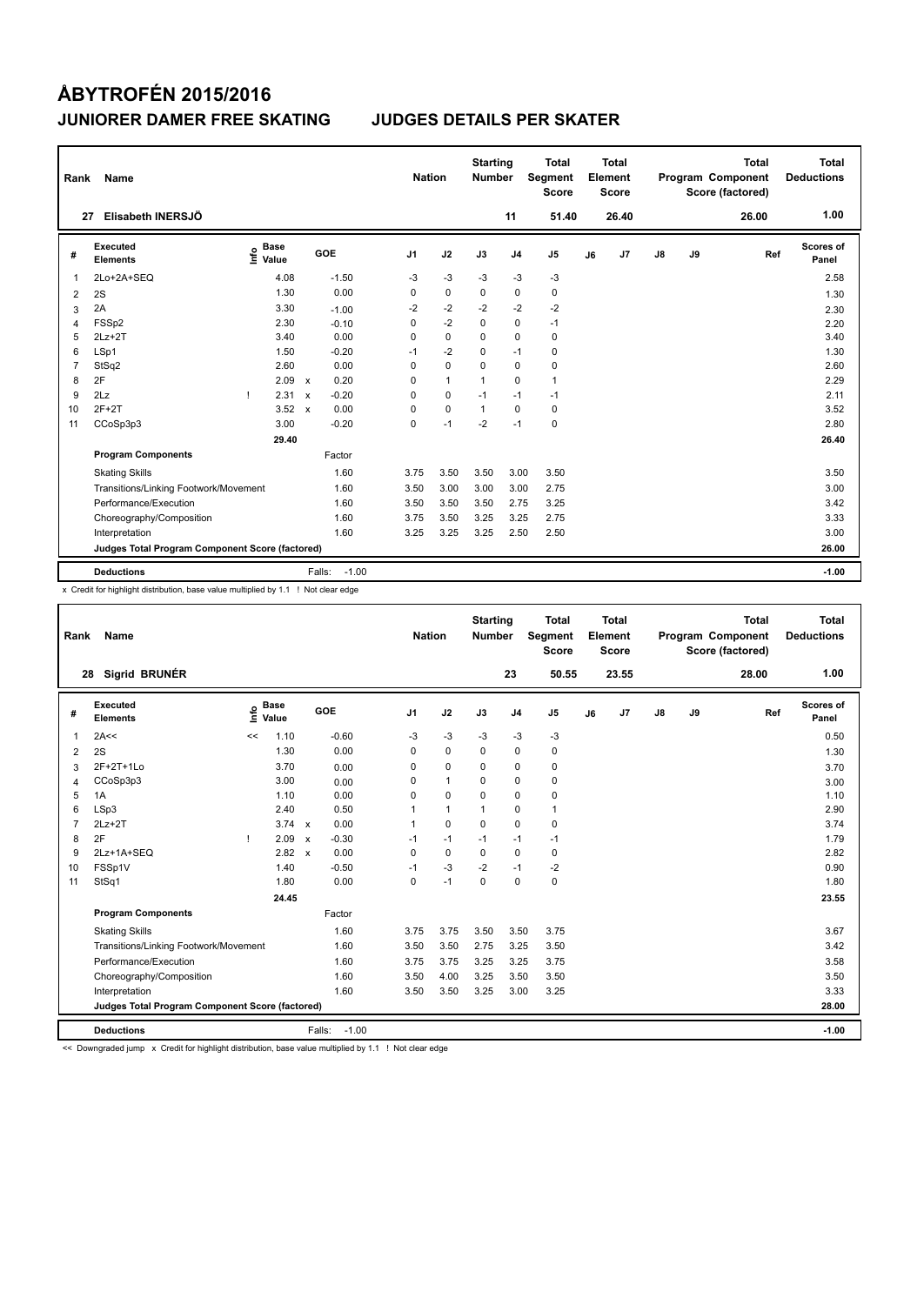| Rank           | Name                                            |         |                      |              |         |                | <b>Nation</b> |                | <b>Starting</b><br><b>Number</b> |                          | Total<br>Segment<br><b>Score</b> |    | <b>Total</b><br>Element<br><b>Score</b> |               |    | <b>Total</b><br>Program Component<br>Score (factored) | <b>Total</b><br><b>Deductions</b> |
|----------------|-------------------------------------------------|---------|----------------------|--------------|---------|----------------|---------------|----------------|----------------------------------|--------------------------|----------------------------------|----|-----------------------------------------|---------------|----|-------------------------------------------------------|-----------------------------------|
|                | Kajsa KOSKINEN<br>29                            |         |                      |              |         |                |               |                |                                  | 8                        | 50.50                            |    | 24.24                                   |               |    | 26.26                                                 | 0.00                              |
| #              | Executed<br><b>Elements</b>                     | ١nfo    | <b>Base</b><br>Value |              | GOE     | J <sub>1</sub> |               | J2             | J3                               | J <sub>4</sub>           | J <sub>5</sub>                   | J6 | J7                                      | $\mathsf{J}8$ | J9 | Ref                                                   | Scores of<br>Panel                |
| 1              | 1A                                              |         | 1.10                 |              | 0.00    |                | 0             | $\mathbf 0$    | $\mathbf 0$                      | $\mathbf 0$              | 0                                |    |                                         |               |    |                                                       | 1.10                              |
| 2              | 2Lze                                            | e       | 1.50                 |              | $-0.50$ |                | $-2$          | $-1$           | $-1$                             | $-2$                     | $-2$                             |    |                                         |               |    |                                                       | 1.00                              |
| 3              | 2Lo                                             |         | 1.80                 |              | 0.00    |                | 0             | 0              | 0                                | $\pmb{0}$                | $-1$                             |    |                                         |               |    |                                                       | 1.80                              |
| 4              | LSp4                                            |         | 2.70                 |              | 0.17    |                | $\mathbf{1}$  | $\Omega$       | $\mathbf{1}$                     | $\mathbf 0$              | 0                                |    |                                         |               |    |                                                       | 2.87                              |
| 5              | FCCoSp3p4                                       |         | 3.50                 |              | 0.17    |                | $-1$          | $\mathbf{1}$   | 0                                | $\mathbf{1}$             | $\mathbf 0$                      |    |                                         |               |    |                                                       | 3.67                              |
| 6              | $2F+2Lo<$                                       | $\prec$ | 3.20                 |              | $-0.40$ |                | $-1$          | $-1$           | $-2$                             | $-2$                     | $-1$                             |    |                                         |               |    |                                                       | 2.80                              |
| $\overline{7}$ | 2S*+2T*+2Lo*                                    | $\star$ | 0.00                 | $\mathsf{x}$ | 0.00    |                | ٠             | $\overline{a}$ | $\overline{\phantom{a}}$         | $\overline{\phantom{a}}$ | $\sim$                           |    |                                         |               |    |                                                       | 0.00                              |
| 8              | 2F                                              |         | 2.09                 | $\mathsf{x}$ | 0.00    |                | 0             | $\Omega$       | $\Omega$                         | $\mathbf 0$              | $\mathbf 0$                      |    |                                         |               |    |                                                       | 2.09                              |
| 9              | StSq2                                           |         | 2.60                 |              | $-0.17$ |                | 1             | $-1$           | 0                                | $-1$                     | 0                                |    |                                         |               |    |                                                       | 2.43                              |
| 10             | CCoSp3p4                                        |         | 3.50                 |              | 0.50    |                | 1             | $\mathbf{1}$   | $\mathbf{1}$                     | $\mathbf{1}$             | 0                                |    |                                         |               |    |                                                       | 4.00                              |
| 11             | $2Lze+2T$                                       | e       | 3.08                 | $\mathsf{x}$ | $-0.60$ |                | $-2$          | $-2$           | $-2$                             | $-2$                     | $-2$                             |    |                                         |               |    |                                                       | 2.48                              |
|                |                                                 |         | 25.07                |              |         |                |               |                |                                  |                          |                                  |    |                                         |               |    |                                                       | 24.24                             |
|                | <b>Program Components</b>                       |         |                      |              | Factor  |                |               |                |                                  |                          |                                  |    |                                         |               |    |                                                       |                                   |
|                | <b>Skating Skills</b>                           |         |                      |              | 1.60    |                | 3.75          | 3.50           | 3.50                             | 3.25                     | 3.50                             |    |                                         |               |    |                                                       | 3.50                              |
|                | Transitions/Linking Footwork/Movement           |         |                      |              | 1.60    |                | 3.50          | 3.00           | 3.00                             | 2.75                     | 3.00                             |    |                                         |               |    |                                                       | 3.00                              |
|                | Performance/Execution                           |         |                      |              | 1.60    |                | 3.50          | 3.75           | 3.50                             | 3.00                     | 3.50                             |    |                                         |               |    |                                                       | 3.50                              |
|                | Choreography/Composition                        |         |                      |              | 1.60    |                | 3.75          | 3.25           | 3.50                             | 3.25                     | 3.25                             |    |                                         |               |    |                                                       | 3.33                              |
|                | Interpretation                                  |         |                      |              | 1.60    |                | 3.25          | 3.50           | 3.00                             | 3.00                     | 2.75                             |    |                                         |               |    |                                                       | 3.08                              |
|                | Judges Total Program Component Score (factored) |         |                      |              |         |                |               |                |                                  |                          |                                  |    |                                         |               |    |                                                       | 26.26                             |
|                | <b>Deductions</b>                               |         |                      |              |         |                |               |                |                                  |                          |                                  |    |                                         |               |    |                                                       | 0.00                              |

< Under-rotated jump \* Invalid element x Credit for highlight distribution, base value multiplied by 1.1 e Wrong edge

| Rank           | Name                                            |         |                      |                           |                   | <b>Nation</b>  |             | <b>Starting</b><br><b>Number</b> |                | <b>Total</b><br>Segment<br><b>Score</b> |    | Total<br>Element<br><b>Score</b> |               |    | <b>Total</b><br>Program Component<br>Score (factored) | Total<br><b>Deductions</b> |
|----------------|-------------------------------------------------|---------|----------------------|---------------------------|-------------------|----------------|-------------|----------------------------------|----------------|-----------------------------------------|----|----------------------------------|---------------|----|-------------------------------------------------------|----------------------------|
|                | Wilma BJÖRKMAN<br>30                            |         |                      |                           |                   |                |             |                                  | 20             | 50.06                                   |    | 22.99                            |               |    | 29.07                                                 | 2.00                       |
| #              | <b>Executed</b><br><b>Elements</b>              | e       | <b>Base</b><br>Value |                           | GOE               | J <sub>1</sub> | J2          | J3                               | J <sub>4</sub> | J <sub>5</sub>                          | J6 | J <sub>7</sub>                   | $\mathsf{J}8$ | J9 | Ref                                                   | Scores of<br>Panel         |
| 1              | $2Lo+2T$                                        |         | 3.10                 |                           | 0.10              | 1              | $\mathbf 0$ | $\mathbf{1}$                     | $\mathbf 0$    | $\pmb{0}$                               |    |                                  |               |    |                                                       | 3.20                       |
| $\overline{2}$ | 2A<                                             | $\prec$ | 2.30                 |                           | $-1.50$           | $-3$           | $-3$        | $-3$                             | -3             | $-3$                                    |    |                                  |               |    |                                                       | 0.80                       |
| 3              | LSp1                                            |         | 1.50                 |                           | $-0.30$           | $-1$           | $-1$        | $-1$                             | $-1$           | $-2$                                    |    |                                  |               |    |                                                       | 1.20                       |
| 4              | StSq2                                           |         | 2.60                 |                           | 0.00              | 0              | $-1$        | 0                                | $\mathbf 0$    | $\pmb{0}$                               |    |                                  |               |    |                                                       | 2.60                       |
| 5              | 2Lo                                             |         | 1.80                 |                           | 0.00              | 0              | $\mathbf 0$ | $\mathbf{1}$                     | 0              | $\mathbf 0$                             |    |                                  |               |    |                                                       | 1.80                       |
| 6              | $2F+2T$                                         |         | 3.52                 | $\mathsf{x}$              | $-0.90$           | $-3$           | $-3$        | $-3$                             | $-3$           | $-3$                                    |    |                                  |               |    |                                                       | 2.62                       |
| $\overline{7}$ | 1A                                              |         | 1.21                 | $\boldsymbol{\mathsf{x}}$ | 0.07              | 1              | $\mathbf 0$ | 0                                | $\pmb{0}$      | $\mathbf{1}$                            |    |                                  |               |    |                                                       | 1.28                       |
| 8              | FSSp3                                           |         | 2.60                 |                           | $-0.10$           | $-1$           | $\Omega$    | $\Omega$                         | 0              | $-1$                                    |    |                                  |               |    |                                                       | 2.50                       |
| 9              | 2F                                              |         | 2.09                 | $\mathsf{x}$              | $-0.10$           | $-1$           | $\mathbf 0$ | $\Omega$                         | $-1$           | $\mathbf 0$                             |    |                                  |               |    |                                                       | 1.99                       |
| 10             | 2S+1Lo<+2S                                      | $\prec$ | 3.30                 | $\mathsf{x}$              | $-0.20$           | $-1$           | $-1$        | $-1$                             | $-1$           | $-1$                                    |    |                                  |               |    |                                                       | 3.10                       |
| 11             | CCoSp3p2                                        |         | 2.50                 |                           | $-0.60$           | $-2$           | $-2$        | $-2$                             | $-1$           | $-2$                                    |    |                                  |               |    |                                                       | 1.90                       |
|                |                                                 |         | 26.52                |                           |                   |                |             |                                  |                |                                         |    |                                  |               |    |                                                       | 22.99                      |
|                | <b>Program Components</b>                       |         |                      |                           | Factor            |                |             |                                  |                |                                         |    |                                  |               |    |                                                       |                            |
|                | <b>Skating Skills</b>                           |         |                      |                           | 1.60              | 4.00           | 3.50        | 3.50                             | 3.75           | 3.75                                    |    |                                  |               |    |                                                       | 3.67                       |
|                | Transitions/Linking Footwork/Movement           |         |                      |                           | 1.60              | 3.75           | 3.50        | 3.50                             | 3.50           | 3.50                                    |    |                                  |               |    |                                                       | 3.50                       |
|                | Performance/Execution                           |         |                      |                           | 1.60              | 4.00           | 3.75        | 3.50                             | 3.50           | 3.75                                    |    |                                  |               |    |                                                       | 3.67                       |
|                | Choreography/Composition                        |         |                      |                           | 1.60              | 4.00           | 3.50        | 3.75                             | 3.75           | 3.75                                    |    |                                  |               |    |                                                       | 3.75                       |
|                | Interpretation                                  |         |                      |                           | 1.60              | 3.75           | 3.50        | 3.50                             | 3.25           | 3.75                                    |    |                                  |               |    |                                                       | 3.58                       |
|                | Judges Total Program Component Score (factored) |         |                      |                           |                   |                |             |                                  |                |                                         |    |                                  |               |    |                                                       | 29.07                      |
|                | <b>Deductions</b>                               |         |                      |                           | $-2.00$<br>Falls: |                |             |                                  |                |                                         |    |                                  |               |    |                                                       | $-2.00$                    |

< Under-rotated jump x Credit for highlight distribution, base value multiplied by 1.1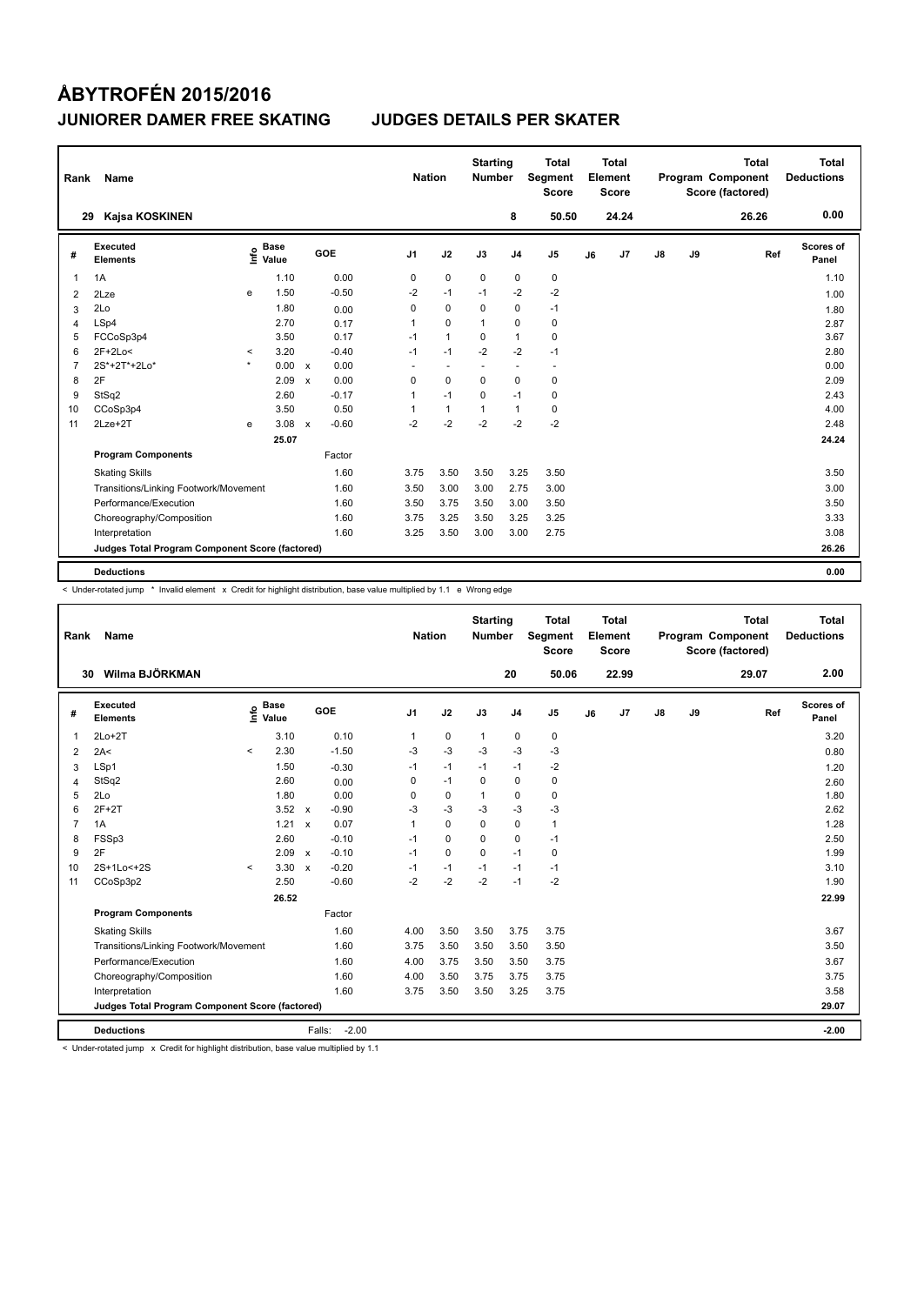| Rank           | Name                                            |              |                      |              |                   | <b>Nation</b>  |              | <b>Starting</b><br><b>Number</b> |                | <b>Total</b><br>Segment<br><b>Score</b> |    | <b>Total</b><br>Element<br><b>Score</b> |    |    | <b>Total</b><br>Program Component<br>Score (factored) | <b>Total</b><br><b>Deductions</b> |
|----------------|-------------------------------------------------|--------------|----------------------|--------------|-------------------|----------------|--------------|----------------------------------|----------------|-----------------------------------------|----|-----------------------------------------|----|----|-------------------------------------------------------|-----------------------------------|
| 31             | Rebecca JOHANSSON                               |              |                      |              |                   |                |              |                                  | 14             | 48.97                                   |    | 22.50                                   |    |    | 27.47                                                 | 1.00                              |
| #              | Executed<br><b>Elements</b>                     | ١nf٥         | <b>Base</b><br>Value |              | GOE               | J <sub>1</sub> | J2           | J3                               | J <sub>4</sub> | J <sub>5</sub>                          | J6 | J <sub>7</sub>                          | J8 | J9 | Ref                                                   | Scores of<br>Panel                |
| 1              | 2A<<                                            | <<           | 1.10                 |              | $-0.60$           | $-3$           | $-3$         | $-3$                             | $-3$           | $-3$                                    |    |                                         |    |    |                                                       | 0.50                              |
| 2              | $2S+2T<$                                        | $\,<\,$      | 2.20                 |              | $-0.20$           | $-1$           | $-1$         | $-2$                             | $-1$           | $-1$                                    |    |                                         |    |    |                                                       | 2.00                              |
| 3              | $2Lz+2T<$                                       | $\prec$      | 3.00                 |              | $-0.70$           | -3             | $-2$         | $-3$                             | $-2$           | $-2$                                    |    |                                         |    |    |                                                       | 2.30                              |
| 4              | FSSp3                                           |              | 2.60                 |              | $-0.10$           | 0              | $\mathbf{1}$ | $-1$                             | $-1$           | 0                                       |    |                                         |    |    |                                                       | 2.50                              |
| 5              | 2Lz+2Lo<                                        | $\prec$      | 3.40                 |              | $-0.80$           | -3             | $-3$         | -3                               | $-2$           | $-2$                                    |    |                                         |    |    |                                                       | 2.60                              |
| 6              | 2F                                              | $\mathbf{I}$ | 1.90                 |              | $-0.60$           | $-2$           | $-2$         | $-2$                             | $-1$           | $-2$                                    |    |                                         |    |    |                                                       | 1.30                              |
| $\overline{7}$ | LSp2                                            |              | 1.90                 |              | 0.00              | $-1$           | $\mathbf 0$  | $\mathbf{1}$                     | $\mathbf 0$    | 0                                       |    |                                         |    |    |                                                       | 1.90                              |
| 8              | StSq3                                           |              | 3.30                 |              | 0.33              | 0              | $\mathbf{1}$ | 0                                | $\mathbf{1}$   | $\mathbf{1}$                            |    |                                         |    |    |                                                       | 3.63                              |
| 9              | 2F<                                             | $\prec$      | 1.54                 | $\mathsf{x}$ | $-0.50$           | $-1$           | $-2$         | $-1$                             | $-2$           | $-2$                                    |    |                                         |    |    |                                                       | 1.04                              |
| 10             | 2S                                              |              | 1.43                 | $\mathbf{x}$ | $-0.20$           | $-1$           | $-1$         | $-1$                             | $-1$           | 0                                       |    |                                         |    |    |                                                       | 1.23                              |
| 11             | CCoSp3p4                                        |              | 3.50                 |              | 0.00              | $\mathbf 0$    | $-1$         | $\mathbf 0$                      | $\mathbf 0$    | $\mathbf 0$                             |    |                                         |    |    |                                                       | 3.50                              |
|                |                                                 |              | 25.87                |              |                   |                |              |                                  |                |                                         |    |                                         |    |    |                                                       | 22.50                             |
|                | <b>Program Components</b>                       |              |                      |              | Factor            |                |              |                                  |                |                                         |    |                                         |    |    |                                                       |                                   |
|                | <b>Skating Skills</b>                           |              |                      |              | 1.60              | 3.75           | 3.50         | 3.50                             | 3.75           | 3.75                                    |    |                                         |    |    |                                                       | 3.67                              |
|                | Transitions/Linking Footwork/Movement           |              |                      |              | 1.60              | 3.25           | 3.25         | 3.25                             | 3.25           | 3.25                                    |    |                                         |    |    |                                                       | 3.25                              |
|                | Performance/Execution                           |              |                      |              | 1.60              | 3.25           | 3.75         | 3.50                             | 3.25           | 3.25                                    |    |                                         |    |    |                                                       | 3.33                              |
|                | Choreography/Composition                        |              |                      |              | 1.60              | 3.50           | 3.50         | 3.50                             | 3.50           | 3.75                                    |    |                                         |    |    |                                                       | 3.50                              |
|                | Interpretation                                  |              |                      |              | 1.60              | 3.50           | 3.75         | 3.50                             | 3.25           | 3.25                                    |    |                                         |    |    |                                                       | 3.42                              |
|                | Judges Total Program Component Score (factored) |              |                      |              |                   |                |              |                                  |                |                                         |    |                                         |    |    |                                                       | 27.47                             |
|                | <b>Deductions</b>                               |              |                      |              | $-1.00$<br>Falls: |                |              |                                  |                |                                         |    |                                         |    |    |                                                       | $-1.00$                           |

< Under-rotated jump << Downgraded jump x Credit for highlight distribution, base value multiplied by 1.1 ! Not clear edge

| Rank           | <b>Name</b>                                     |         |                      |              |                   | <b>Nation</b>  |              | <b>Starting</b><br><b>Number</b> |                | <b>Total</b><br>Segment<br><b>Score</b> |    | Total<br>Element<br><b>Score</b> |               |    | <b>Total</b><br>Program Component<br>Score (factored) | Total<br><b>Deductions</b> |
|----------------|-------------------------------------------------|---------|----------------------|--------------|-------------------|----------------|--------------|----------------------------------|----------------|-----------------------------------------|----|----------------------------------|---------------|----|-------------------------------------------------------|----------------------------|
|                | <b>Mikaela SEGER</b><br>32                      |         |                      |              |                   |                |              |                                  | 22             | 48.51                                   |    | 22.51                            |               |    | 28.00                                                 | 2.00                       |
| #              | Executed<br><b>Elements</b>                     | Info    | <b>Base</b><br>Value |              | GOE               | J <sub>1</sub> | J2           | J3                               | J <sub>4</sub> | J <sub>5</sub>                          | J6 | J <sub>7</sub>                   | $\mathsf{J}8$ | J9 | Ref                                                   | Scores of<br>Panel         |
| $\overline{1}$ | $2F+2T$                                         |         | 3.20                 |              | 0.20              | 2              | $\mathbf{1}$ | $\mathbf{1}$                     | $\mathbf 0$    | 0                                       |    |                                  |               |    |                                                       | 3.40                       |
| 2              | 1A                                              |         | 1.10                 |              | 0.00              | $\Omega$       | $\mathbf 0$  | $\Omega$                         | $\Omega$       | $\pmb{0}$                               |    |                                  |               |    |                                                       | 1.10                       |
| 3              | LSp4                                            |         | 2.70                 |              | 0.50              | 1              | $\mathbf{1}$ | 2                                | $\mathbf{1}$   | $\mathbf{1}$                            |    |                                  |               |    |                                                       | 3.20                       |
| $\overline{4}$ | 2Lze<                                           | e       | 1.40                 |              | $-0.90$           | -3             | -3           | -3                               | -3             | -3                                      |    |                                  |               |    |                                                       | 0.50                       |
| 5              | 2S+1Lo<+2S<                                     | $\prec$ | 2.60                 |              | $-0.60$           | $-3$           | $-3$         | $-3$                             | $-3$           | $-2$                                    |    |                                  |               |    |                                                       | 2.00                       |
| 6              | StSq2                                           |         | 2.60                 |              | 0.00              | 0              | $\mathbf 0$  | $\mathbf{1}$                     | $\mathbf 0$    | $\pmb{0}$                               |    |                                  |               |    |                                                       | 2.60                       |
| $\overline{7}$ | FCSp2                                           |         | 2.30                 |              | 0.50              | 1              | $\mathbf{1}$ |                                  | $\mathbf 0$    | $\mathbf{1}$                            |    |                                  |               |    |                                                       | 2.80                       |
| 8              | 2F<<                                            | <<      | 0.55                 | $\mathsf{x}$ | $-0.30$           | $-3$           | $-3$         | $-3$                             | $-3$           | -3                                      |    |                                  |               |    |                                                       | 0.25                       |
| 9              | 2Lo                                             |         | 1.98                 | $\mathbf{x}$ | $-0.20$           | $-1$           | $-1$         | $-1$                             | $\mathbf 0$    | $\pmb{0}$                               |    |                                  |               |    |                                                       | 1.78                       |
| 10             | CCoSp3p3                                        |         | 3.00                 |              | $-0.10$           | $-1$           | $-1$         | $\mathbf{1}$                     | $\mathbf 0$    | $\pmb{0}$                               |    |                                  |               |    |                                                       | 2.90                       |
| 11             | 2Lo                                             |         | 1.98                 | $\mathsf{x}$ | 0.00              | $\mathbf{1}$   | $\mathbf 0$  | $\mathbf 0$                      | $\mathbf 0$    | $\pmb{0}$                               |    |                                  |               |    |                                                       | 1.98                       |
|                |                                                 |         | 23.41                |              |                   |                |              |                                  |                |                                         |    |                                  |               |    |                                                       | 22.51                      |
|                | <b>Program Components</b>                       |         |                      |              | Factor            |                |              |                                  |                |                                         |    |                                  |               |    |                                                       |                            |
|                | <b>Skating Skills</b>                           |         |                      |              | 1.60              | 4.25           | 3.50         | 3.50                             | 3.50           | 3.75                                    |    |                                  |               |    |                                                       | 3.58                       |
|                | Transitions/Linking Footwork/Movement           |         |                      |              | 1.60              | 4.00           | 3.00         | 3.25                             | 3.25           | 3.25                                    |    |                                  |               |    |                                                       | 3.25                       |
|                | Performance/Execution                           |         |                      |              | 1.60              | 4.00           | 3.50         | 3.50                             | 3.25           | 3.25                                    |    |                                  |               |    |                                                       | 3.42                       |
|                | Choreography/Composition                        |         |                      |              | 1.60              | 4.00           | 3.25         | 3.75                             | 4.00           | 4.00                                    |    |                                  |               |    |                                                       | 3.92                       |
|                | Interpretation                                  |         |                      |              | 1.60              | 3.50           | 3.25         | 3.50                             | 3.25           | 3.25                                    |    |                                  |               |    |                                                       | 3.33                       |
|                | Judges Total Program Component Score (factored) |         |                      |              |                   |                |              |                                  |                |                                         |    |                                  |               |    |                                                       | 28.00                      |
|                | <b>Deductions</b>                               |         |                      |              | $-2.00$<br>Falls: |                |              |                                  |                |                                         |    |                                  |               |    |                                                       | $-2.00$                    |

< Under-rotated jump << Downgraded jump x Credit for highlight distribution, base value multiplied by 1.1 e Wrong edge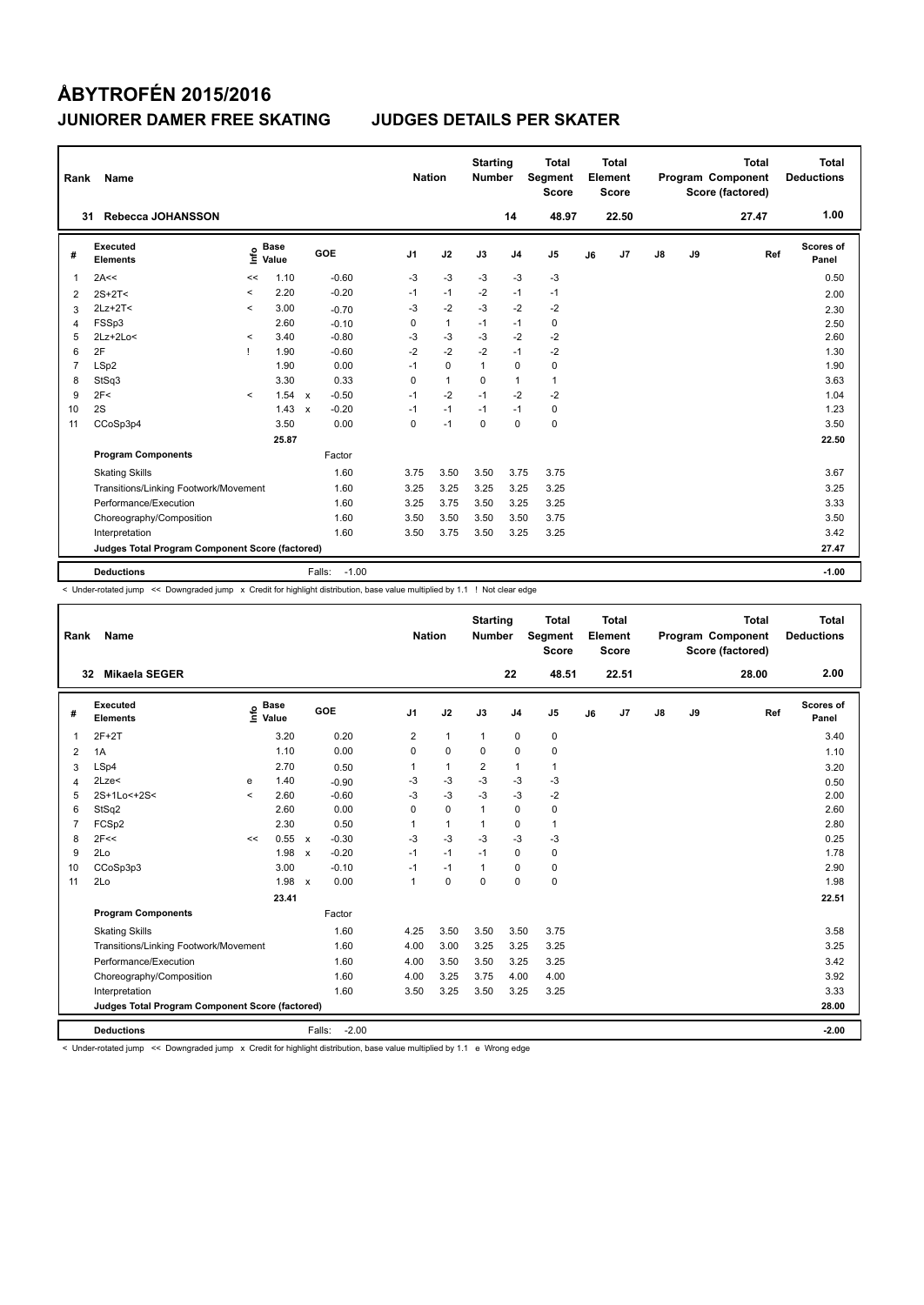| Rank           | Name                                            |    |                      |                           |         | <b>Nation</b>  |             | <b>Starting</b><br><b>Number</b> |                | <b>Total</b><br>Segment<br><b>Score</b> |    | <b>Total</b><br>Element<br><b>Score</b> |               |    | <b>Total</b><br>Program Component<br>Score (factored) | <b>Total</b><br><b>Deductions</b> |
|----------------|-------------------------------------------------|----|----------------------|---------------------------|---------|----------------|-------------|----------------------------------|----------------|-----------------------------------------|----|-----------------------------------------|---------------|----|-------------------------------------------------------|-----------------------------------|
|                | <b>Vilma LEJONBERG</b><br>33                    |    |                      |                           |         |                |             |                                  | 9              | 47.83                                   |    | 21.69                                   |               |    | 26.14                                                 | 0.00                              |
| #              | Executed<br><b>Elements</b>                     | ۴۵ | <b>Base</b><br>Value |                           | GOE     | J <sub>1</sub> | J2          | J3                               | J <sub>4</sub> | J <sub>5</sub>                          | J6 | J <sub>7</sub>                          | $\mathsf{J}8$ | J9 | Ref                                                   | Scores of<br>Panel                |
| 1              | 1A                                              |    | 1.10                 |                           | 0.00    | 0              | $\mathbf 0$ | $\mathbf 0$                      | $\mathbf 0$    | $\pmb{0}$                               |    |                                         |               |    |                                                       | 1.10                              |
| 2              | $2F+2T$                                         |    | 3.20                 |                           | 0.00    | 0              | $\mathbf 0$ | $\Omega$                         | $\mathbf 0$    | $\pmb{0}$                               |    |                                         |               |    |                                                       | 3.20                              |
| 3              | CCoSp3p4                                        |    | 3.50                 |                           | 0.00    | 0              | $\mathbf 0$ | 0                                | $\mathbf 0$    | $\pmb{0}$                               |    |                                         |               |    |                                                       | 3.50                              |
| 4              | 1S                                              |    | 0.40                 |                           | 0.00    | 0              | $\mathbf 0$ | $\Omega$                         | $\mathbf 0$    | $\pmb{0}$                               |    |                                         |               |    |                                                       | 0.40                              |
| 5              | 1F                                              |    | 0.55                 | $\mathsf{x}$              | $-0.07$ | $-1$           | $-2$        | $-1$                             | 0              | 0                                       |    |                                         |               |    |                                                       | 0.48                              |
| 6              | 2Lo+1A+SEQ                                      |    | 2.55                 | $\mathsf{x}$              | 0.00    | 0              | $\mathbf 0$ | $\Omega$                         | $\mathbf 0$    | $\pmb{0}$                               |    |                                         |               |    |                                                       | 2.55                              |
| $\overline{7}$ | FSSp3                                           |    | 2.60                 |                           | $-0.20$ | $-2$           | $-1$        | 0                                | $\mathbf 0$    | $-1$                                    |    |                                         |               |    |                                                       | 2.40                              |
| 8              | 2Lze                                            | e  | 1.65                 | $\mathsf{x}$              | $-0.60$ | $-3$           | $-2$        | $-2$                             | $-2$           | -2                                      |    |                                         |               |    |                                                       | 1.05                              |
| 9              | 2Lz                                             |    | 2.31                 | $\boldsymbol{\mathsf{x}}$ | 0.00    | $-1$           | 0           | 0                                | 0              | 0                                       |    |                                         |               |    |                                                       | 2.31                              |
| 10             | StSq3                                           |    | 3.30                 |                           | 0.00    | 0              | $-1$        | 0                                | 0              | $\pmb{0}$                               |    |                                         |               |    |                                                       | 3.30                              |
| 11             | LSp1                                            |    | 1.50                 |                           | $-0.10$ | 0              | $\mathbf 0$ | 0                                | $-1$           | $-1$                                    |    |                                         |               |    |                                                       | 1.40                              |
|                |                                                 |    | 22.66                |                           |         |                |             |                                  |                |                                         |    |                                         |               |    |                                                       | 21.69                             |
|                | <b>Program Components</b>                       |    |                      |                           | Factor  |                |             |                                  |                |                                         |    |                                         |               |    |                                                       |                                   |
|                | <b>Skating Skills</b>                           |    |                      |                           | 1.60    | 3.50           | 3.25        | 3.25                             | 3.50           | 3.50                                    |    |                                         |               |    |                                                       | 3.42                              |
|                | Transitions/Linking Footwork/Movement           |    |                      |                           | 1.60    | 2.75           | 3.25        | 3.00                             | 3.25           | 2.75                                    |    |                                         |               |    |                                                       | 3.00                              |
|                | Performance/Execution                           |    |                      |                           | 1.60    | 3.50           | 3.50        | 3.50                             | 3.25           | 3.25                                    |    |                                         |               |    |                                                       | 3.42                              |
|                | Choreography/Composition                        |    |                      |                           | 1.60    | 3.25           | 3.50        | 3.25                             | 3.50           | 3.00                                    |    |                                         |               |    |                                                       | 3.33                              |
|                | Interpretation                                  |    |                      |                           | 1.60    | 3.00           | 3.50        | 3.25                             | 3.25           | 2.75                                    |    |                                         |               |    |                                                       | 3.17                              |
|                | Judges Total Program Component Score (factored) |    |                      |                           |         |                |             |                                  |                |                                         |    |                                         |               |    |                                                       | 26.14                             |
|                | <b>Deductions</b>                               |    |                      |                           |         |                |             |                                  |                |                                         |    |                                         |               |    |                                                       | 0.00                              |

x Credit for highlight distribution, base value multiplied by 1.1 e Wrong edge

| Rank           | Name                                            |         |                      |                           |         |                | <b>Nation</b> |              | <b>Starting</b><br><b>Number</b> |                | <b>Total</b><br>Segment<br><b>Score</b> |    | <b>Total</b><br>Element<br><b>Score</b> |               |    | <b>Total</b><br>Program Component<br>Score (factored) | Total<br><b>Deductions</b> |
|----------------|-------------------------------------------------|---------|----------------------|---------------------------|---------|----------------|---------------|--------------|----------------------------------|----------------|-----------------------------------------|----|-----------------------------------------|---------------|----|-------------------------------------------------------|----------------------------|
| 34             | <b>Emilia GRANQVIST</b>                         |         |                      |                           |         |                |               |              |                                  | 4              | 47.01                                   |    | 19.81                                   |               |    | 27.20                                                 | 0.00                       |
| #              | Executed<br><b>Elements</b>                     | lnfo    | <b>Base</b><br>Value |                           | GOE     | J <sub>1</sub> |               | J2           | J3                               | J <sub>4</sub> | J <sub>5</sub>                          | J6 | J7                                      | $\mathsf{J}8$ | J9 | Ref                                                   | Scores of<br>Panel         |
| 1              | 2A                                              |         | 3.30                 |                           | $-0.83$ | -2             |               | $-1$         | $-2$                             | $-2$           | $-1$                                    |    |                                         |               |    |                                                       | 2.47                       |
| $\overline{2}$ | 2F                                              |         | 1.90                 |                           | 0.10    | 1              |               | $\mathbf{1}$ | $\Omega$                         | $\Omega$       | 0                                       |    |                                         |               |    |                                                       | 2.00                       |
| 3              | FCCoSp2p2                                       |         | 2.00                 |                           | 0.17    | 1              |               | 0            | 0                                | $\mathbf{1}$   | 0                                       |    |                                         |               |    |                                                       | 2.17                       |
| 4              | $2Lz+2T<$                                       | $\,<\,$ | 3.00                 |                           | $-0.80$ | $-2$           |               | $-3$         | $-2$                             | $-3$           | $-3$                                    |    |                                         |               |    |                                                       | 2.20                       |
| 5              | 2S+1Lo<+2S                                      | $\prec$ | 3.00                 |                           | $-0.27$ | $-1$           |               | $-1$         | $-2$                             | $-2$           | $-1$                                    |    |                                         |               |    |                                                       | 2.73                       |
| 6              | CCoSp3p1                                        |         | 2.00                 |                           | $-0.30$ | 0              |               | $-1$         | $-1$                             | $-1$           | $-1$                                    |    |                                         |               |    |                                                       | 1.70                       |
| $\overline{7}$ | LSp1                                            |         | 1.50                 |                           | $-0.10$ | 0              |               | 0            | $-1$                             | 0              | $-1$                                    |    |                                         |               |    |                                                       | 1.40                       |
| 8              | $2F+1T$                                         | Ţ       | 2.53                 | $\mathsf{x}$              | $-0.30$ | $-1$           |               | $-2$         | $-1$                             | $-1$           | $-1$                                    |    |                                         |               |    |                                                       | 2.23                       |
| 9              | 1Lo                                             |         | 0.55                 | $\boldsymbol{\mathsf{x}}$ | 0.00    | $\Omega$       |               | 0            | $\Omega$                         | $\Omega$       | 0                                       |    |                                         |               |    |                                                       | 0.55                       |
| 10             | 1Lz                                             |         | 0.66                 | $\mathsf{x}$              | 0.00    | $\mathbf 0$    |               | $\mathbf 0$  | 0                                | $\mathbf 0$    | 0                                       |    |                                         |               |    |                                                       | 0.66                       |
| 11             | StSq1                                           |         | 1.80                 |                           | $-0.10$ | 0              |               | $-1$         | $-1$                             | $\mathbf 0$    | 0                                       |    |                                         |               |    |                                                       | 1.70                       |
|                |                                                 |         | 22.24                |                           |         |                |               |              |                                  |                |                                         |    |                                         |               |    |                                                       | 19.81                      |
|                | <b>Program Components</b>                       |         |                      |                           | Factor  |                |               |              |                                  |                |                                         |    |                                         |               |    |                                                       |                            |
|                | <b>Skating Skills</b>                           |         |                      |                           | 1.60    | 3.25           |               | 3.75         | 3.25                             | 3.25           | 3.50                                    |    |                                         |               |    |                                                       | 3.33                       |
|                | Transitions/Linking Footwork/Movement           |         |                      |                           | 1.60    | 3.50           |               | 3.50         | 2.75                             | 3.00           | 3.25                                    |    |                                         |               |    |                                                       | 3.25                       |
|                | Performance/Execution                           |         |                      |                           | 1.60    | 3.50           |               | 3.50         | 3.25                             | 3.25           | 3.50                                    |    |                                         |               |    |                                                       | 3.42                       |
|                | Choreography/Composition                        |         |                      |                           | 1.60    | 3.75           |               | 3.75         | 3.25                             | 3.50           | 3.50                                    |    |                                         |               |    |                                                       | 3.58                       |
|                | Interpretation                                  |         |                      |                           | 1.60    | 3.50           |               | 3.50         | 3.00                             | 3.25           | 3.50                                    |    |                                         |               |    |                                                       | 3.42                       |
|                | Judges Total Program Component Score (factored) |         |                      |                           |         |                |               |              |                                  |                |                                         |    |                                         |               |    |                                                       | 27.20                      |
|                | <b>Deductions</b>                               |         |                      |                           |         |                |               |              |                                  |                |                                         |    |                                         |               |    |                                                       | 0.00                       |

< Under-rotated jump x Credit for highlight distribution, base value multiplied by 1.1 ! Not clear edge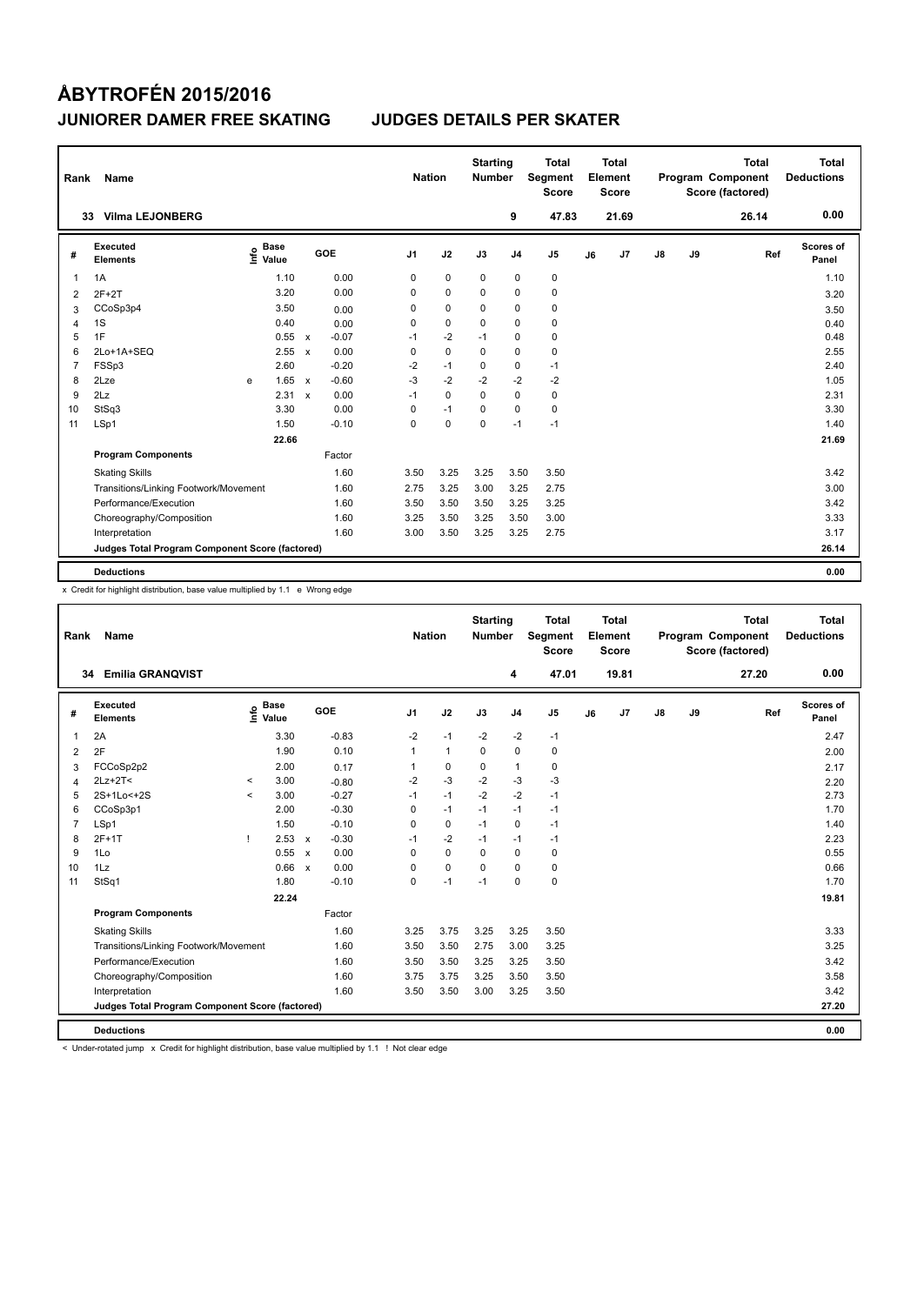| Rank           | Name                                            |         |                      |              |                   | <b>Nation</b>  |                          | <b>Starting</b><br><b>Number</b> |                          | <b>Total</b><br>Segment<br><b>Score</b> |    | <b>Total</b><br>Element<br><b>Score</b> |    |    | <b>Total</b><br>Program Component<br>Score (factored) | <b>Total</b><br><b>Deductions</b> |
|----------------|-------------------------------------------------|---------|----------------------|--------------|-------------------|----------------|--------------------------|----------------------------------|--------------------------|-----------------------------------------|----|-----------------------------------------|----|----|-------------------------------------------------------|-----------------------------------|
|                | Josefin FLOMÉN<br>35                            |         |                      |              |                   |                |                          |                                  | 34                       | 44.77                                   |    | 19.96                                   |    |    | 28.81                                                 | 4.00                              |
| #              | Executed<br><b>Elements</b>                     | ١nf٥    | <b>Base</b><br>Value |              | GOE               | J <sub>1</sub> | J2                       | J3                               | J <sub>4</sub>           | J <sub>5</sub>                          | J6 | J <sub>7</sub>                          | J8 | J9 | Ref                                                   | Scores of<br>Panel                |
| 1              | 3S                                              |         | 4.40                 |              | $-2.10$           | $-3$           | $-3$                     | $-3$                             | $-3$                     | $-3$                                    |    |                                         |    |    |                                                       | 2.30                              |
| 2              | $2A+2T$                                         |         | 4.60                 |              | 0.33              | 1              | $\mathbf{1}$             | 1                                | $\mathbf 0$              | $\pmb{0}$                               |    |                                         |    |    |                                                       | 4.93                              |
| 3              | 2Lz                                             |         | 2.10                 |              | $-0.90$           | -3             | $-3$                     | $-3$                             | $-3$                     | $-3$                                    |    |                                         |    |    |                                                       | 1.20                              |
| 4              | LSp2                                            |         | 1.90                 |              | $-0.10$           | $-1$           | $\pmb{0}$                | $-1$                             | 0                        | 0                                       |    |                                         |    |    |                                                       | 1.80                              |
| 5              | 2A<                                             | $\prec$ | 2.30                 |              | $-1.50$           | -3             | $-3$                     | -3                               | $-3$                     | $-2$                                    |    |                                         |    |    |                                                       | 0.80                              |
| 6              | 2Lo+1Lo+2S                                      |         | 3.96                 | $\mathsf{x}$ | $-0.30$           | $-1$           | $-2$                     | $-1$                             | $-1$                     | $-1$                                    |    |                                         |    |    |                                                       | 3.66                              |
| $\overline{7}$ | $2Lo+2T<<$                                      | <<      | 2.42                 | $\mathsf{x}$ | $-0.90$           | $-3$           | $-3$                     | $-2$                             | $-3$                     | $-3$                                    |    |                                         |    |    |                                                       | 1.52                              |
| 8              | $CSp1*$                                         | $\star$ | 0.00                 |              | 0.00              | ٠              | $\overline{\phantom{a}}$ | $\overline{\phantom{a}}$         | $\overline{\phantom{a}}$ | $\overline{\phantom{a}}$                |    |                                         |    |    |                                                       | 0.00                              |
| 9              | 2Lz<                                            | $\prec$ | 1.65                 | $\mathsf{x}$ | $-0.90$           | -3             | $-3$                     | -3                               | -3                       | $-3$                                    |    |                                         |    |    |                                                       | 0.75                              |
| 10             | StSq1                                           |         | 1.80                 |              | $-0.80$           | $-3$           | $-3$                     | $-2$                             | $-3$                     | $-2$                                    |    |                                         |    |    |                                                       | 1.00                              |
| 11             | FSSp2                                           |         | 2.30                 |              | $-0.30$           | $-1$           | $-1$                     | $-1$                             | $\mathbf 0$              | $-1$                                    |    |                                         |    |    |                                                       | 2.00                              |
|                |                                                 |         | 27.43                |              |                   |                |                          |                                  |                          |                                         |    |                                         |    |    |                                                       | 19.96                             |
|                | <b>Program Components</b>                       |         |                      |              | Factor            |                |                          |                                  |                          |                                         |    |                                         |    |    |                                                       |                                   |
|                | <b>Skating Skills</b>                           |         |                      |              | 1.60              | 3.75           | 3.75                     | 4.00                             | 3.75                     | 4.00                                    |    |                                         |    |    |                                                       | 3.83                              |
|                | Transitions/Linking Footwork/Movement           |         |                      |              | 1.60              | 3.50           | 3.50                     | 3.50                             | 3.25                     | 3.25                                    |    |                                         |    |    |                                                       | 3.42                              |
|                | Performance/Execution                           |         |                      |              | 1.60              | 3.75           | 3.75                     | 3.25                             | 3.25                     | 3.00                                    |    |                                         |    |    |                                                       | 3.42                              |
|                | Choreography/Composition                        |         |                      |              | 1.60              | 4.00           | 4.50                     | 4.00                             | 3.50                     | 3.75                                    |    |                                         |    |    |                                                       | 3.92                              |
|                | Interpretation                                  |         |                      |              | 1.60              | 3.50           | 3.50                     | 3.50                             | 3.25                     | 3.25                                    |    |                                         |    |    |                                                       | 3.42                              |
|                | Judges Total Program Component Score (factored) |         |                      |              |                   |                |                          |                                  |                          |                                         |    |                                         |    |    |                                                       | 28.81                             |
|                | <b>Deductions</b>                               |         |                      |              | Falls:<br>$-4.00$ |                |                          |                                  |                          |                                         |    |                                         |    |    |                                                       | $-4.00$                           |

< Under-rotated jump << Downgraded jump \* Invalid element x Credit for highlight distribution, base value multiplied by 1.1

| Rank           | Name                                            |         |                      |              |                   | <b>Nation</b>  |             | <b>Starting</b><br><b>Number</b> |                  | <b>Total</b><br>Segment<br><b>Score</b> |    | Total<br>Element<br><b>Score</b> |    |    | <b>Total</b><br><b>Program Component</b><br>Score (factored) | Total<br><b>Deductions</b> |
|----------------|-------------------------------------------------|---------|----------------------|--------------|-------------------|----------------|-------------|----------------------------------|------------------|-----------------------------------------|----|----------------------------------|----|----|--------------------------------------------------------------|----------------------------|
|                | <b>Betty CALLNE</b><br>36                       |         |                      |              |                   |                |             |                                  | 5                | 43.52                                   |    | 20.39                            |    |    | 26.13                                                        | 3.00                       |
| #              | Executed<br><b>Elements</b>                     | ١nfo    | <b>Base</b><br>Value |              | GOE               | J <sub>1</sub> | J2          | J3                               | J <sub>4</sub>   | J <sub>5</sub>                          | J6 | J <sub>7</sub>                   | J8 | J9 | Ref                                                          | Scores of<br>Panel         |
| 1              | 2A<<                                            | <<      | 1.10                 |              | $-0.60$           | -3             | $-3$        | -3                               | $-3$             | $-3$                                    |    |                                  |    |    |                                                              | 0.50                       |
| 2              | 1Lz                                             |         | 0.60                 |              | $-0.30$           | -3             | $-3$        | $-2$                             | $-3$             | $-3$                                    |    |                                  |    |    |                                                              | 0.30                       |
| 3              | 2F                                              |         | 1.90                 |              | $-0.90$           | $-3$           | $-3$        | -3                               | $-3$             | $-3$                                    |    |                                  |    |    |                                                              | 1.00                       |
| 4              | LSp4                                            |         | 2.70                 |              | 0.33              | 1              | $\mathbf 0$ | $-1$                             | $\mathbf{1}$     | $\mathbf{1}$                            |    |                                  |    |    |                                                              | 3.03                       |
| 5              | 2F<                                             | $\prec$ | 1.40                 |              | $-0.90$           | $-3$           | $-3$        | $-3$                             | $-3$             | $-3$                                    |    |                                  |    |    |                                                              | 0.50                       |
| 6              | 2Lo                                             |         | 1.98                 | $\mathsf{x}$ | 0.00              | $\Omega$       | $\mathbf 0$ | $\Omega$                         | 0                | $\pmb{0}$                               |    |                                  |    |    |                                                              | 1.98                       |
| $\overline{7}$ | CCoSp3p4                                        |         | 3.50                 |              | 0.00              | 0              | $\mathbf 0$ | $\mathbf 0$                      | 0                | 0                                       |    |                                  |    |    |                                                              | 3.50                       |
| 8              | 2S+1Lo<+2S                                      | $\prec$ | 3.30                 | $\mathsf{x}$ | $-0.40$           | $-2$           | $-2$        | $-2$                             | $-2$             | $-2$                                    |    |                                  |    |    |                                                              | 2.90                       |
| 9              | 2Lo                                             |         | 1.98                 | $\mathsf{x}$ | $-0.20$           | $-1$           | $-1$        | $-1$                             | 0                | $\pmb{0}$                               |    |                                  |    |    |                                                              | 1.78                       |
| 10             | StSq1                                           |         | 1.80                 |              | 0.00              | 1              | $\mathbf 0$ | $\Omega$                         | 0                | $\pmb{0}$                               |    |                                  |    |    |                                                              | 1.80                       |
| 11             | FCCoSp3p4                                       |         | 3.50                 |              | $-0.40$           | 0              | $-2$        | $-2$                             | $-1$             | $-1$                                    |    |                                  |    |    |                                                              | 3.10                       |
|                |                                                 |         | 23.76                |              |                   |                |             |                                  |                  |                                         |    |                                  |    |    |                                                              | 20.39                      |
|                | <b>Program Components</b>                       |         |                      |              | Factor            |                |             |                                  |                  |                                         |    |                                  |    |    |                                                              |                            |
|                | <b>Skating Skills</b>                           |         |                      |              | 1.60              | 3.75           | 3.50        | 3.50                             | 3.50             | 3.75                                    |    |                                  |    |    |                                                              | 3.58                       |
|                | Transitions/Linking Footwork/Movement           |         |                      |              | 1.60              | 3.25           | 3.00        | 3.00                             | 3.25             | 3.00                                    |    |                                  |    |    |                                                              | 3.08                       |
|                | Performance/Execution                           |         |                      |              | 1.60              | 3.50           | 3.50        | 3.25                             | 3.00             | 2.50                                    |    |                                  |    |    |                                                              | 3.25                       |
|                | Choreography/Composition                        |         |                      |              | 1.60              | 3.50           | 3.25        | 3.50                             | 3.50             | 3.25                                    |    |                                  |    |    |                                                              | 3.42                       |
|                | Interpretation                                  |         |                      |              | 1.60              | 3.25           | 3.25        | 2.75                             | 3.00             | 2.75                                    |    |                                  |    |    |                                                              | 3.00                       |
|                | Judges Total Program Component Score (factored) |         |                      |              |                   |                |             |                                  |                  |                                         |    |                                  |    |    |                                                              | 26.13                      |
|                | <b>Deductions</b>                               |         |                      |              | $-2.00$<br>Falls: |                |             |                                  | Costume failure: | $-1.00$                                 |    |                                  |    |    |                                                              | $-3.00$                    |

< Under-rotated jump << Downgraded jump x Credit for highlight distribution, base value multiplied by 1.1